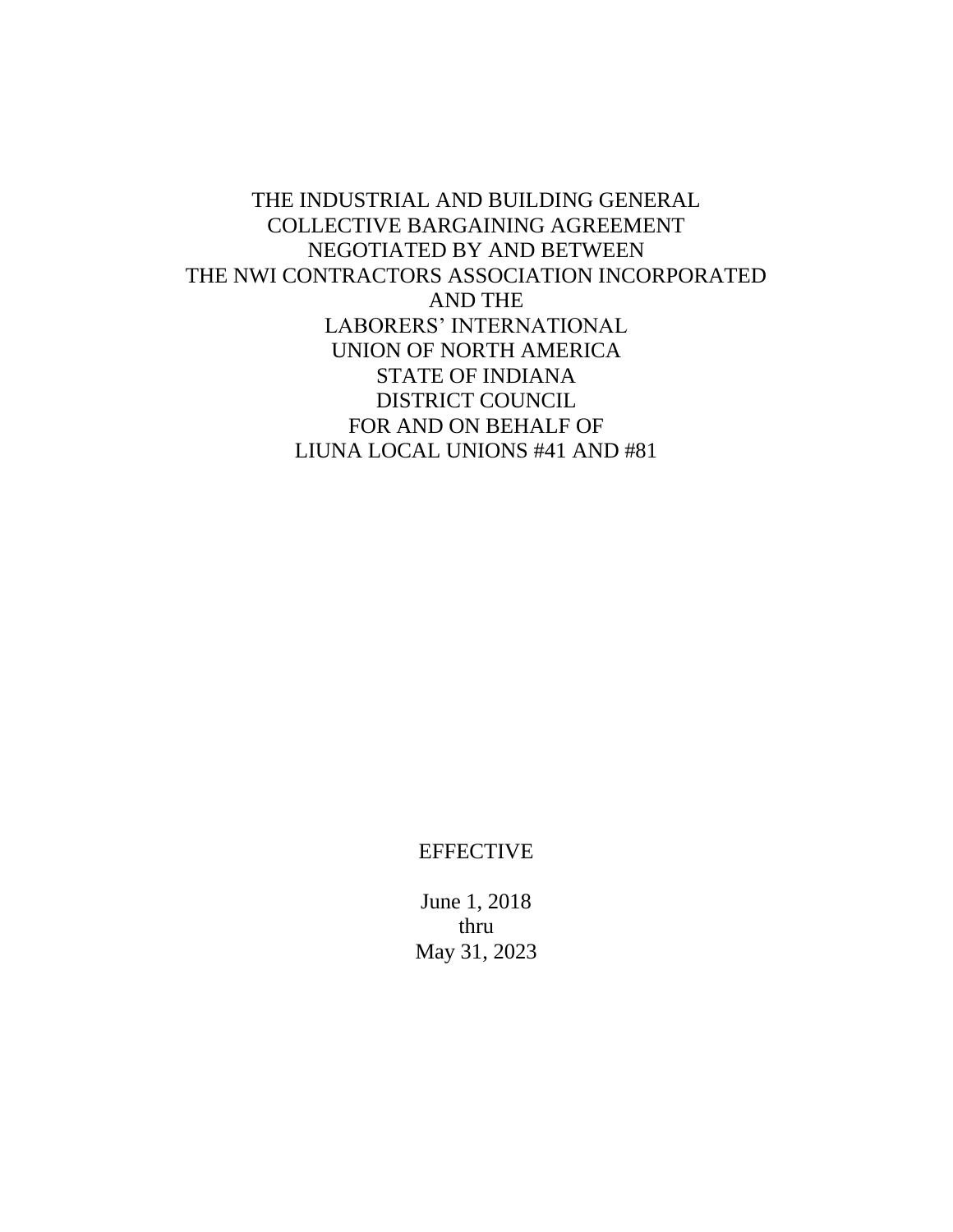| <b>ARTICLE</b> |                                                                     | <b>PAGE</b> |
|----------------|---------------------------------------------------------------------|-------------|
|                |                                                                     |             |
| I              |                                                                     |             |
| $\mathbf{H}$   |                                                                     |             |
| $\mathbf{III}$ |                                                                     |             |
| IV             |                                                                     |             |
| V              |                                                                     |             |
| VI             |                                                                     |             |
| <b>VII</b>     |                                                                     |             |
| <b>VIII</b>    |                                                                     |             |
| IX             | Construction Workers of Lake County Health Reimbursement Account    |             |
|                |                                                                     |             |
| X              | Construction Workers Pension Trust Fund LIUNA Locals #41 & #81   13 |             |
| XI             |                                                                     |             |
| XII            |                                                                     |             |
| <b>XIII</b>    |                                                                     |             |
| <b>XIV</b>     |                                                                     |             |
| XV             |                                                                     |             |
| <b>XVI</b>     |                                                                     |             |
| <b>XVII</b>    |                                                                     |             |
| <b>XVIII</b>   |                                                                     |             |
| <b>XIX</b>     |                                                                     |             |
| XX             |                                                                     |             |
| XXI            |                                                                     |             |
| <b>XXII</b>    |                                                                     |             |
| <b>XXIII</b>   |                                                                     |             |
| <b>XXIV</b>    |                                                                     |             |
| <b>XXV</b>     |                                                                     |             |
| <b>XXVI</b>    |                                                                     |             |
| <b>XXVII</b>   |                                                                     |             |
| <b>XXVIII</b>  |                                                                     |             |
| <b>XXIX</b>    |                                                                     |             |
| <b>XXX</b>     |                                                                     |             |
| <b>XXXI</b>    |                                                                     |             |
| <b>XXXII</b>   |                                                                     |             |
| <b>XXXIII</b>  |                                                                     |             |
| <b>XXXIV</b>   |                                                                     |             |
| <b>XXXV</b>    |                                                                     |             |
| <b>XXXVI</b>   |                                                                     |             |
| <b>XXXVII</b>  |                                                                     |             |
| <b>XXXVIII</b> |                                                                     |             |
|                |                                                                     |             |
|                |                                                                     |             |
|                |                                                                     |             |

# $\textbf{I} \, \textbf{N} \, \textbf{D} \, \textbf{E} \, \textbf{X}$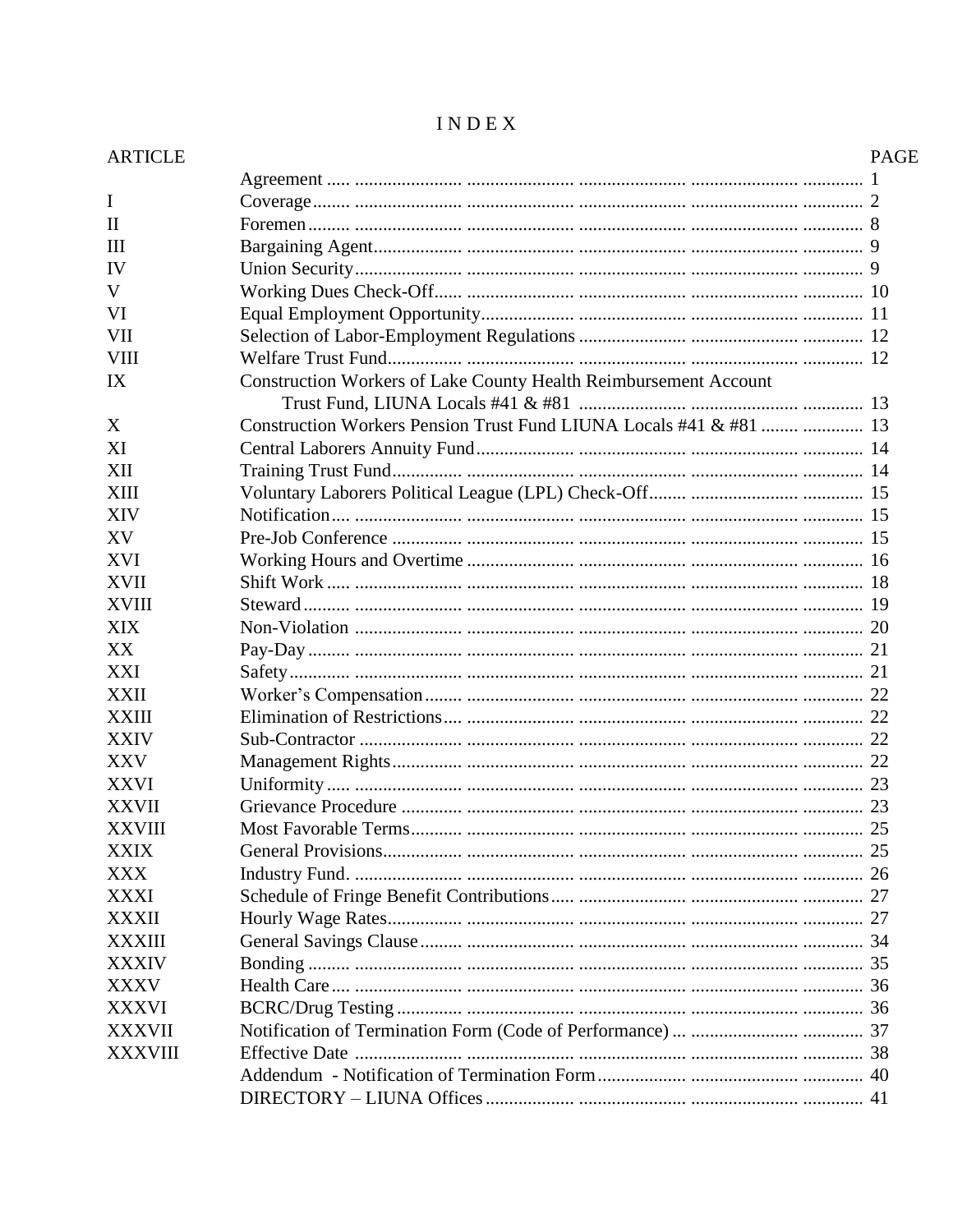# THE INDUSTRIAL AND BUILDING GENERAL AGREEMENT NEGOTIATED BY AND BETWEEN THE NWI CONTRACTORS ASSOCIATION INCORPORATED AND THE LABORERS' INTERNATIONAL UNION OF NORTH AMERICA STATE OF INDIANA DISTRICT COUNCIL FOR AND IN BEHALF OF LIUNA LOCALS #41 AND #81

## June 1, 2018– May 31, 2023

THIS AGREEMENT is made and entered into this 1st day of June, 2018, by and between the NWI Contractors Association Incorporated (hereinafter referred to collectively as the "Association") acting as negotiating agent for and on behalf of certain firms, Party of the First Part. Employers signatory hereto are referred to herein for the purpose of clarity as the "Employer", and Laborers' International Union of North America, State of Indiana District Council, acting for and on behalf of LIUNA Locals #41 and #81 (hereinafter "Union"), Party of the Second Part.

It is agreed and understood that the NWI Contractors Association Incorporated are not responsible in any manner whatsoever for the administration, implementation and/or performance of this Agreement and that in no event shall it be bound as principal or be held liable as negotiating agent or as principal in any manner for any breach of this contract by any of the Employers signatory hereto.

It is further agreed that the liability of the Employers shall be several and not joint and the liability of the Local Unions affiliated with the Laborers' International Union of North America, State of Indiana District Council, shall be several and not joint. No purely vicarious liability shall result to any such Employer or upon the Local Union for wrongful acts of another such Employer or of another such Local Union.

It is understood that the Laborers' International Union of North America, State of Indiana District Council, in signing this Agreement for and on behalf of all of its affiliated Local Unions shall not be responsible for violation of this Agreement by the Local Union affiliated with the Laborers' International Union of North America, State of Indiana District Council, unless action by said Local in violation of the Agreement is ordered or ratified by the Laborers' International Union of North America, State of Indiana District Council, or unless the State of Indiana District Council fails to take whatever action may be necessary to prevent the violation. Provided, however, that nothing contained herein shall be construed as relieving the Local Union of the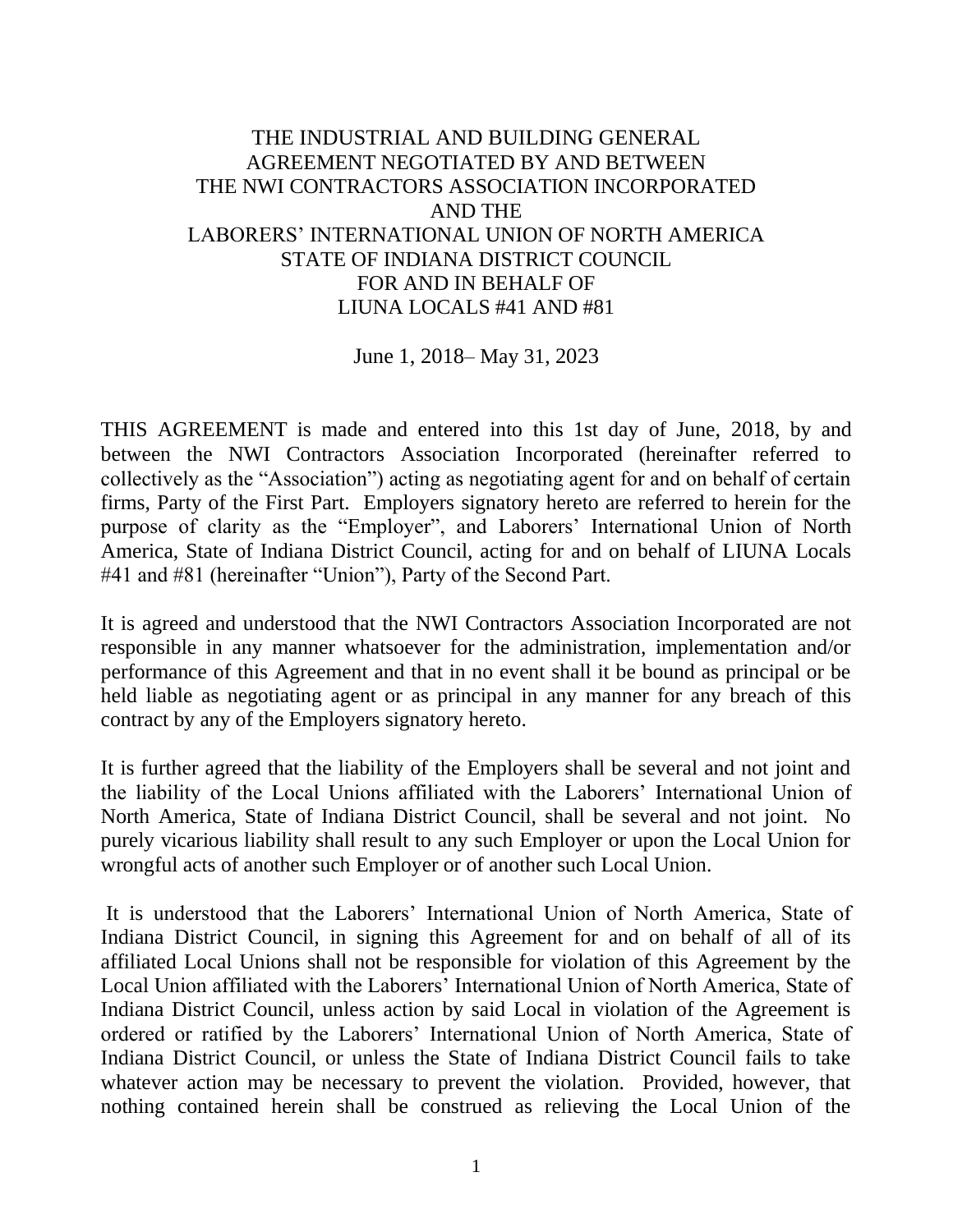Laborers' International Union of North America, State of Indiana District Council of their full responsibility.

## ARTICLE I

## COVERAGE

Section 1. Work covered:

(a) This Agreement shall cover all work coming within the recognized jurisdiction of the Laborers' International Union of North America as set forth in their Manual of Jurisdiction as amended in October 1961, and by any amendments to this Manual, and as now included in Section 1 of the Jurisdictional Guidelines booklet, adopted by the Laborers' International Union of North America, State of Indiana District Council, on the date of February 26, 1972, and as amended from time to time as mutually agreed upon by both parties.

(b) The jurisdiction of work referred to in the wage classification and elsewhere in this Contract is the jurisdiction of work claimed by the Union and nothing contained herein shall make it mandatory for the Employer to accept the claims of jurisdiction as being binding upon him. The Employer does not waive any of his rights by permitting the inclusion of the jurisdiction of work in this Contract.

 (c) The Parties to this Agreement are subject to and agree to submit any unresolved jurisdictional dispute to International Representatives of all disputing trades and, if a satisfactory or mutual understanding cannot be reached at that time, it will be submitted to whatever Federal Governmental Agency, having the responsibility for the resolution of such dispute. Any interpretation or decision by said Agency shall immediately be accepted and complied with by all Parties bound by this Agreement. The Employer and the Union agree that there will be no work stoppage during the period pending a jurisdictional decision by the above mentioned Federal Agency.

(d) This Agreement shall have effect on and cover Construction Laborers working for Employers on the herein mentioned classes of work in the territory covered by this Agreement. This Agreement includes industrial projects and/or government defense projects. This Agreement excludes Heavy and Highway and Utility construction and Gas Line Distribution Systems on public right-of-ways. Laborers jurisdiction of work was originally assigned under charter by the AFL-CIO, traditional performance of work as established over a period of years by many letters of assignment from Employers who are agreeable that Laborers possess the skill and ability to perform such work by award from the National Labor Relations Board and by mergers and amalgamation, it is agreed and understood that Laborers are tenders of all Trades involved in the Construction Industry and the following is the work of the Laborers: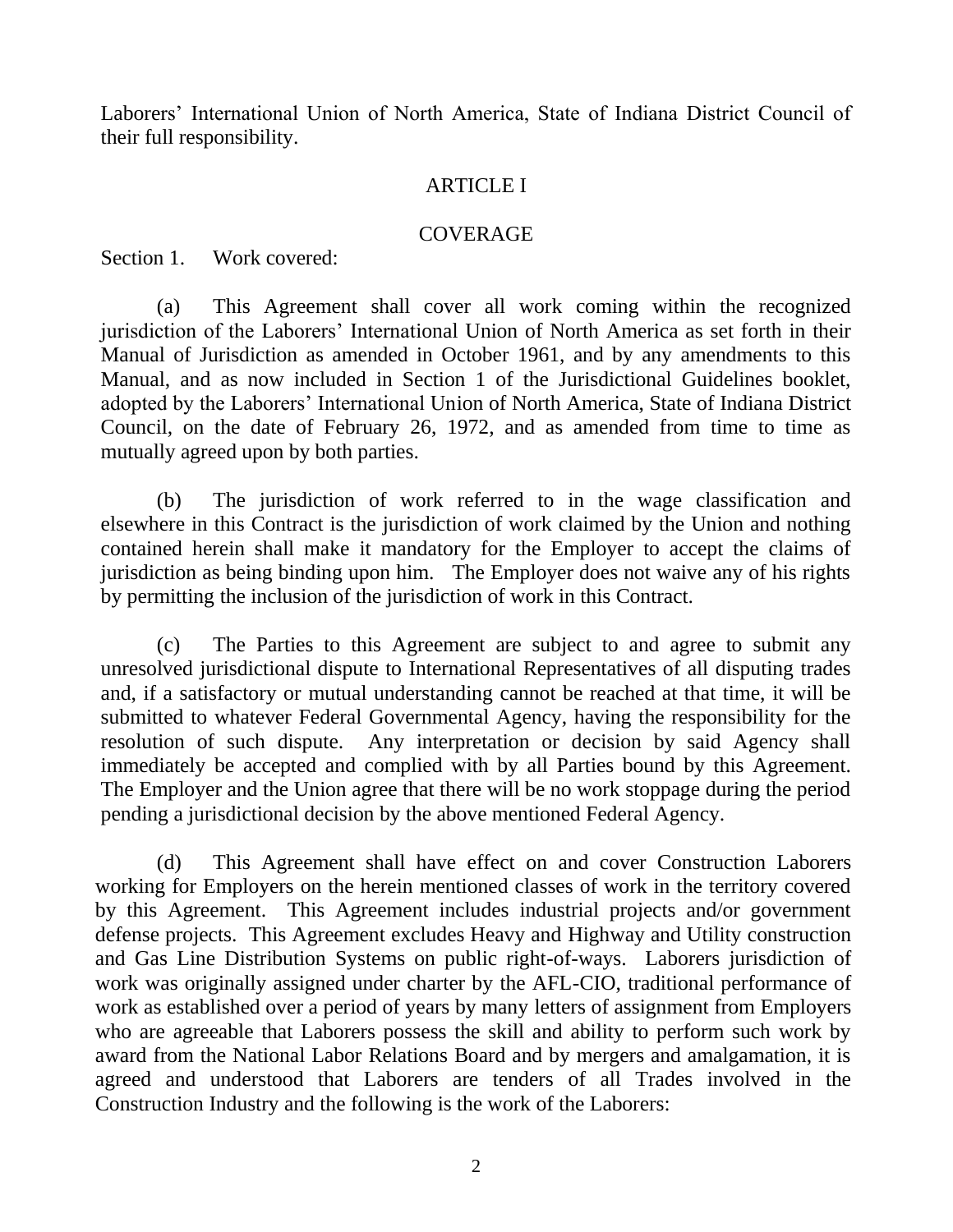1. Digging of all ditches for any purpose, the excavation of all piers, foundations, holes and trenches, including work incidental to the use of hydro-excavation equipment; the lagging, sheeting, cribbing, bracing and propping of all foundations; all work in connection with caissons, cofferdams, including all excavation, drilling, jackhammering, blasting, shooting, scaling.

2. The loading, unloading, handling and distribution of all materials, fixtures, furnishings and appliances from point of delivery to point of installation by any means, hand, machinery, or power rigging.

3. The cleaning and clearing of all debris, including wire brushing of windows, scraping of floors, removal of surplus material from all fixtures and that of all debris in building and total construction area; the general clean-up, such as sweeping, cleaning, wash-down and wiping of construction facilities and furnishings; the loading and removal of all debris, including crates, boxes and waste material; washing of wall interior and exterior; partitions, ceilings, blackboards, windows, bathrooms, kitchens, laboratories, and all fixtures and furnishings therein; the mopping, washing, waxing and polishing and/or dusting of all floors or areas.

4. The tending of all temporary heat when done by any process; the drying of plaster, concrete, mortar or other aggregate when done by salamander heat or any other drying process.

5. The tending of cement masons, brick masons, plasterers, carpenters and other Building Construction Crafts. Tending shall consist of the preparation of all materials and the handling and conveying of materials to the point of erection or installation to be used by mechanics or other Crafts, whether such preparation is by hand or any other process, including power rigging and incidentals thereto. After the material has been prepared or unloaded, tending shall consist of the supplying and conveying of said material and other materials, whether done by hand, shovel, bucket, hod, wheelbarrow or buggy, or other motorized unit used for such purpose.

The tending of Carpenters shall consist of the conveying of all materials from point of unloading to the point of installation or erection by any mode or method; the cleaning of all materials, such as pulling of nails, the cleaning and oiling of all forms; the driving of all stakes for bracing of forms, tending the saw man by off bearing the materials, supplying material to the saw and the stacking of the finished product and then transferring said materials to the point of installation on the project.

6. Scaffold erection, the total erection, building and installation, planking, bolting, lining, leveling, bracing and the total dismantling of same; the building,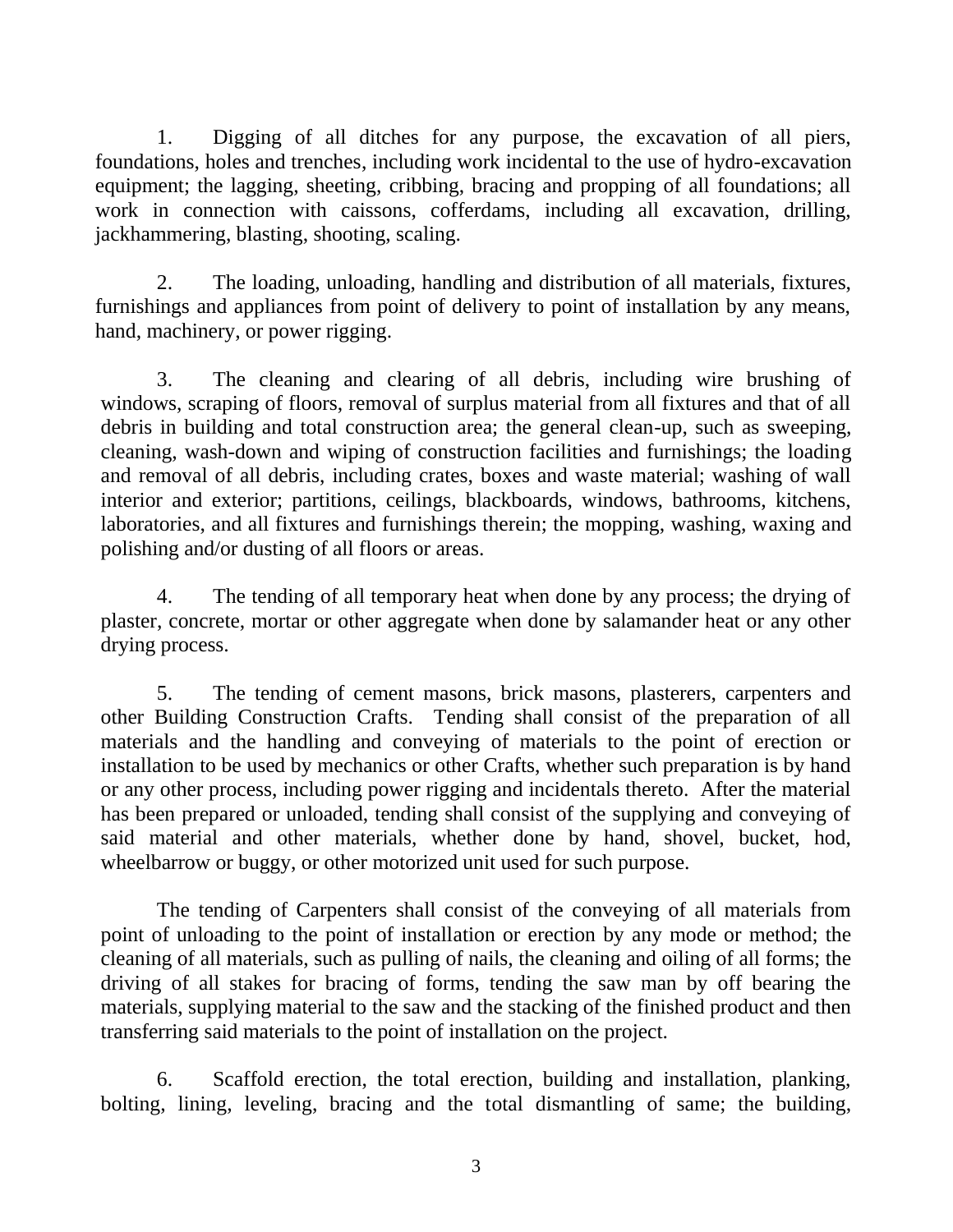planking, installation and removal of all staging, swinging and hanging scaffolds, Hydromobile scaffold, Morgan, scaffolding, including maintenance thereof for all lathers, plasterers, brick layers, masons and other Construction Trade Crafts; the preparation for foundations or mud sills for all scaffolding, as well as maintenance shall be done by Laborers.

7. Pouring, laying and weather protection (weather protection is defined as handling and fastening or securing concrete blankets, visqueen, burlap or any other equipment for weather protection) of concrete and related work: Concrete, bituminous concrete or aggregates for walls, footings, foundations, floors or for any other construction; mixing, handling, conveying, pouring, vibrating, gunniting and otherwise placing concrete or aggregates, whether done by hand or any other process; wrecking, stripping, dismantling and handling concrete forms and false work; building of centers for fireproofing purposes, firestop installation and other fireproofing materials; operation of motorized wheelbarrows or buggies or machines of similar character, whether run by gas, diesel or electrical power; when concrete or aggregates are conveyed by crane or derrick, or similar methods, the hooking on, signaling, dumping and unhooking the bucket; the placing of concrete or aggregates, whether poured, pumped, gunnited or placed by any other process; the assembly, uncoupling of all connections and parts of, or to equipment used in mixing or conveying concrete, aggregates or mortar, and the cleaning of such equipment, parts and/or connections; all vibrating, grinding, spreading, flowing, puddling, leveling and strike-off concrete or aggregates by floating, rodding or screeding, by hand or mechanical means prior to finishing. Where pre-stressed or precast concrete slabs, walls or sections are used, all loading, unloading, stockpiling, hooking on, signaling, unhooking, setting and barring into place of such slabs, walls, or sections; all mixing, handling, conveying, placing and spreading of grout for any purpose, green cutting of concrete or aggregate in any form by hand, mechanical means, grindstones or air or water.

The filling and patching of voids, crevices, etc., to correct defects in concrete caused by leakage, bulging, sagging, etc.

The loading, unloading, carrying, distributing and handling of all rods, mesh and materials for use in re-inforcing concrete construction; the hoisting of rods, mesh and other materials, except when a derrick or outrigger operated by other than hand power is used.

All work on interior concrete columns, foundations for engine and machinery beds.

The stripping of forms, other than panel forms, which are to be re-used in their original form and the stripping of forms on all flat arch work.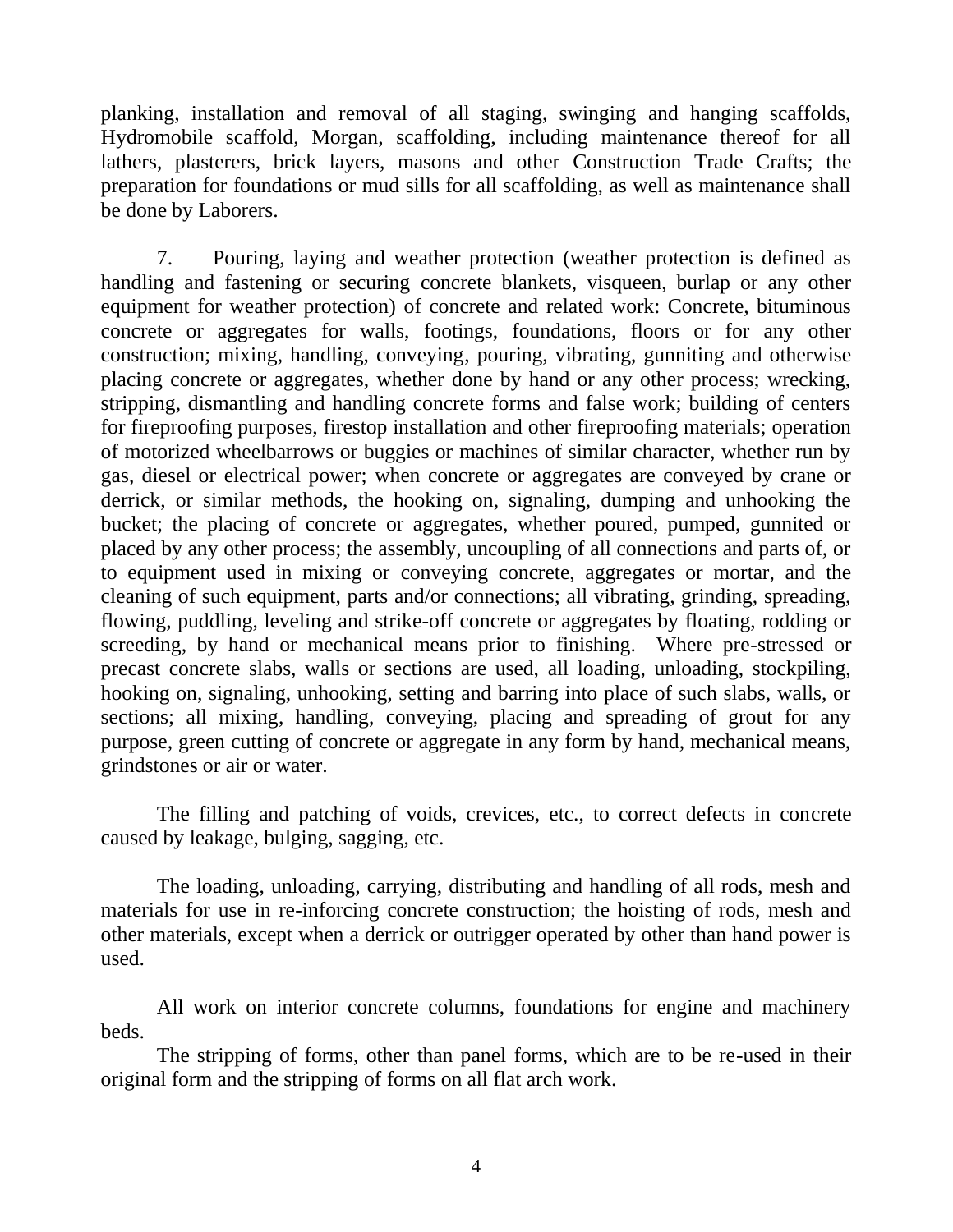The moving, cleaning, oiling and carrying of all forms to the next point of erection.

8. The grinding and saw-cutting of all concrete, refractory, masonry and all other aggregate or like surfaces or material for any purpose and by any mode or method.

9. The drilling of dowels of any and all sizes for the purpose of reinforcing new, existing or additional concrete or like aggregates, by any mode or method, including pneumatic, electric and core drills.

10. The snapping of all wall ties and removal of tie rods; the handling, placing and operation of the nozzle, hoses and pots or hoppers or sandblasting or other abrasive cleaning; the jacking of slip forms and all semi and unskilled work connected therewith.

11. The wrecking or dismantling of buildings and all structures; breaking away roof materials, beams of all kinds, with use of cutting or other wrecking tools as necessary; burning or otherwise cutting all steel structural beams; the breaking away, cleaning and removal of all masonry and wood or metal fixtures for salvage or scrap; all hooking on, unhooking and signaling when materials for salvage or scrap are removed by crane or derrick; all loading and unloading of materials carried away from the site of wrecking; all work in salvage or junk yards in connection with cutting, cleaning, storing, stockpiling or handling of materials; all clean-up, removal of debris, burning, backfilling and landscaping of the site of wrecked structure.

12. The underpinning, lagging, bracing, propping and shoring, raising and moving of all structures, raising of structures by manual or hydraulic jacks or other methods; all work on house moving, shoring and underpinning of structures; loading, signaling, right-of-way clearance along the route of movement; re-setting of structure in new location to include all site clearing, excavation for foundation and concrete work; clean-up and back-filling, landscaping old and new site.

13. The clearing, excavating, filling, back-filling, grading and landscaping of all sites for all purposes and all labor connected therewith, including chainmen, rodmen, checkers, grade markers, etc.

14. Signal men on all construction work defined herein, including traffic control signalmen at construction sites.

15. All Labor work, including skilled and semi-skilled, in connection with the installation, sheeting, trenching, manhole erectors and the digging and back-filling of all ditches, cutting of streets and surfaces and the refinishing of same for sewers, air lines, water lines and conduit lines in free air, tunnel or compressed air projects.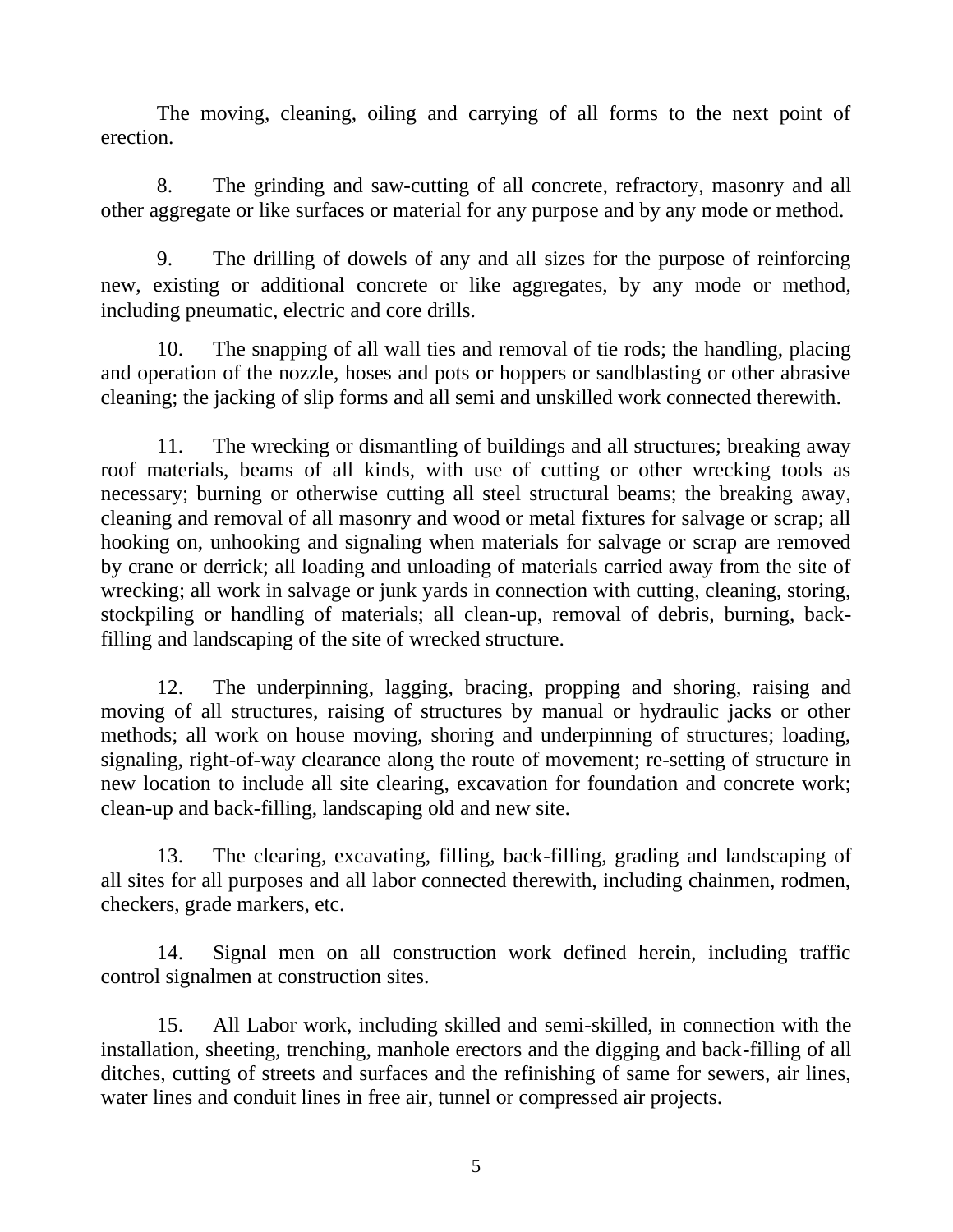16. The laying of all clay, terra-cotta, ironstone, vitrified concrete, metallic and/or non-metallic pipe, cast iron, fiberglass, orange burg, transite, plastic, etc., or any other type pipe for sanitary and/or storm sewers, forced main sewers, sub-surface drainage projects, filter beds, water lines and conduit lines in streets, roadways, right-ofway easements, building areas, etc., to the building line.

17. All the unloading and distribution of all pipe and materials used in the performance of work as set forth above.

18. All the service connections of pipe from main sewers or water lines to the building line.

19. The laying of pipe and making of all connections and/or joints on any and all types of pipe for water, sewer and/or any other uses, including laser alignment.

20. The cutting of streets and right-of-ways for laying of pipes, cables and/or conduits for all purposes; digging of trenches and manholes, etc.; handling and conveying of all materials; concreting, back-filling, grading and resurfacing and all other labor connected therewith; clearing and site preparation as defined herein; cutting or jackhammering of streets, roads, sidewalks or aprons by hand or the use of air or other tools; digging of trenches, ditches and manholes and the leveling, grading and other preparation prior to laying pipe or conduit for any purpose; loading, unloading, sorting, stockpiling, wrapping, coating, treating, handling and distribution of water mains and all pipe, including the placing, setting and removal of skids, cribbing, driving of sheet piling, lagging and shoring of all ditches, trenches and manholes, handling, mixing or pouring of concrete and the handling and placing of other materials for saddles, beds or foundations for the protection of pipes, wires, conduits, etc.; back-filling and compacting of all ditches, resurfacing of roads, streets, etc., and/or restoration of lawns and landscaping; unloading, handling, distribution, the assembly in place, bolting and lining up of sectional metal or other pipe including corrugated pipe; laying of lateral sewer pipe from main sewer to building; laying, leveling and making of the joint of all multi-cell conduit or multi-purpose pipe; cutting of holes in walls, footings, piers and/or other obstructions for the passage of pipe or conduit for any purpose and the pouring of concrete to secure said holes; digging under streets, roadways, aprons or other paved surfaces for the passage of pipe, by hand, earth auger or any other method and manual and hydraulic jacking of pipe under said surfaces; installation of septic tanks, cesspools and drain fields; all work in connection with shafts, tunnels, subways and sewers; construction of sewers, shafts, tunnels, subways and caissons.

21. The setting of all man-holes such as pre-cast poured in place block, brick, setting of all cast iron catch basins and manholes and all work in connection thereto.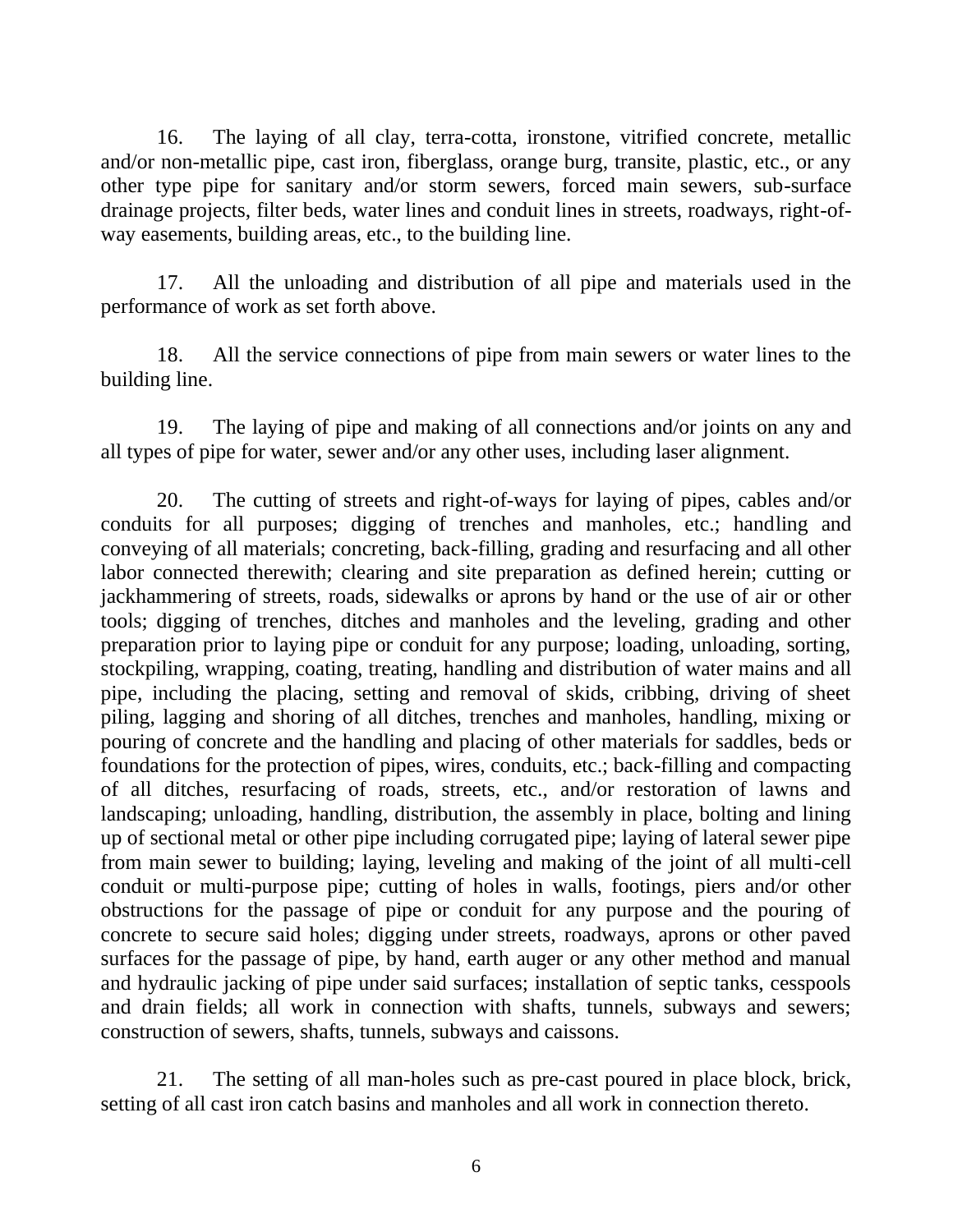22. In compressed air, all work underground or in compression chambers, including tending of the outer aid lock; all work in compressed air construction, including but not limited to, groutmen, trackmen, blasters, shield drivers, miners, brakemen, miners' helpers, lock tenders, mulching machine operators, motor men, gauge tenders, rodmen, compressed air electricians, setting of liner plate and ring sets, drill runners, powdermen or blasters, air hoist operators, form men, concrete blower operators, cement operators, power knife operators, erector operators, steel setters, cage tenders, skinners, track layers, dumpmen, diamond drillers, timbermen and retimbermen, cherry pickmen, nippers, chuck-tenders and cable tenders, vibratormen, jet gunmen, gunnite nozzlemen, gunmen, reboundmen and all other work connected therewith.

23. Railroad Track Work: Right-of-way clearing, excavation, grading and subgrading, ballasting and compacting of right-of-way; loading, unloading, stockpiling, handling and distribution of track and ties and placing of or jacking track and ties at point of installation; all burning or otherwise cutting of track; setting of tie plates, bolting, leveling and gauging of rails and all spiking, whether by hand or mechanical means, placing and tamping of ballast by hand or mechanical means; construction and/or relocation of mainlines, shoe flys, sidings, gradings, crossings, relocating of pipes and drainage and culverts.

24. Asbestos Removal/Lead Base Paint Removal, Lead Awareness and Hazardous Waste Removal: All work in regards to the dismantling, wrecking, clean-up, dilution process, loading, transporting, operation of monitoring equipment, etc.

25. Fire Prevention and Control: Shall include but not be limited to the watching for and prevention of fires (with a fire hose or fire extinguisher or other means) when there is welding, burning, grinding, etc., being performed in an area where combustible materials are present. Upon request of the Contractor, these Employees shall have completed the Laborers Training Course in Fire Prevention and Control.

26. Sinking of wellpoints, installation of dewatering header systems.

27. Bobcats, Skidsteer Loaders, forklifts and lulls, including those machines equipped with small jackhammers (special breakers) may be assigned Laborers for the following work:

(a) building demolition work (inside the structure).

(b) minor excavation such as curb tear out and replacement.

(c) incidental use for clean-up of trash and waste materials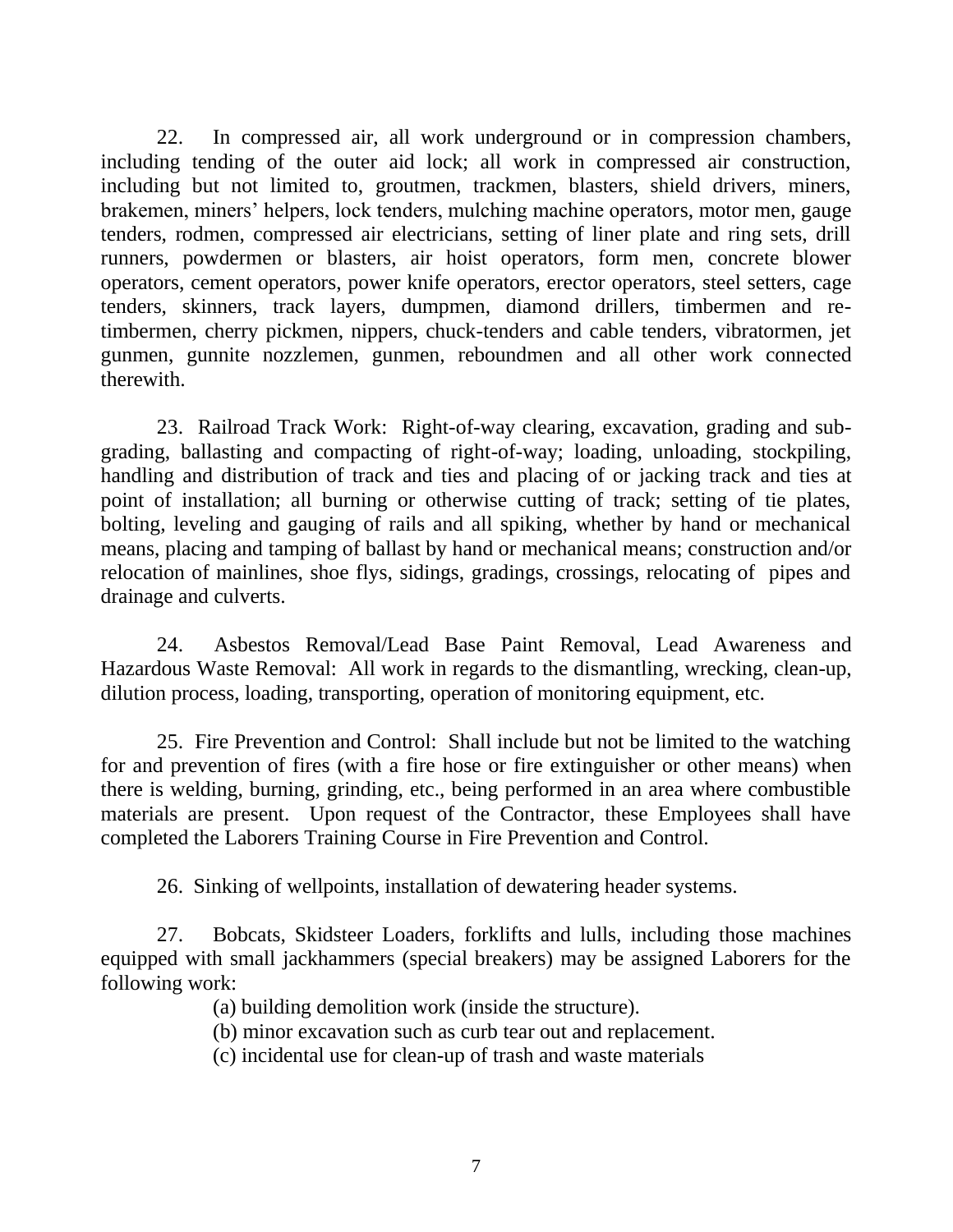Section 2. Jurisdictional Disputes:

a) The Employer agrees to respect the jurisdiction of the Union and shall not make a written or a permanent assignment of work to other Trades without first affording Parties to the disputed work an opportunity to present evidence substantiating their claims. The Employer does not waive any of his rights by permitting the inclusion of jurisdiction of work in this Contract. Furthermore, no Business Manager has the authority to enter into a written agreement with another Trade in regards to work jurisdiction.

b) It is agreed that there shall not be any work stoppages over jurisdictional disputes with any Craft or Crafts employed on any project. Should jurisdictional disputes or differences arise with other Parties which endanger the continuous progress of a project which cannot be settled at the local level, the Employer shall make a written work assignment in accordance with Area practice related to the specific project only and work shall continue in accordance with the assignment by the Employer until representatives of the International Union of all disputing Trades meet and bring about, or cause to bring about, a satisfactory or mutual understanding with the Employer.

c) It is agreed and understood that the Union will make every effort to inform its membership that there is a legally established neutral entrance or gate on a construction site that is being picketed illegally and where work is being performed under the conditions of this Agreement. The above does in no way waive any of the Employee's rights granted him under the Constitution of the United States and/or Federal Government.

# ARTICLE II

## FOREMEN

Section 1. All Labor Foremen and Hod Carrier Foremen are included in the bargaining unit. The Foreman shall be selected by the Employer and take directions from same.

Section 2. When five (5) or more Laborers, or five (5) or more Hod Carriers are employed on any one project, a Foreman will be employed. Said Foreman may perform manual labor but he shall receive the Foreman rate as stipulated herein.

Section 3. When there are three (3) or more Foremen on a project, one (1) shall be assigned as General Foreman.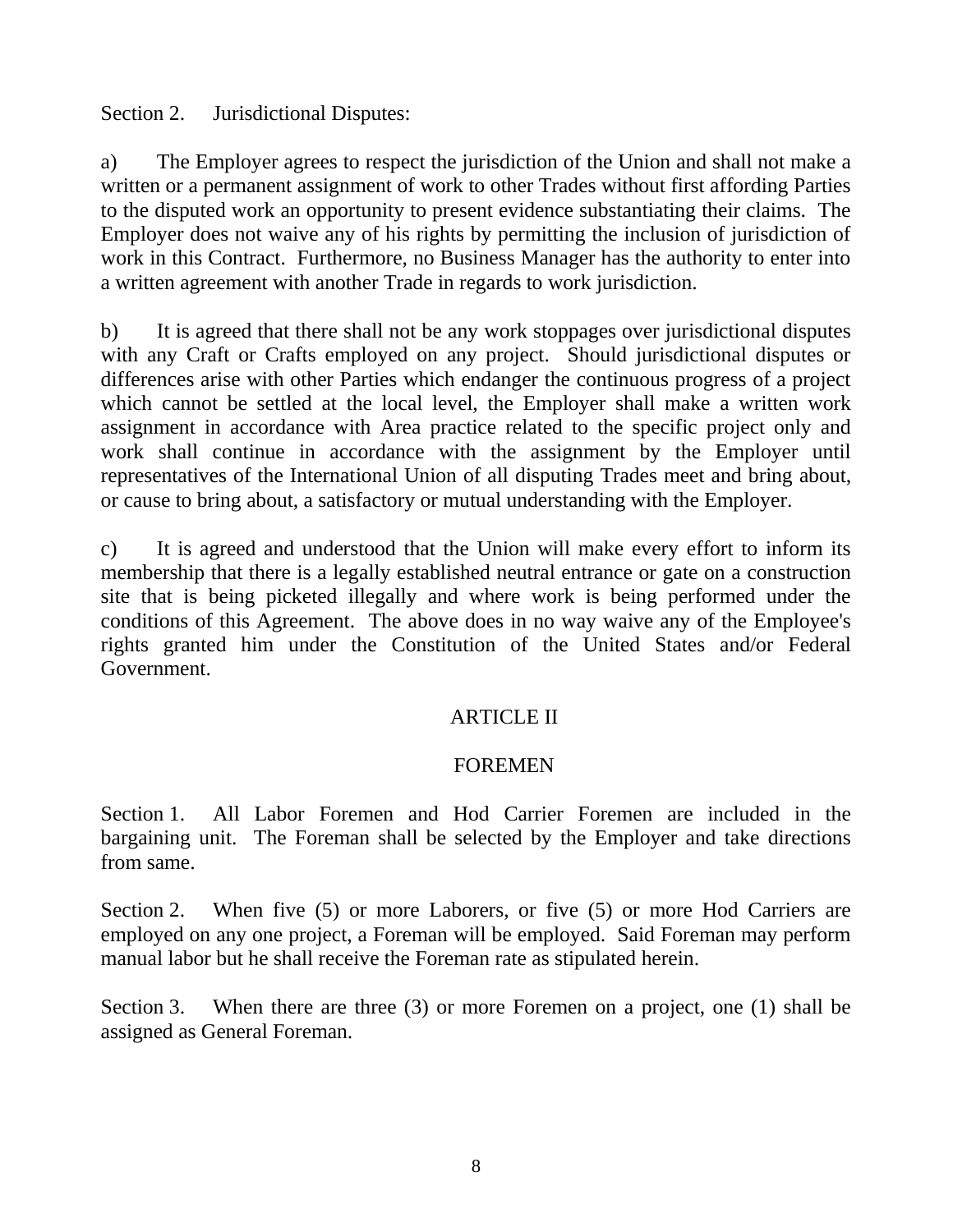Section 4. In no case shall a Foreman have the authority to hire or discharge Employees. All hiring and discharging will be done either by the Superintendent of the Party of the First Part, or by the Party of the First Part.

Section 5. At no time shall one Foreman have more than fifteen (15) Laborers or Hod Carriers under his leadership. The principal duties of a Labor Foreman with fifteen (15) Employees is to supervise and direct the work force.

## ARTICLE III

## BARGAINING AGENT

Section 1. The NWI Contractors Association Incorporated recognizes the Laborers' International Union of North America, State of Indiana District Council, as the sole and exclusive multi-union Collective Bargaining Representative for all Employees in the Unit, consisting of Construction Laborers, who are employed by the Employer on all work and classifications set forth in this Agreement.

Section 2. The State of Indiana District Council and its affiliated Local Unions #41 and #81 likewise recognizes the NWI Contractors Association Incorporated as the sole and exclusive Collective Bargaining Representative for all Employers for all work set forth in Article I for the area outlined in this Agreement.

## ARTICLE IV

### UNION SECURITY

Section 1. The Contractor, or Employer, recognizes and acknowledges that the Laborers' International Union of North America, State of Indiana District Council, is the sole representative of all Employees in the classification of all work under its jurisdiction covered by this Agreement, for the purpose of collective bargaining. The State of Indiana District Council likewise recognizes (as listed in Article III) as the sole bargaining agents for work as defined herein and recognizes (as listed in Article III) as negotiating agents for its members for all work set forth in Article I for the areas outlined in this Agreement.

Section 2. Subject to the provisions and limitations of the National Labor Relations Act, as amended, all present Employees, who are members of the Union on the effective date of this Agreement, shall continue their membership in the Union for the duration of this Agreement to the extent of paying an initiation fee and membership dues and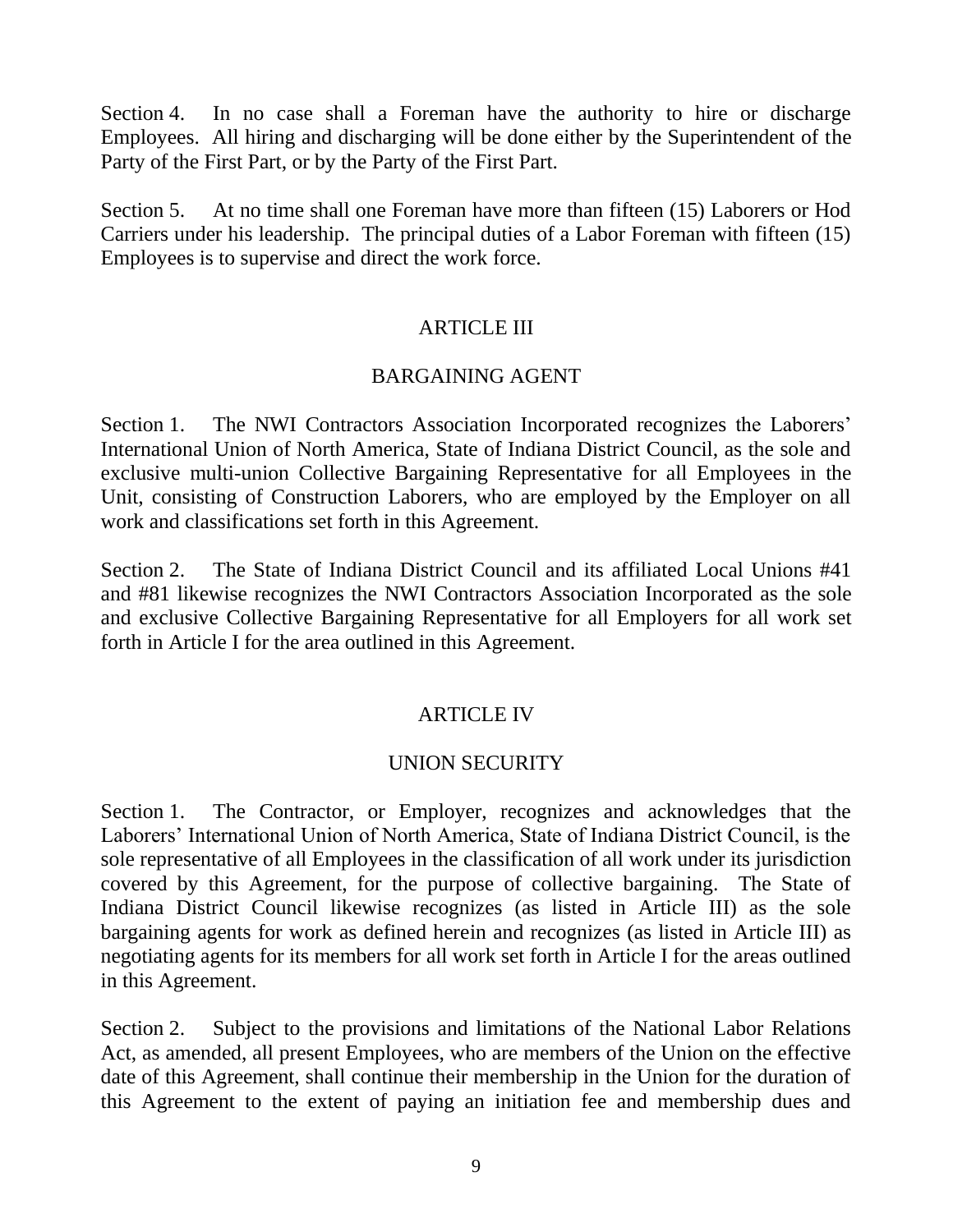working dues uniformly required as a condition of acquiring or retaining membership in the Union. All Employees, who are not members of the Union, and all persons who hereafter become Employees, shall become members of the Union on the eighth  $(8<sup>th</sup>)$  day following the beginning of their employment, or, on the eighth  $(8<sup>th</sup>)$  day following the effective date of this Agreement, whichever is later, and shall remain members of the Union to the extent of paying an initiation fee and the membership dues and working dues uniformly required as a condition of acquiring or retaining membership in the Union, whenever employed under and for the duration of this Agreement.

Section 3. The Union shall notify the Employer, by certified mail, directed to the home office of the Employer, of any default on the part of an Employee to pay his initiation fee and membership dues and/or working dues pursuant to this Article, with a copy of said communication being hand delivered to both the job Superintendent and the Employee involved. Such communication shall: identify the name and address of the delinquent Employee; state that Union Membership was available to such Employee under the same terms and conditions generally applicable to other members; state that despite notice, such Employee has defaulted on his obligation to pay his initiation fee and membership dues and working dues; and, shall instruct the Employer to discharge such Employee. Within twenty-four (24) hours (Saturday and Sunday excluded) from receipt of such written notice, the Employer shall discharge such Employee. The Parties agree that such discharge shall be based upon the information supplied and representations made by the Union.

# ARTICLE V

# WORKING DUES CHECK-OFF

Section 1. Each Employer signatory to this Agreement agrees to deduct from the pay of Employees covered by this Agreement regular and uniform Working Dues, in the amount designated by the Union, provided, before any such deduction is made, the Union shall secure and furnish to the Employer a properly signed Authorization Form from each Employee permitting such deductions. Such deductions shall be remitted by the  $10<sup>th</sup>$  of each month, following the end of the month for which deductions are made, to the designated depository at the same time and accompanying Health & Welfare, Pension and Training contributions submitted electronically or by separate check and report of gross wages. The designated depository shall be called the State of Indiana District Council of Laborers Working Dues Fund.

Section 2. The Authorization and Assignment of Working Dues shall be irrevocable for the period of one (1) year or until the termination of this Collective Bargaining Agreement, whichever period is less, unless written notice is given by the Employee to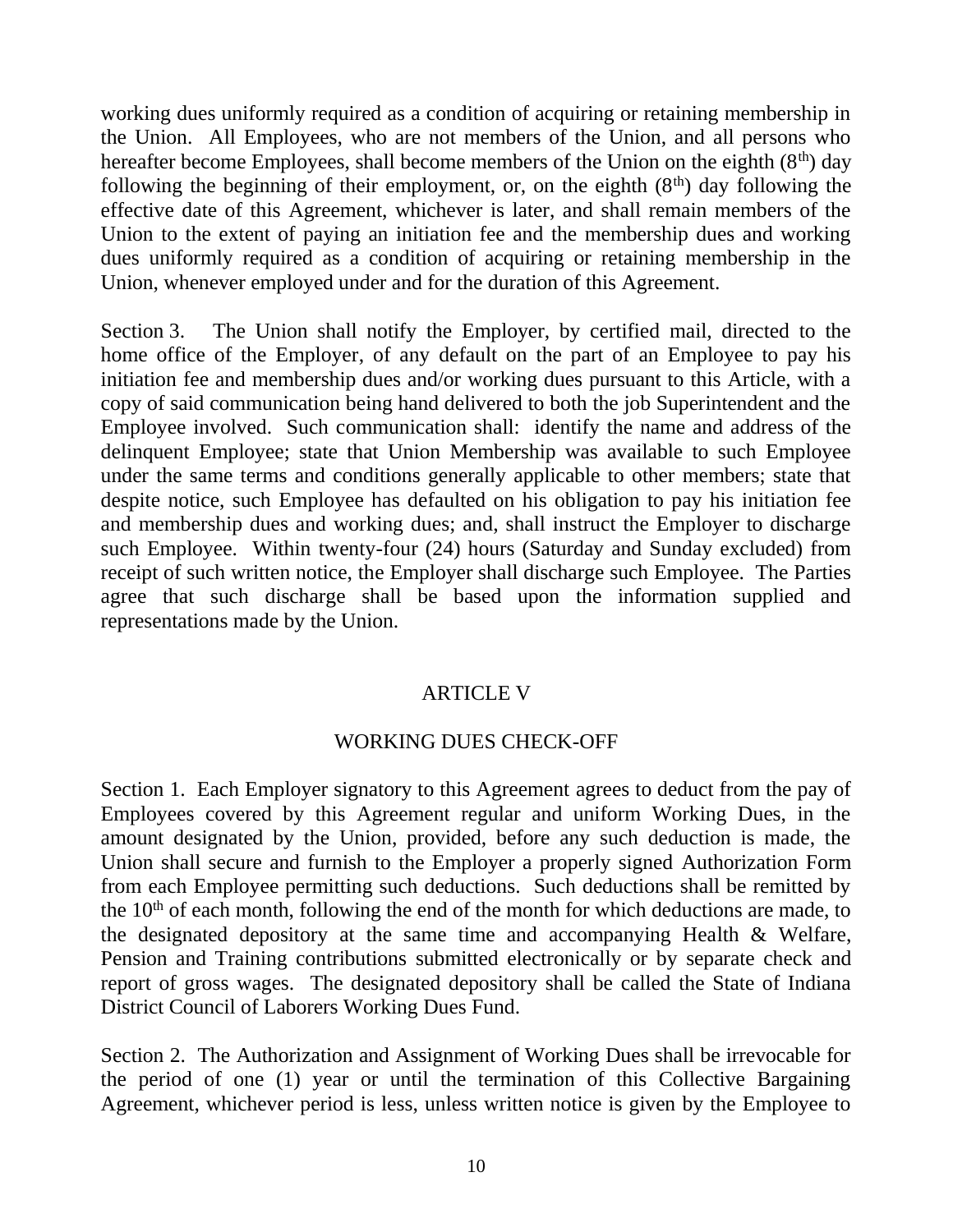the Employer and to the Union, not more than sixty (60) days and not less than thirty (30) days before any periodic renewal date. In case no such notice is given, the Authorization shall continue in effect from year to year until such notice is given.

Section 3. Violation of the Dues Check-Off Clause of this Agreement is specifically exempted from the application of the grievance and arbitration procedure. (If the Employer violates the provisions of the dues check-off clause of this Agreement, the Union, without violation of this Agreement, shall be permitted to strike the Employer to remedy such violation, provided, the Employer is given a certified written notice by the Union of its violation and is further allowed a period of fifteen (15) days to remedy said violation).

Section 4. The Employer, or his authorized representative, shall notify the Local Union of the Party of the Second Part of all Employees given employment covered by this Agreement, by submitting on the first fringe benefit report after hire in, in order that the Union may obtain the required and necessary information from the aforesaid individuals to properly register them in the Working Dues Check-Off.

# ARTICLE VI

# EQUAL EMPLOYMENT OPPORTUNITY

Section 1. As used in this document, the terms "he", "his", or similar masculine pronouns shall be construed to include the feminine alternatives of such pronouns. Such terms are used solely for grammatical purposes and shall not be construed to limit this contract or its application on the basis of sex, race, national origin or any other classifications.

Section 2. The Employer will not discriminate in hiring of Employees and will conform to laws with respect to hiring.

Section 3. It is a condition of this Agreement, agreed to by both the Union and the Employer, to provide equal opportunity in employment for all qualified persons and to prohibit unlawful discrimination in employment because of race, religion, age, sex, disabilities, veteran status, color or national origin. There shall be full compliance with all applicable Federal and State statutes, regulations, rules and orders of appropriate Federal or State agencies having jurisdiction over the subject matter of discrimination in employment.

Section 4. The Union and the Employer shall fully comply with all the requirements contained in Executive Orders and will comply with all rulings promulgated by the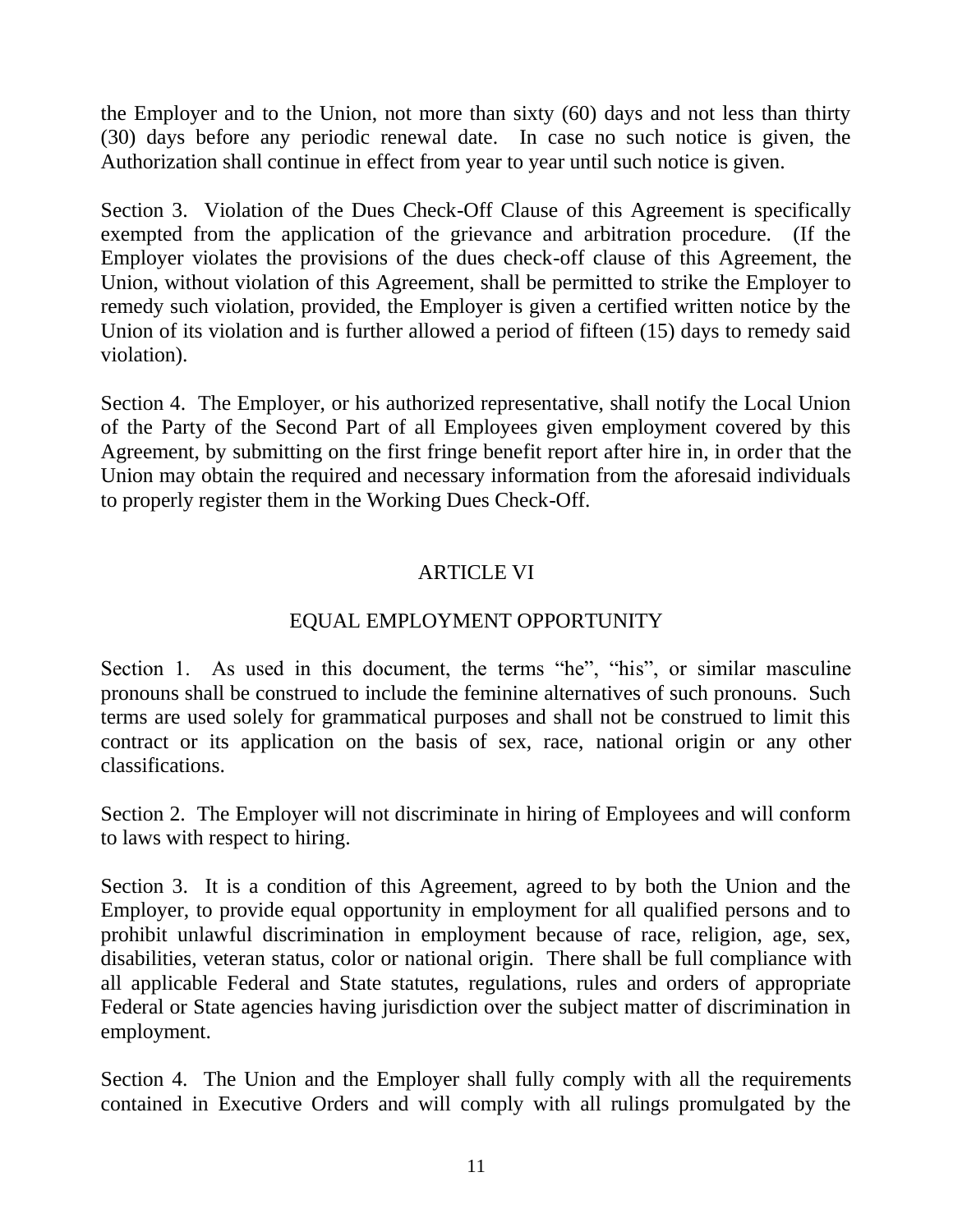Committee on Equal Opportunity established thereunder. The Union agrees to furnish the Employer at his request any statement or data required by any Executive Order.

## ARTICLE VII

## SELECTION OF LABOR-EMPLOYMENT REGULATIONS

Section 1. (a) In employment, no applicant shall be discriminated against for membership or non-membership in the Union. When the Employer has requested the Union to furnish Employees for a job, such Employees shall be referred by the Union on a non-discriminatory basis.

(b) The Employer retains the right to reject any applicant whether furnished by the Union or not, and further the Employer shall have the right to determine the competency and qualifications of his Employees and the right to discharge for just cause.

(c) The Employer may call the Union for an individual by name, provided he is not employed by another Employer. Under such circumstances the Union shall refer such individual.

Section 2. Documentation and Verification – The Employer and the Union will work cooperatively to assure that both Parties comply with their legal responsibilities under the Immigration and Reform and Control Act of 1986. In so doing, the Union will request from each Employee before referring them to an Employer, documentation which establishes citizenship or other legal status to work in the United States. These documents shall be any of the documents which are allowed under the regulations promulgated under IRCA. This section may be amended mutually when regulations are finalized on these requirements.

Section 3. The Union will send no Employee to the Employer who they know does not comply with the Residency Requirements of the Immigration and Reform Act.

# ARTICLE VIII

# WELFARE TRUST FUND

Section 1. On work covered by this Agreement, the Employer agrees to pay into the Indiana Laborers Welfare Fund the amount in cents per hour as shown in Article XXXI. Payment shall be made on the dates, in the manner, form and in accordance with the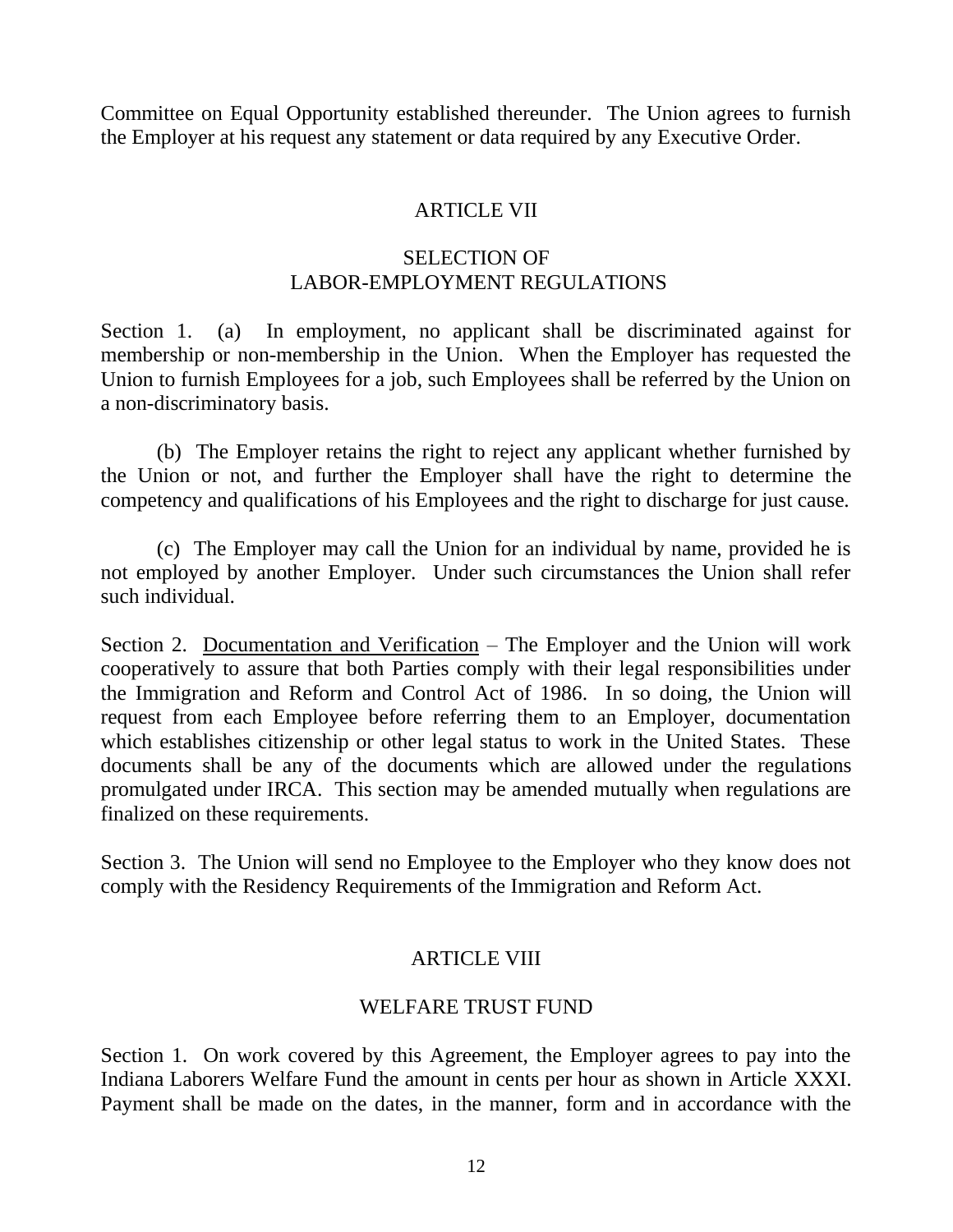rules and regulations as adopted by the Trustees of the herein mentioned Welfare Fund. The Employer may submit funds electronically.

Section 2. The Employer agrees to be bound by the Agreement and Declaration of Trust, entered into and dated May 25, 1953, establishing the Indiana State District Council of Laborers and Hod Carriers Welfare Fund and Participating Employers and by any amendments to said Trust Agreement.

Section 3. The Welfare Trust Fund shall be administered in accordance with all provisions of applicable law.

## ARTICLE IX

# CONSTRUCTION WORKERS OF LAKE COUNTY HEALTH REIMBURSEMENT ACCOUNT TRUST FUND, LIUNA LOCALS #41 & #81

Section 1. On work covered by this Agreement, the Employer agrees to pay into the Construction Workers of Lake County Health Reimbursement Account Trust Fund the amount in cents per hour as shown in Article XXXI. Payment shall be made on the dates, in the manner, form and in accordance with the rules and regulations as adopted by the Trustees of the herein mentioned Construction Workers of Lake County Health Reimbursement Account Trust Fund. The Employer may submit funds electronically

Section 2. The Employer agrees to be bound by the Agreement and Declaration of Trust entered into and dated June 1, 2015, establishing the Construction Workers of Lake County Health Reimbursement Account Trust Fund and by any amendments to said Trust Agreement.

Section 3. The Construction Workers of Lake County Health Reimbursement Account Trust Fund shall be administered in accordance with all provisions of applicable law.

# ARTICLE X

## CONSTRUCTION WORKERS PENSION TRUST FUND LIUNA LOCALS #41 & #81

Section 1. On work covered by this Agreement, the Employer agrees to pay into the Construction Workers Pension Trust Fund the amount in cents per hour as shown in Article XXXI. Payment shall be made on the dates, in the manner, form and in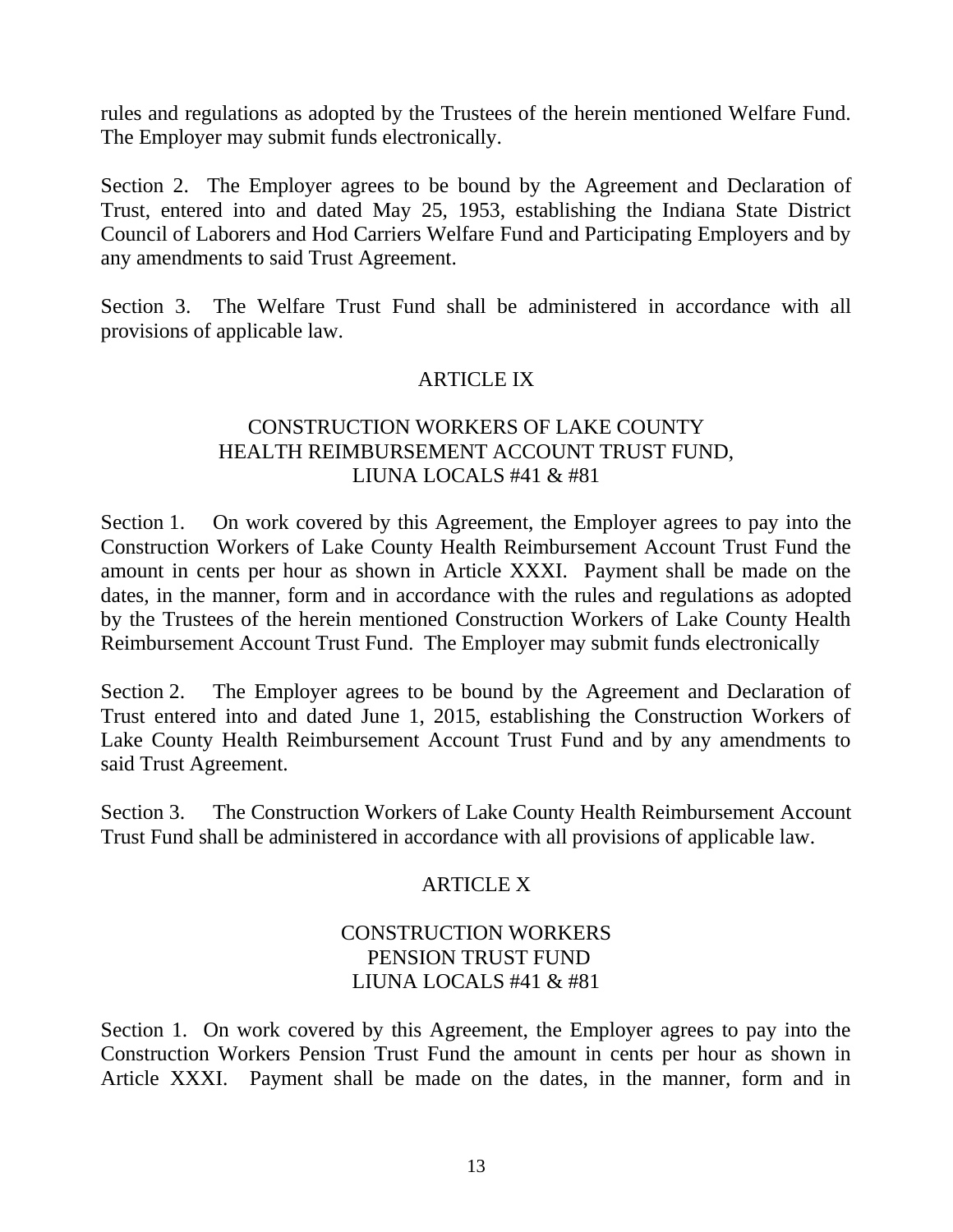accordance with the rules and regulations as adopted by the Trustees of the herein mentioned Pension Trust Fund. The Employer may submit funds electronically.

Section 2. The Employer agrees to be bound by the Agreement and Declaration of Trust entered into and dated June 1, 1960, establishing the Construction Workers Pension Trust Fund and Participating Employers and by any amendments to said Trust Agreement.

Section 3. The Pension Trust Fund shall be administered in accordance with all provisions of applicable law.

## ARTICLE XI

## CENTRAL LABORERS' ANNUITY FUND

The undersigned Employer agrees to be bound by the Central Laborers' Annuity Fund's Agreement and Declaration of Trust, as amended, as though the Employer had actually signed the same. The undersigned Employer understands, accepts and acknowledges that the Trustees of the Annuity Fund have the right to make reasonable Rules and Regulations relating to the administration of the Fund (including, but not limited to, rules related to the payment of contributions and the Fund's rights and remedies to collect delinquent contributions). The undersigned Employer agrees to accept Annuity Fund's Rules and Regulations, as amended from time to time.

## ARTICLE XII

## TRAINING TRUST FUND

Section 1. On work covered by this Agreement, the Employer agrees to pay into the Indiana Laborers Training Trust Fund the amount in cents per hour as shown in Article XXXI. Payment shall be made on the dates, in the manner, form and in accordance with the rules and regulations as adopted by the Trustees of the herein mentioned Training Trust Fund. The Employer may submit funds electronically.

Section 2. The Employer agrees to be bound by the Agreement and Declaration of Trust entered into and dated April 1, 1968, establishing the Indiana Laborers Training Trust Fund and Participating Employers and by any amendments to said Trust Agreement.

Section 3. The Indiana Laborers Training Trust Fund shall be administered in accordance with all provisions of applicable law.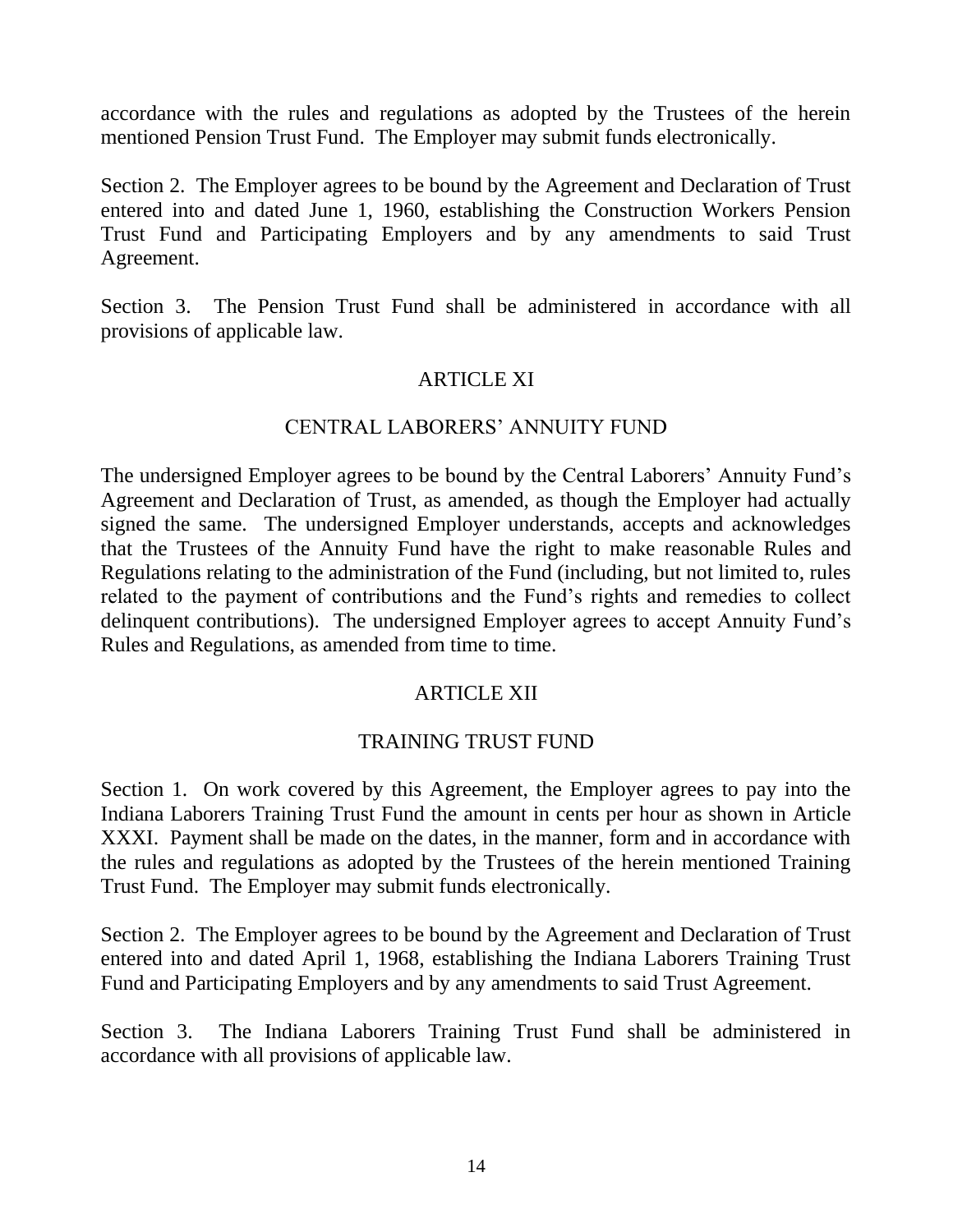## ARTICLE XIII

## VOLUNTARY LABORERS POLITICAL LEAGUE (LPL) CHECK-OFF

Section 1. The Employer may deduct and transmit to the Laborers Local #41 Political Fund and/or Laborers Local #81 Political Fund \$.05 for each hour worked from the wages of those Employees who have voluntarily authorized Laborers Political League (LPL) contributions or the amount normally deducted in each applicable Local Union or District Council Agreement. The Employer shall retain two percent (2%) of the proceeds of the LPL check-off to cover its reasonable administrative expenses in administering the check-off. Transmittals shall occur monthly, and shall be accompanied by an indication on the benefit reporting form of those Employees for whom such deductions have been made, and the amount deducted for each such Employee.

Section 2. The Laborers International Union of North America Locals #41 and #81 agree to indemnify and hold harmless the Employer from any and all claims, actions and/or proceedings arising out of said Laborers Political League.

## ARTICLE XIV

### NOTIFICATION

Section 1. The Employer or his authorized representative shall contact the Local Union of the Party of the Second Part for all hires covered by this Agreement before placing them on the Employer's payroll. If the Employer wishes to request a Union Member by name, the Union shall refer such individual provided such individual is current with the dues and is in compliance with the Local Union.

In the event an Employer signatory hereto violates this Article, the Union shall have the right to file a grievance.

### ARTICLE XV

### PRE-JOB CONFERENCE

Section 1. Upon written request by either Party, a mandatory pre-job conference shall be conducted prior to the time the Employees of such Employer begin work on the project.

Section 2. A written request for a pre-job conference sent by either Party shall be sent by certified mail. If either Party refuses to honor the request for a pre-job conference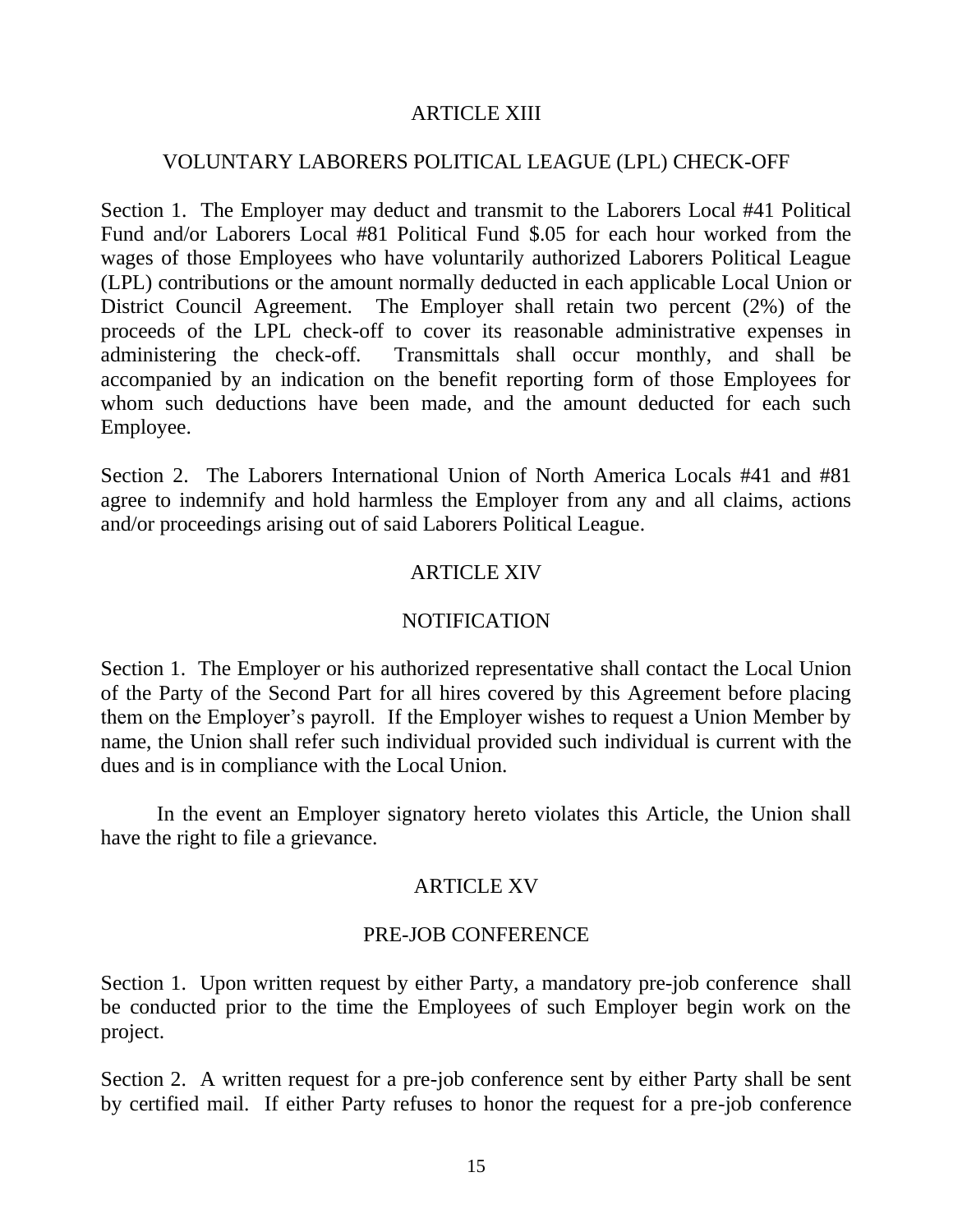within five (5) working days from receipt of requested pre-job conference or does not abide by a previously agreed and signed pre-job conference or in the event a pre-job is not mutually agreed to and signed by both Parties upon request, the Local Union has the right to picket, strike and/or withhold Employees. However, no picketing, striking, withdrawal or withholding of Employees will occur until the State of Indiana District Council has had an opportunity to investigate said violation.

Section 3. Likewise, it shall not be in violation of this Agreement for an Employer to commence work without such requested pre-job conference, if the Union fails to meet for a pre-job conference on a date prior to that scheduled by the Employer for the commencement of work.

## ARTICLE XVI

## WORKING HOURS AND OVERTIME

Section 1. Work Week/Work Day:

(a) The regular work week shall be a forty (40) hour week, Monday a.m. through Friday p.m. The project starting time shall be established in the pre-job conference (Article XV). Once established, the project starting time shall not be changed without mutual consent of both parties.

(b) If an Employee is required to start work prior to the regular starting time established in the pre-job conference, said Employee shall receive one and one-half (1 ½) times the regular rate of pay for each hour worked prior to the regular starting time.

(c) At the pre-job conference, the Contractor shall be entitled to elect working his Employees under one of two options.

- 1. On the basis of five (5) consecutive work days, Monday through Friday, eight (8) hours per day, or;
- 2. On the basis of four (4) consecutive work days, Monday through Thursday, ten (10) hours per day.

(d) The option selected during the pre-job conference must be mutually agreed to and may be changed only by the Contractor giving notification to the Union five (5) days in advance of such change.

(e) If the Contractor elects Option 1, all hours worked by the Employee in excess of eight (8) hours in any one day (exclusive of lunch period) or over forty (40) hours in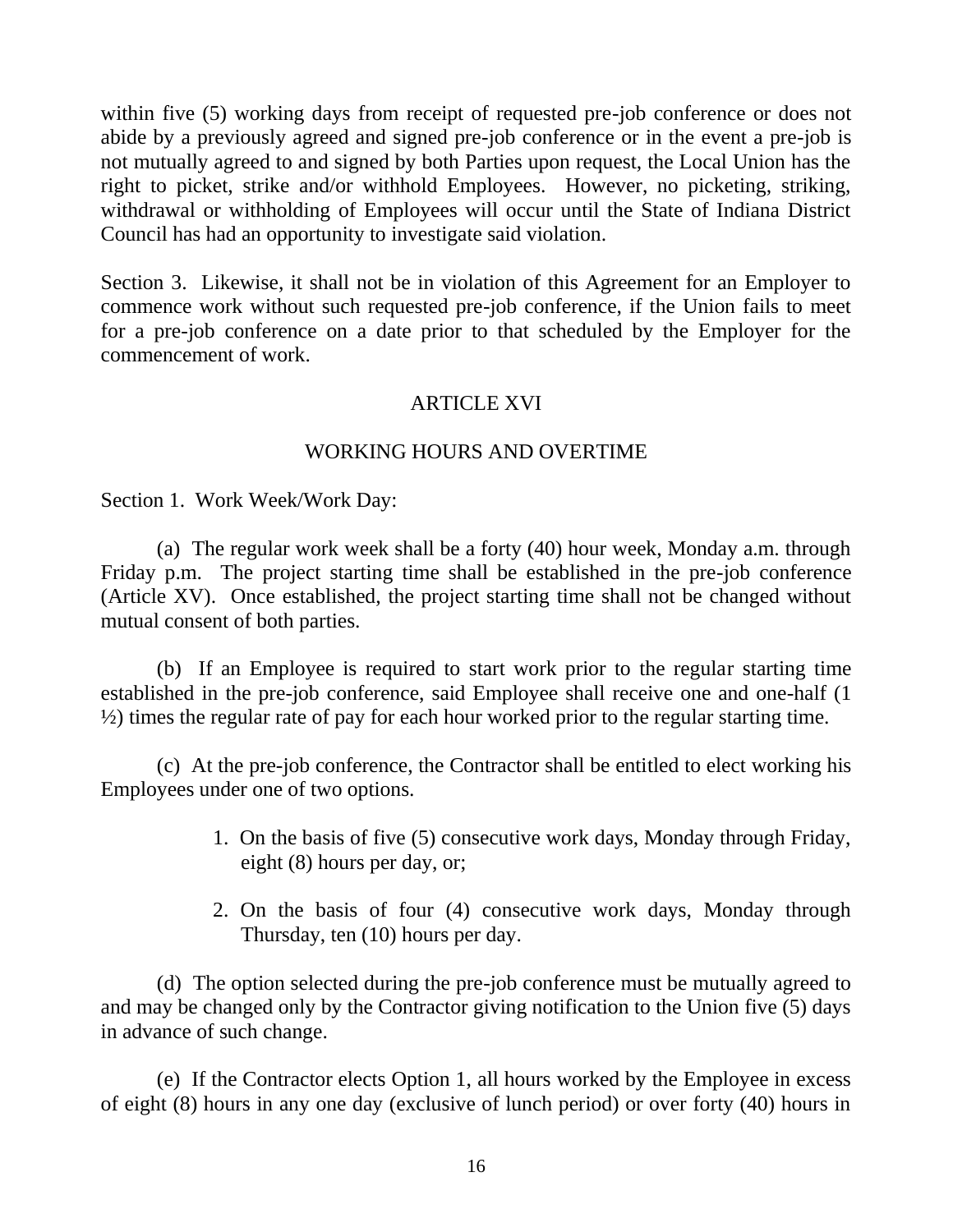one work week (Monday through Friday) shall be paid at the rate of one and one half (1  $\frac{1}{2}$ ) times the regular rate of pay.

(f) If the Contractor elects option 2, all hours worked by the Employee in excess of ten (10) hours in any one day (exclusive of lunch period) or over forty (40) hours in any one work week (Monday through Thursday) shall be paid at the rate of one and onehalf  $(1 \frac{1}{2})$  times the regular rate of pay.

Section 2. Mason Tenders – It is agreed and understood that Mason Tenders who start work before the established project starting time will be paid one and one-half  $(1 \frac{1}{2})$ times the regular rate of pay for those early hours.

Section 3. Sundays and Holidays:

a) Work performed on Sundays and Holidays will be paid at double (2x) the regular rate of pay. Holidays recognized by this Agreement are New Year's Day, Memorial Day, Fourth of July, Labor Day, Thanksgiving Day and Christmas Day. (No work shall be performed on Labor Day except to save life or property). On a jobsite where another craft employed by the same contractor has the day after Thanksgiving, the Laborers will be granted the same Holiday.

Section 4. Inclement Weather:

When an Employee reports to work but is unable to work due to inclement weather or any other condition beyond the Employer's control, the Employee will receive one hour show up pay for reporting unless notified in advance by the Employer not to report. When an Employee starts to work but is unable to continue due to inclement weather or any other conditions beyond the Employer's control, then the Employee will be paid for actual hours worked.

Section 5. Clothing and Equipment – The Employer will furnish special wearing apparel such as rain hats, coats and boots to protect the Employee when working in inclement weather or adverse conditions. The Employer will also furnish safety equipment such as safety hats, safety goggles, respirators and protective masks and slip-over boots for all Employees working in concrete. The Employer will furnish safety or steel toe footwear and metatarsal footwear when required as PPE by the owner to the Employee. It is agreed and understood that the Employer will be permitted to charge any Employee for such wearing apparel and safety equipment should the Employee fail to return any item issued to him. Any Employee required to work in hazardous environments will be provided all equipment that is required, including gloves.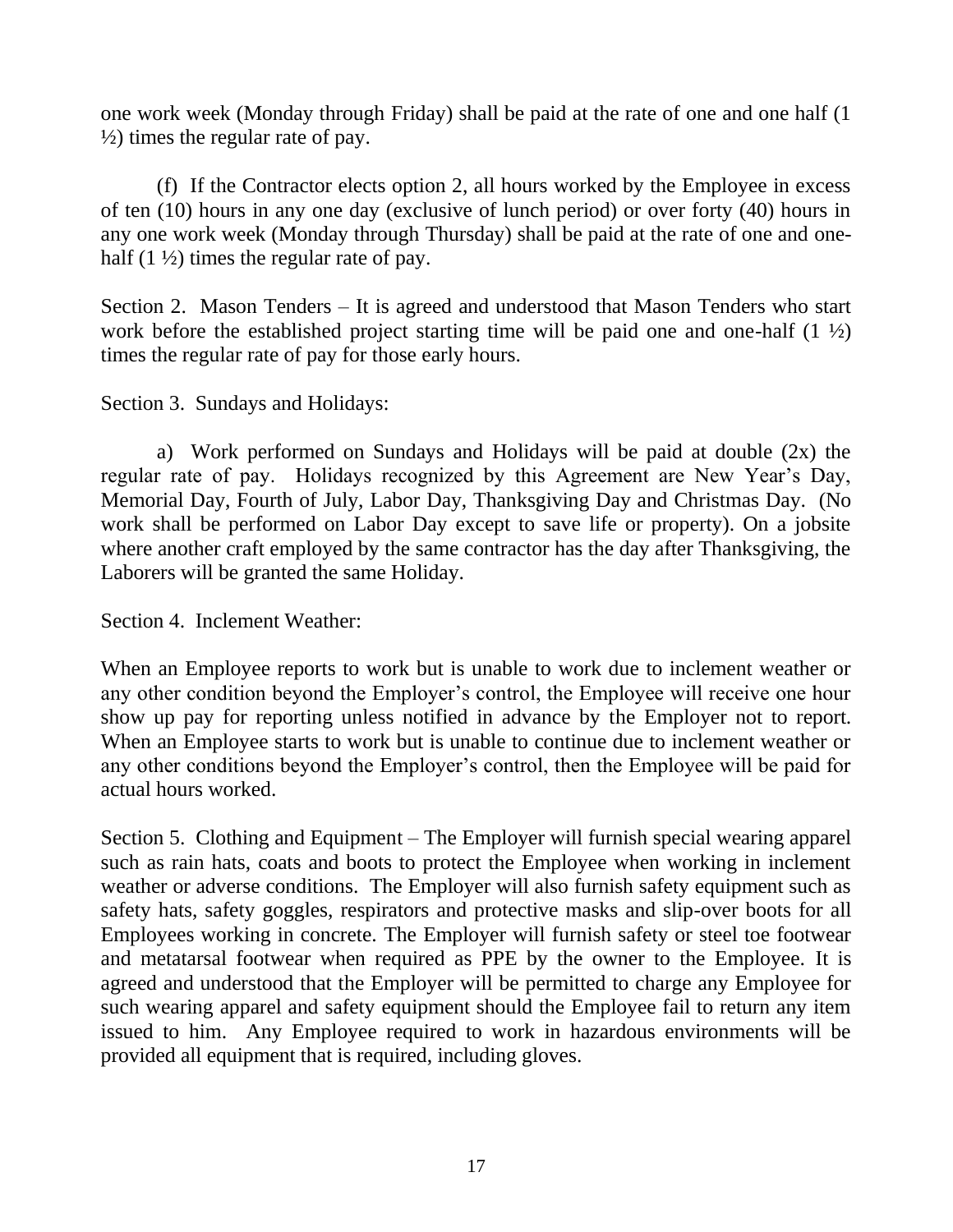### Section 6. Lunch:

a) A lunch period of thirty (30) minutes will be established between the three and one-half  $(3 \frac{1}{2})$  and the four and one-half  $(4 \frac{1}{2})$  hour of the regular work day. The Employer will provide a suitable and sanitary place to eat.

b) When an Employee is required to take his lunch period after the four and onehalf (4  $\frac{1}{2}$ ) hour, said Employee will be paid at one and one-half (1  $\frac{1}{2}$ ) times the regular rate of pay for the thirty (30) minute lunch period and shall be allowed a fifteen (15) minute lunch period at his regular rate of pay.

c) After ten (10) hours of work, the Employees will be granted a twenty (20) minute paid lunch period. When Employees are required to work through this second lunch period, they will be paid an additional twenty (20) minutes at the applicable overtime rate of pay. This second lunch period will be taken consistent with the other trades, when feasible.

d) A paid fifteen (15) minute break shall be allowed for all Employees covered by this Agreement between the 2nd and 3rd hour of the regular work day, unless the Employees are pouring concrete or work being performed to save life or property.

## ARTICLE XVII

## SHIFT WORK

Section 1. The Employer may elect to work not in excess of three (3) shifts. No work shall be considered shift work under this Article unless two (2) or more shifts are worked for a period of three (3) consecutive days, except when the period required is broken by Sundays, Holidays, an Act of God, inclement weather or strike. If the shift is broken before such three (3) consecutive days, the applicable overtime rate will apply.

Section 2. When three (3) shifts are required, the first shift shall work eight (8) hours at the regular straight time rate. The second shift shall work seven and one-half  $(7 \frac{1}{2})$ hours and receive eight (8) hours pay at the regular straight time rate and eight (8) hours fringe benefits. The third shift shall work seven (7) hours and receive eight (8) hours pay at the regular straight time rate and eight (8) hours fringe benefits. When two (2) ten (10) or twelve (12) hour shifts are required, the first shift shall work eight (8) hours at the regular rate of pay with all hours thereafter paid at the applicable overtime rate except on Saturday, Sunday or any Holiday recognized in this Agreement which will be paid in accordance with Section 3 of this Article. The second shift shall work nine and one-half hours (9.5) for ten (10) hours pay and fringes as described above or eleven and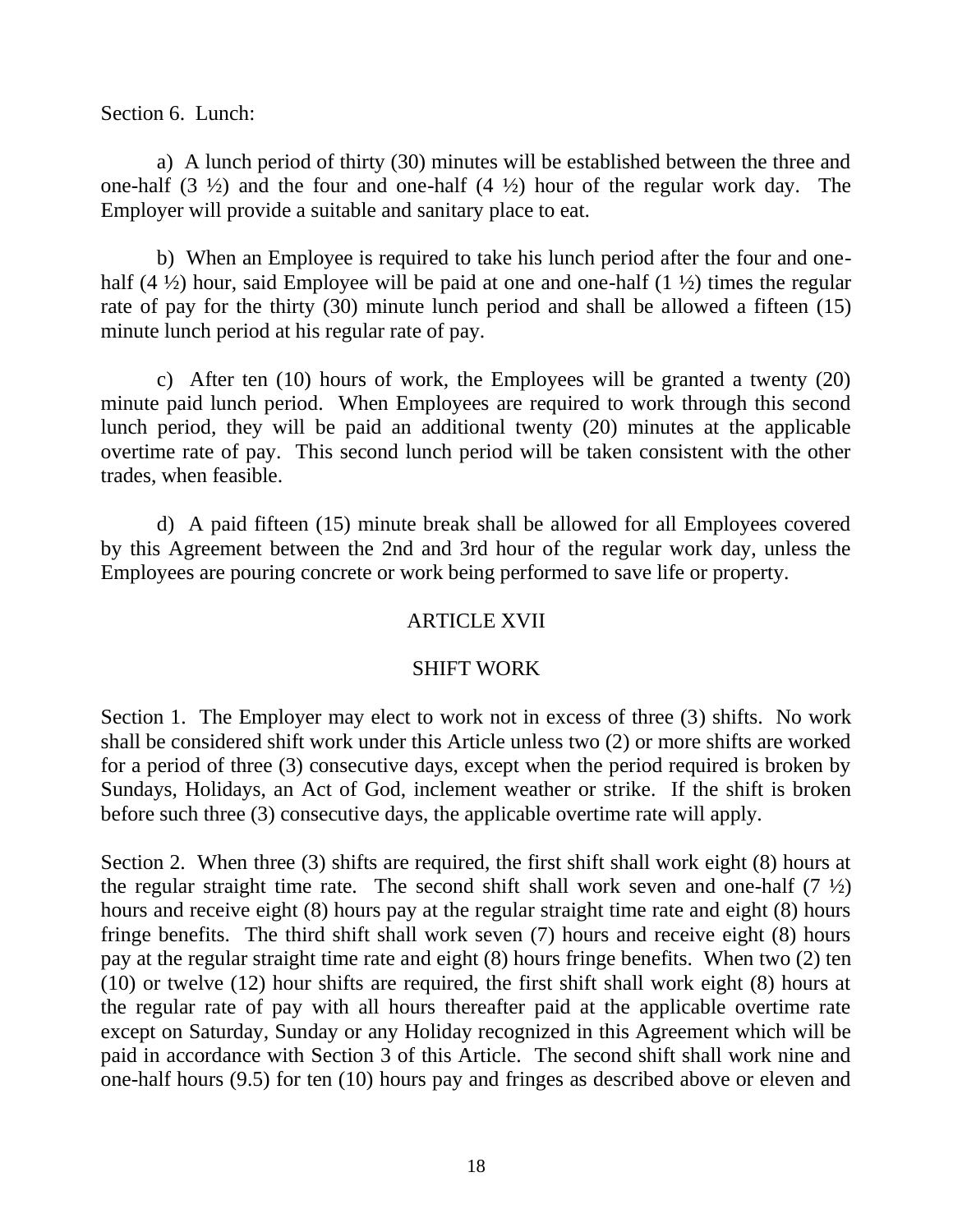one-half (11.5) hours for twelve (12) hours pay and fringes as described above with all hours in excess of eight (8) hours being paid at the applicable overtime rate.

Section 3. When Employees are required to work overtime on the First Shift, they shall be paid the established overtime rate of pay for all hours worked in excess of eight (8) hours on any one (1) shift.

Section 4. When Employees are required to work overtime on the Second Shift, they shall be paid the established overtime rate of pay for all hours worked in excess of seven and one-half (7 ½) hours. Fringes shall be paid on all hours worked.

Section 5. When Employees are required to work overtime on the Third Shift, they shall be paid the established overtime rate of pay for all hours worked in excess of seven (7) hours. Fringes shall be paid on all hours worked.

Section 6. When an Employee is required to work overtime, the Employer will be obligated to continue paying the applicable overtime rate until the Employee has had an eight (8) hour break.

# ARTICLE XVIII

## STEWARD

Section 1. When the Business Manager or his designated representative deems it advisable, he may, upon written notice to the Employer, appoint from the Employer's existing work force a Steward or Stewards on any given project. In the event an Employer is performing work on a project covered by this Agreement without the employment of any Local #41 or Local #81 members, the Union shall have the right to appoint a steward from the respective Local Union to be employed. This is not to be interpreted that Local #41 or #81 is only entitled to one member on the project. All Stewards will have Union training, or will be afforded the opportunity to receive the Stewards training during non-work hours, provided they are willing to be trained. Said Steward is to be recognized by the Employer and he shall have the right to act on any grievance without discrimination. Said Steward shall be a working Employee and shall be retained on any given project as long as, or when any Employee covered by this Agreement is employed on the project by the Employer, in accordance with Article VII, Section 1 (b).

Section 2. In case the Steward cannot settle any dispute or grievance, the Business Manager shall be notified to take up with the Party of the First Part said grievance. For all purposes of this Agreement, it is understood that the duties of the Steward are limited to: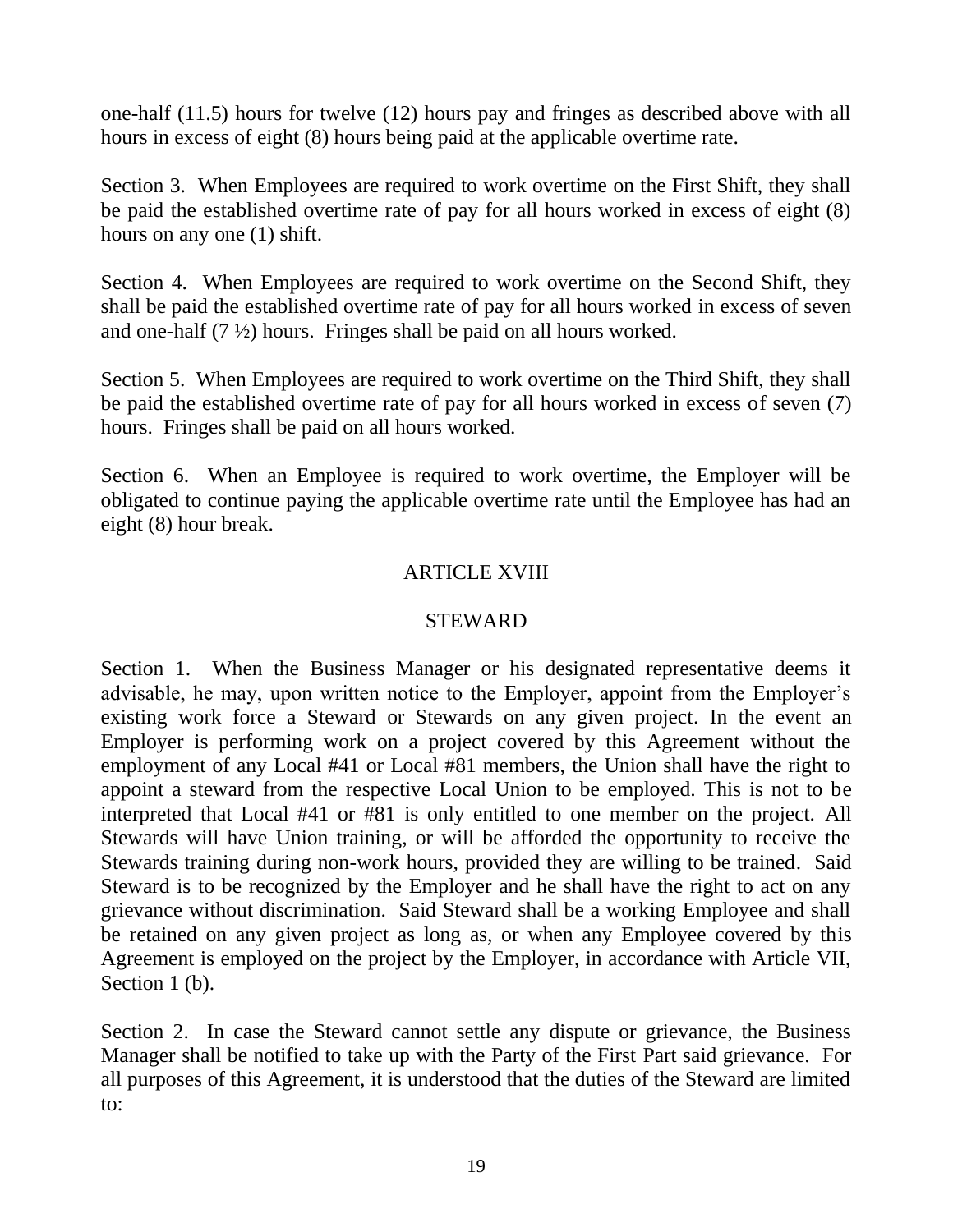- (a) To insist that the provisions of this Agreement be complied with by the First and Second Parties.
- (b) To report to the Business Manager any question that he cannot settle with the Party of the First Part.
- (c) To report unsafe conditions to the Job Superintendent.

Section 3. When the Employer starts a special crew or  $2<sup>nd</sup>$  or  $3<sup>rd</sup>$  shift crews, he will not be compelled to use the same Steward on the special or shift work as on the regular work. However, in the event of overtime, call-outs or weekend work, the Steward will have the first opportunity to work, unless the Employer needs an Employee who possesses a specific skill that the Steward cannot perform.

Section 4. In the event of a general lay-off by the Employer for any reason, the Steward shall be the first Employee recalled, unless the Employer needs an Employee who possesses specific skills that a Steward cannot perform. In that event, the Employer may recall another Employee and the Steward will be the second man recalled.

# ARTICLE XIX

# NON-VIOLATION

Section 1. It shall not be a violation of this Agreement, if an Employee or Employees cease work because of:

- (a) Dispute arising out of the failure of the individual Employer to meet the payroll for Employees covered by this Agreement.
- (b) Dispute because a payroll check is dishonored.
- (c) Non-payment of contributions set forth under Article VIII, Article IX, Article X, Article XI and Article XII covering the Trust Funds under the respective Articles mentioned herein and Article V covering Working Dues deductions and as in the manner and accordance as prescribed herein, provided the Employer is sixty (60) days delinquent.
- (d) Failure of an individual Employer to comply with the terms and provisions of Article XV of this Agreement, covering Pre-Job Conferences.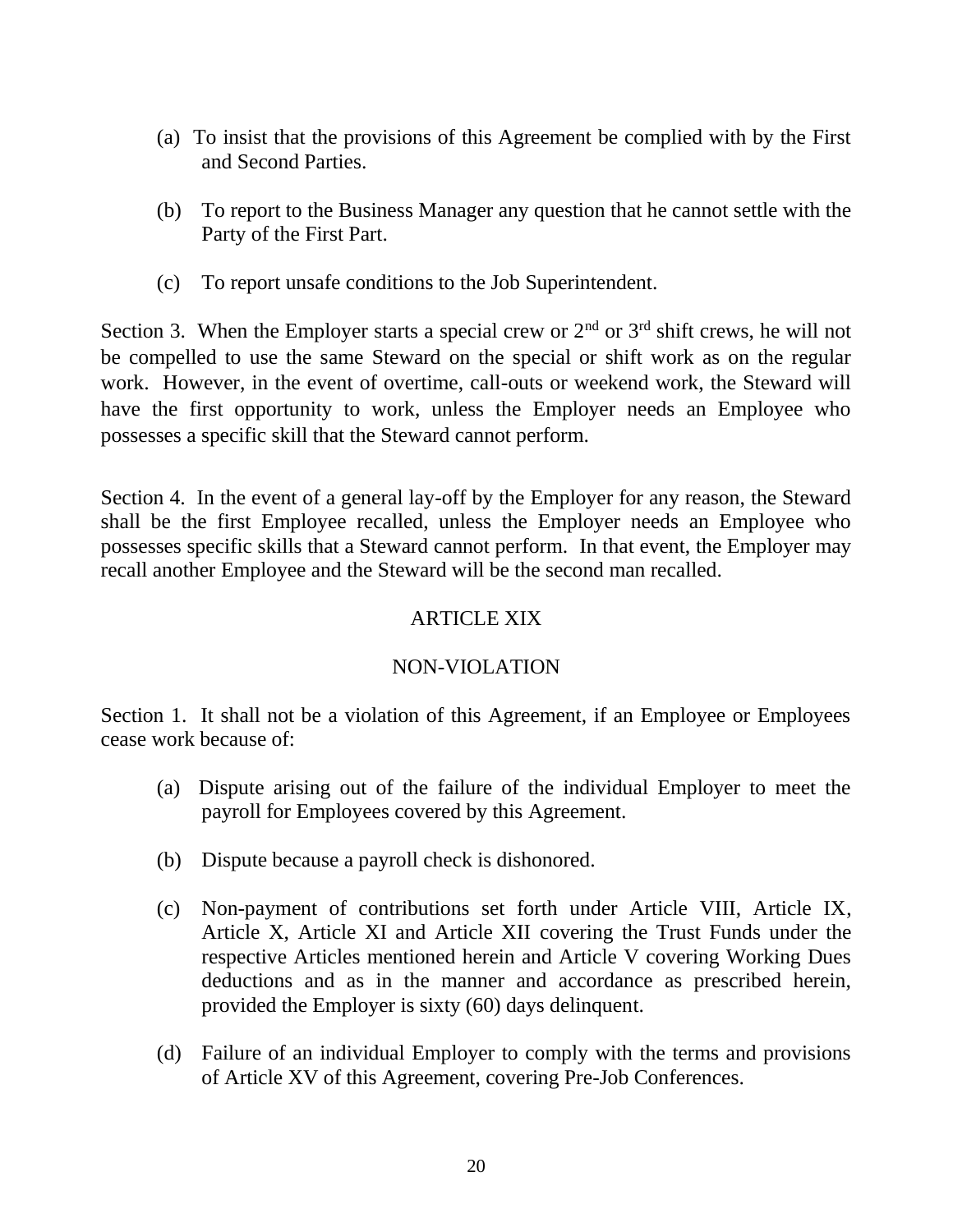## ARTICLE XX

### PAY-DAY

Section 1. The Employer shall pay Employees weekly and the payment shall be in full for the payroll period and shall be in cash or by check. If payment is not received on the regular scheduled payday by the Employee or Employees there will be a 4 hour per day penalty for every workday the Employee or Employees have to wait for their pay that was due on that regular scheduled pay day. In the event Employees covered by this Agreement are laid off permanently or discharged, they shall be paid immediately. It is strictly understood and agreed that, should any Employee discharged or laid off permanently be required to report the next morning to collect his pay he shall receive four (4) hours show up pay for reporting for his pay for each subsequent morning on which he returns until paid. Employees who quit voluntarily shall be paid at the next regular pay day. However, when Employees are laid off or discharged between the hours of 6:00 p.m. Friday through 8:00 a.m. on Monday because of unscheduled or emergency requirements, the Employee will be paid by 11:00 a.m. Monday, unless special arrangements are made with the Employer. This will in no way supercede the Employer's requirement to pay the regular scheduled payday or lay-off as outlined above.

Section 2. Each weekly pay shall be accompanied by a statement listing the name of the Employee and Employer, the date, the number of hours worked, both straight and overtime, the monies deducted and for what purpose said deductions were made.

### ARTICLE XXI

### **SAFETY**

Section 1. The Employer agrees to provide safe working conditions and practices as set forth in current Safety Standards for the Construction Industry.

Section 2. It is agreed that all Employees covered by this Agreement shall fully comply with all safety directives issued by the Employer and shall properly utilize all safety equipment provided by the Employer when so directed. Failure to comply with these provisions may be cause for discharge. Furthermore, it is agreed and understood that the Employee shall retain the right to refuse to work under conditions considered to be hazardous or unsafe.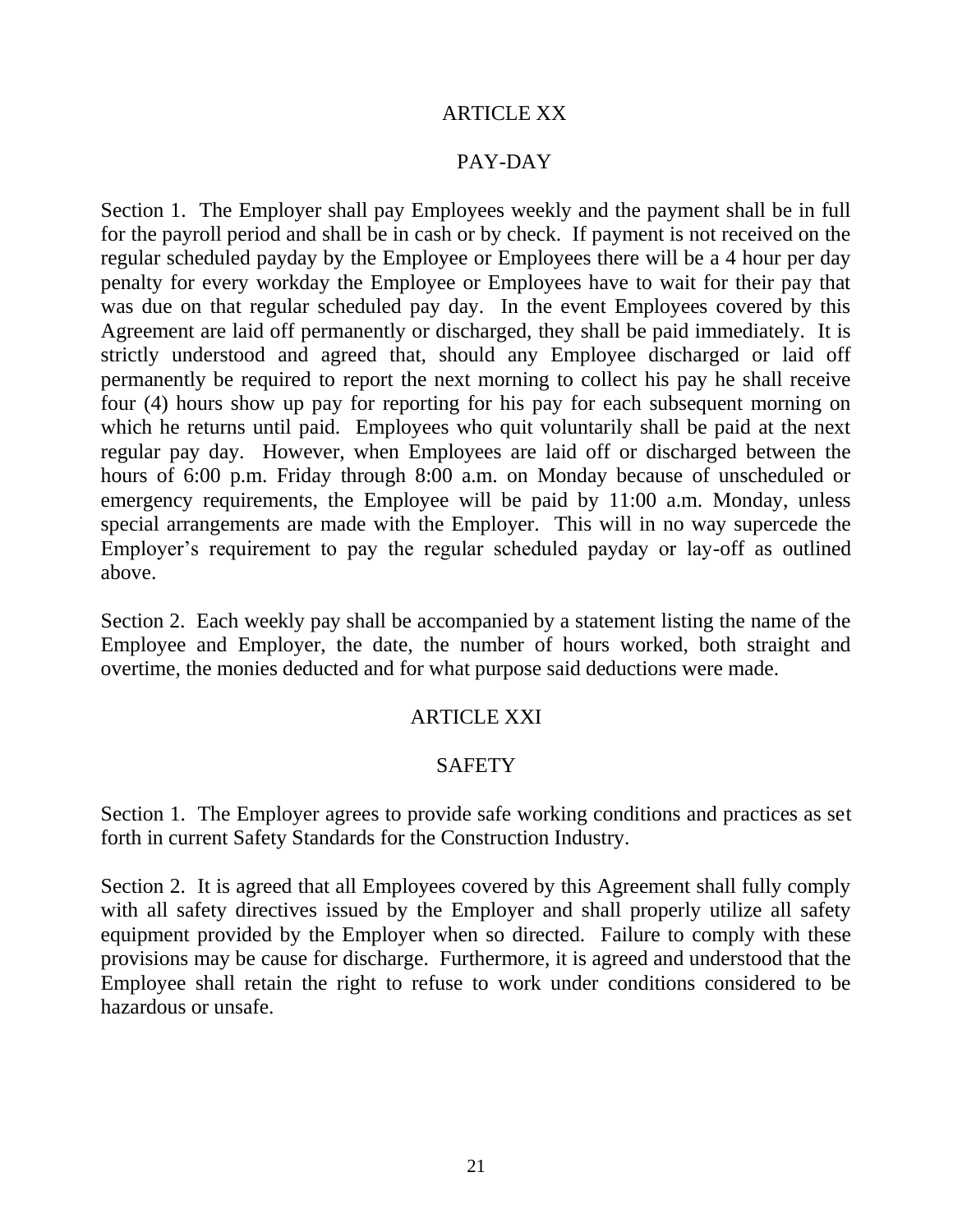## ARTICLE XXII

### WORKER'S COMPENSATION

Section 1. The Employer agrees to ensure that all Worker's Compensation claims will be filed in the most timely and expeditious manner and in any event not later than seven (7) days following the illness or injury. Upon request, the Employer agrees to provide the Employee and/or the Local Union involved the name and address of the Employer's insurance carrier.

## ARTICLE XXIII

### ELIMINATION OF RESTRICTIONS

Section 1. No rules, customs or practices shall be permitted that limit production or increase the time required to do any work. There shall be no limitation or restriction of the use of machinery, tools, or other labor-saving devices, except that no shovel larger than a No. 2 shall be used other than on snow and light weight materials.

## ARTICLE XXIV

## SUB-CONTRACTOR

Section 1. The Employer shall not contract any work covered by this Agreement to be done at the site of construction, alterations, repairs or any new construction to any person, firm or company that does not have an existing labor agreement or will not sign an agreement with the Union covering such work within the scope of this Agreement.

Section 2. This Agreement shall also apply to any work covered by this Agreement that is performed by a joint venture in which the Employer has an ownership interest and the Employer agrees on behalf of any such joint venture in which the Employer has an ownership interest that the joint venture will comply with the requirements of this Article.

## ARTICLE XXV

## MANAGEMENT RIGHTS

Section 1. The Employer retains and shall exercise full and exclusive authority and responsibility for the management of its operations, except as expressly limited by the terms of this Agreement.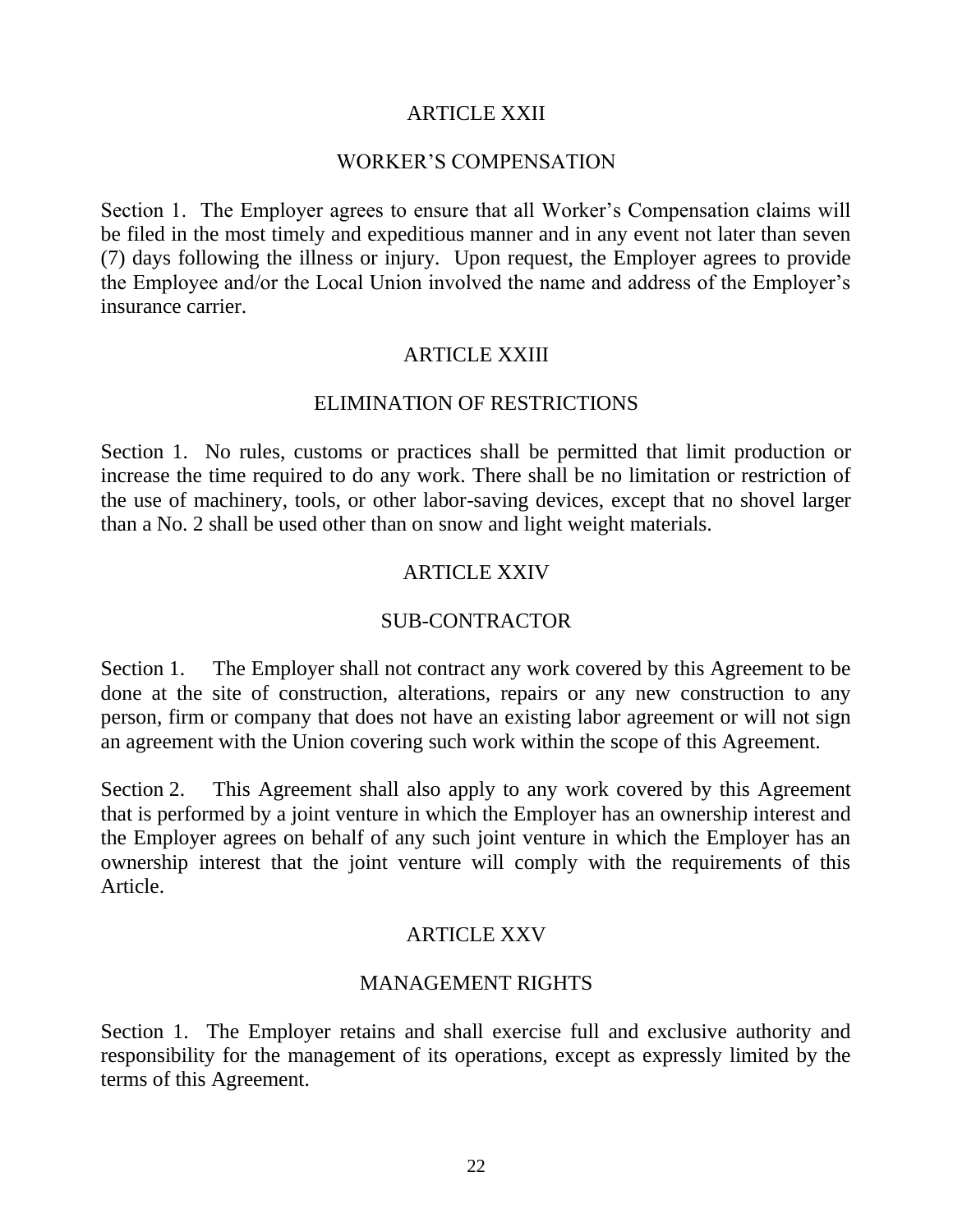### ARTICLE XXVI

### UNIFORMITY

In the event that any other employer or employer group reaches an agreement with the Laborers International Union of North America, State of Indiana District Council covering in any part the same work as this Agreement, that is in the opinion of the Association in any respect more favorable than a term of this Agreement, then said term shall be a part of this Agreement as of the effective date of the more favorable provision, unless the Association elects otherwise. The Laborers International Union of North America, State of Indiana District Council shall notify the Association, by certified mail, return receipt requested, within seven (7) calendar days of entering into any agreement with any other employer or employer group covering any part of the same work as is covered by this Agreement, and shall provide the Association with a copy of any other labor agreement now or hereafter negotiated with anyone else covering in any part the same work as this Agreement but containing any different terms or conditions.

Within seven (7) calendar days of entering into an "Assent of Participation", "Memorandum of Agreement", or other similar agreement, the Laborers International Union of North America, State of Indiana District Council will notify the Association, by certified mail, return receipt requested, and provide the name and address of any employer or employer group who signs any such "Assent of Participation", Memorandum of Agreement", or similar agreement or who otherwise becomes bound to an agreement containing the same terms and conditions as this Agreement.

Nothing in this Article applies to agreements entered into by Laborers International Union of North America, State of Indiana District Council and any other employer that are more favorable only by force of law.

#### ARTICLE XXVII

#### GRIEVANCE PROCEDURE

Section 1. (a) There shall be no stoppage of work on account of any difference of opinion, or dispute which may arise between the Parties of the First Part and Second Part. It is agreed by the Parties that all grievances, disputes, or claims, which may arise with respect to the enforcement or interpretation of any of the terms of this agreement are to be resolved in the following manner:

All grievances, disputes, or claims which may arise between Employers signatory to this Agreement or Employees who have accepted this Agreement and thus become parties hereto shall be resolved in the following manner: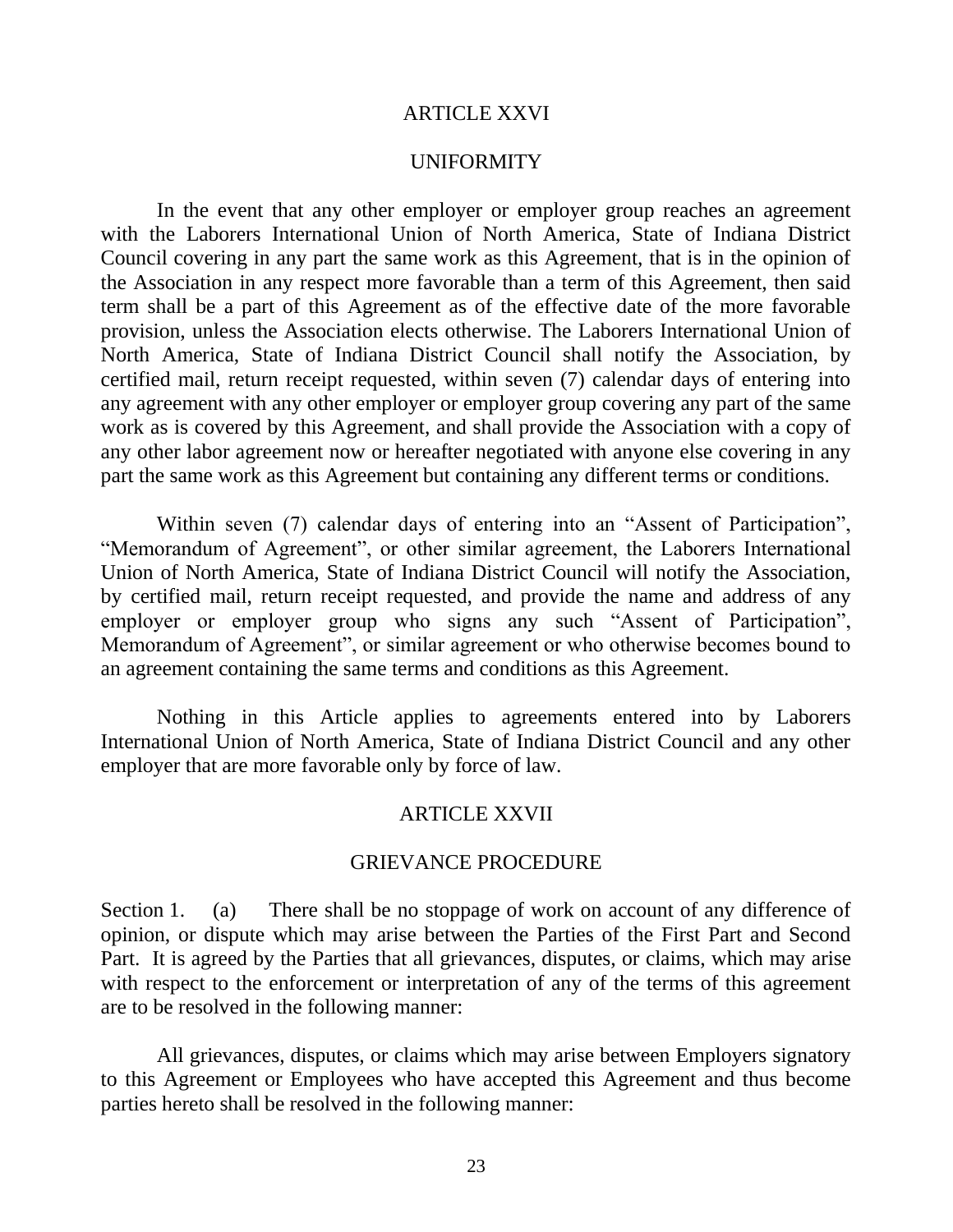(1) The dispute shall first be discussed by the Job Steward or other Union Representative and the Employer's Foreman and/or Superintendent.

(2) If the grievance is not resolved, then the dispute shall be referred to the Business Representative of the Union and the Employer's Representative.

(3) In the event said dispute has not been resolved, the State of Indiana District Council, through its Representative, shall meet with the Employer's Representative, in an attempt to resolve said dispute.

(4) In the event that the dispute is not settled, either Party may, through written notice to the other Party, submit the grievance or dispute to final and binding arbitration.

(5) The Arbitrator shall be selected in the following manner:

The Federal Mediation and Conciliation Service shall be requested to submit a panel of arbitrators of which names are alternately struck until the remaining arbitrator, whose name remains on the list, shall serve as the arbitrator to hear and decide the dispute and/or grievance. The arbitrator's decision shall be final and binding on both parties.

It is agreed, however, that compliance with a final decision of the arbitrator pending a judicial review of such decision shall not be deemed a waiver of the right to seek judicial review.

The cost of the arbitrator shall be borne equally by both Parties to the grievance and/or dispute.

Section 2. Notice of the grievance or dispute shall be made to the Employer and Local Union involved, in writing, by certified mail, within ten (10) days from occurrence of the alleged violation or dispute. The Parties agree that any particular grievance or dispute not called to the attention of the individual Employer and the Local Union within ten (10) days after the alleged violation shall be deemed to have been waived.

Section 3. Copies of the decision made by the Grievance Committee and/or the Arbitrator shall be mailed to the Employer and the Union.

Section 4. There shall be no stoppage of work on account of any difference of opinion or dispute which may arise between the Parties of the First and Second Part, or between this and any other unit or units of Organized Labor, or between other units of Organized Labor, or between any unit or units of Organized Labor and any other division of the Construction Industry.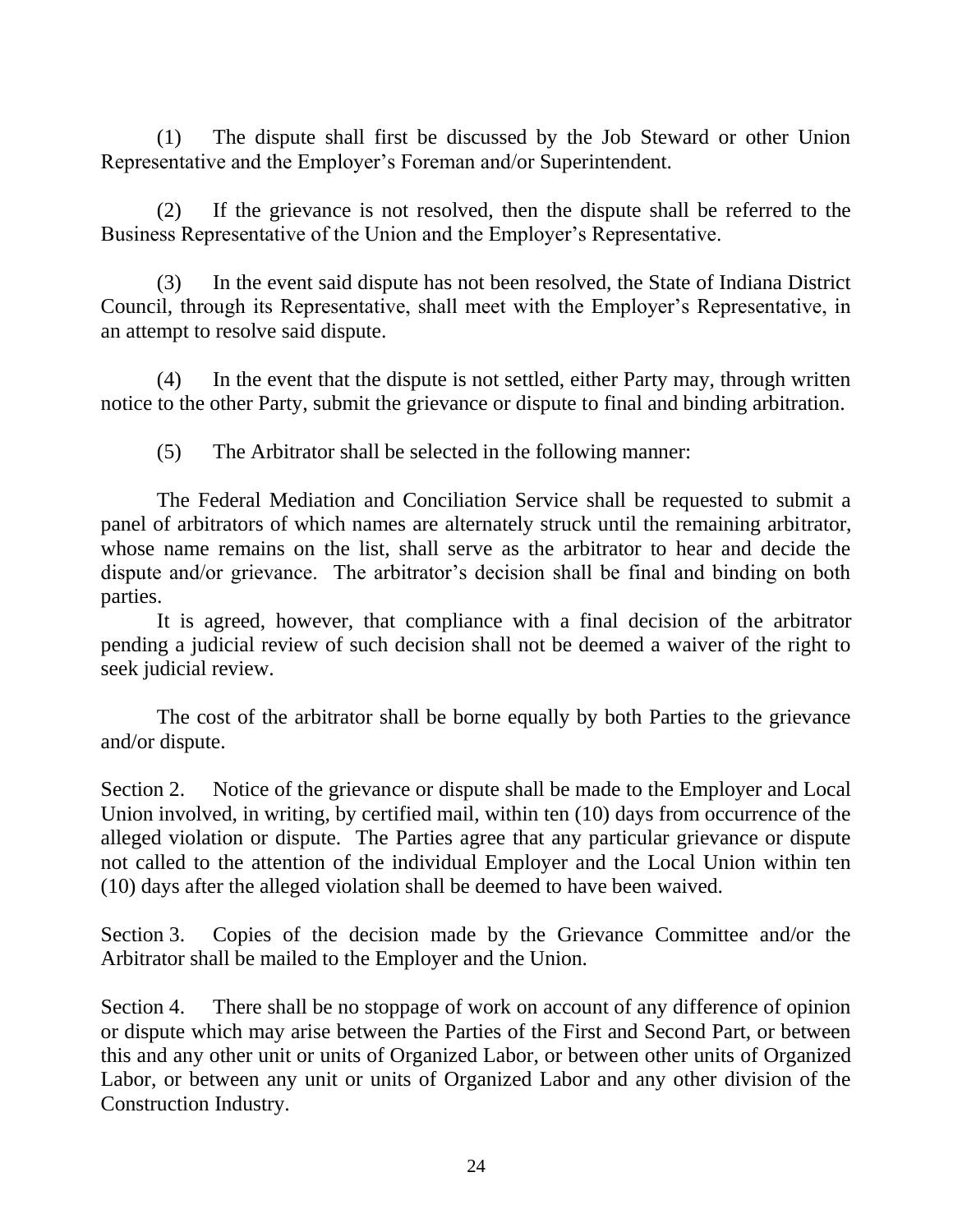Section 5. EXCEPTIONS – Notwithstanding the other provisions of this Article, it shall not be a violation of this Agreement if any Employee or Employees of an Employer cease work or picket because of non-payment of wages, dishonored payroll checks, nonpayment of Health and Welfare contributions, Pension contributions, Training contributions, and/or Working Dues deductions by said Employer.

## ARTICLE XXVIII

## MOST FAVORABLE TERMS

If the Association has entered into (or allowed employers to enter into) another agreement with the Union that applies to work that may also be covered by this agreement, then the employer may select the agreement which applies the most favorable terms to execute the work.

## ARTICLE XXIX

## GENERAL PROVISIONS

Section 1. This Agreement covers the entire understanding between the Parties hereto. No oral or written rule, regulation, or understanding not incorporated herein will be of any force or effect upon any Party hereto.

Section 2. This Agreement shall apply from and after its effective date as hereinafter provided.

Section 3. The Employer shall at all times provide sanitary drinking water and containers, iced water when necessary, and toilet facilities, same to be stationed conveniently to all Employees.

Section 4. The Employer shall make reasonable efforts to make provisions for permitting access to the job site by the Business Manager of the Local Union, or his duly appointed Field Representative. If the Business Manager of a Local Union is denied access to a job site for the purpose of transacting business, he shall notify the main office of the Employer to assist him in obtaining admission.

Section 5. When a job is located within a Plant, the Employer shall provide (for regular shifts) adequate means for transporting Employees from the Plant entrance, to the job, provided the operation of the job is one-half (1/2) mile or more from the Plant entrance. Vehicles shall be properly covered during cold or inclement weather. When this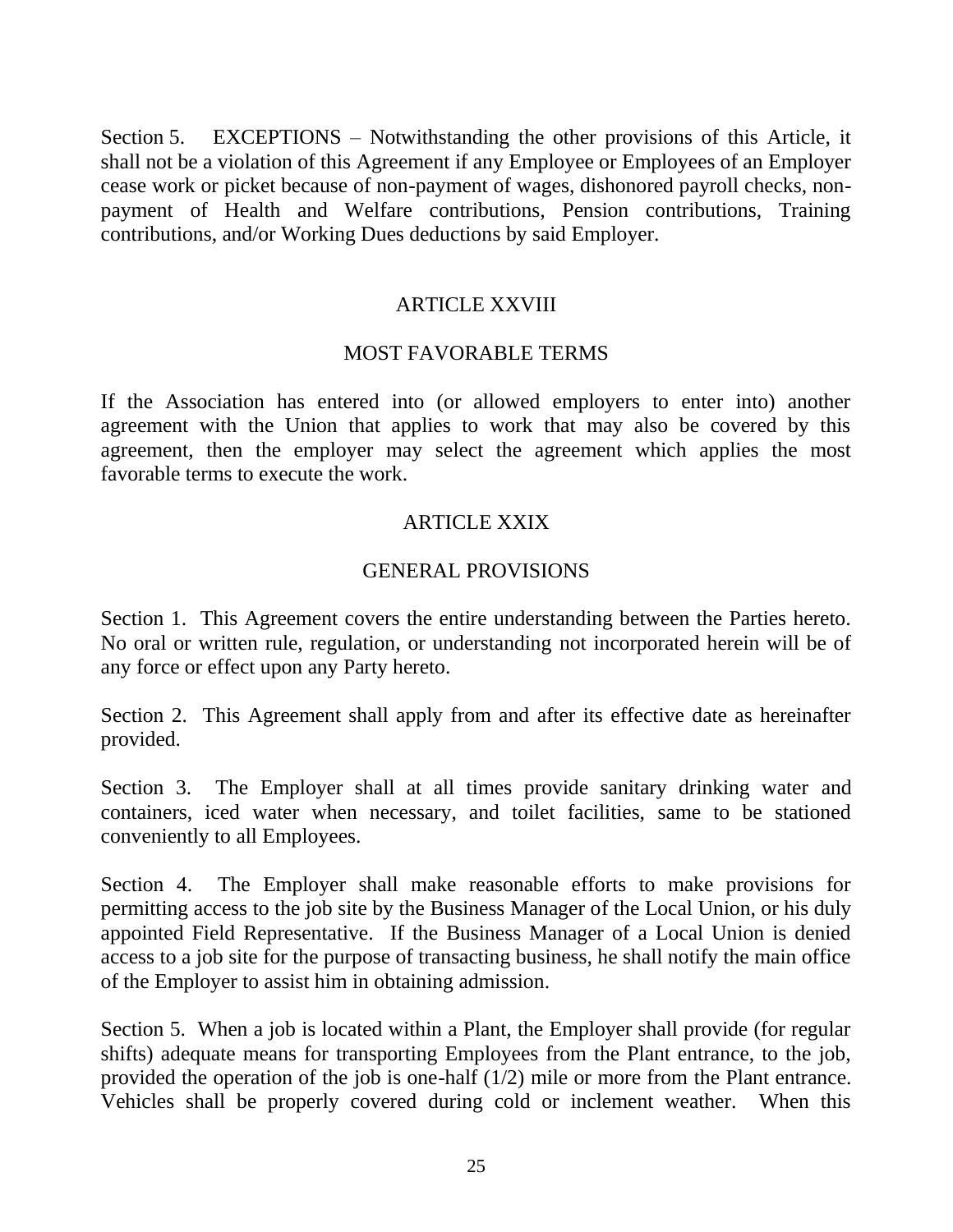condition exists, Employees will go in to work on their time and go out from work on the Employer's time.

Section 6. When any Employee or Employees work in two (2) or more Classifications during the period of the first half of the shift, he or they shall receive the wage rate of the highest Classification for such period and an Employee or Employees working in two (2) or more Classifications during the second half of the shift shall receive the wage rate of the highest Classification for such period.

Section 7. Any Contractor who signs this Agreement to perform work covered by this Agreement has the option of signing any other Agreement negotiated by the State of Indiana District Council of Laborers and any other Employer Group covering any and all work of the Construction Industry covered by the Laborers and pay the applicable wages, fringes and other conditions contained therein.

Section 8. Upon request by the Employer, the Employees' training and/or work record will be made available.

# ARTICLE XXX

# INDUSTRY FUND

Section 1. Each Employer signatory to this Agreement hereby agrees to contribute to the Construction Advancement Foundation of Northwest Indiana (hereinafter "CAF"), the amount in cents per hour as shown in Article XXXI, for each hour worked by the Employees covered by this Agreement, it being understood and agreed that the enforcement, administration, etc., is solely the responsibility of the Employer, through the CAF in accordance with all Federal and State laws and regulations covering such Trust Funds.

Section 2. It is expressly understood and agreed that no Employee, Employer or Union has any vested or proprietary interest in or right to any sum constituting a part of CAF or the funds contributed to CAF.

Section 3. It is expressly understood and agreed that the Board of Directors of the CAF have the authority to conduct an audit of the records of any Employer to determine whether such Employer is contributing to the CAF in accord with the provisions of this Article. It is further understood that, in the event an Employer is determined to be delinquent and/or to have failed to make contributions as required in this Article, any legal expenses of the CAF, including attorney fees, court costs and audit expenses, incurred in the audit and collection of such delinquent and/or non-contributed funds shall be borne by the Employer. It is further understood and agreed that such Employer shall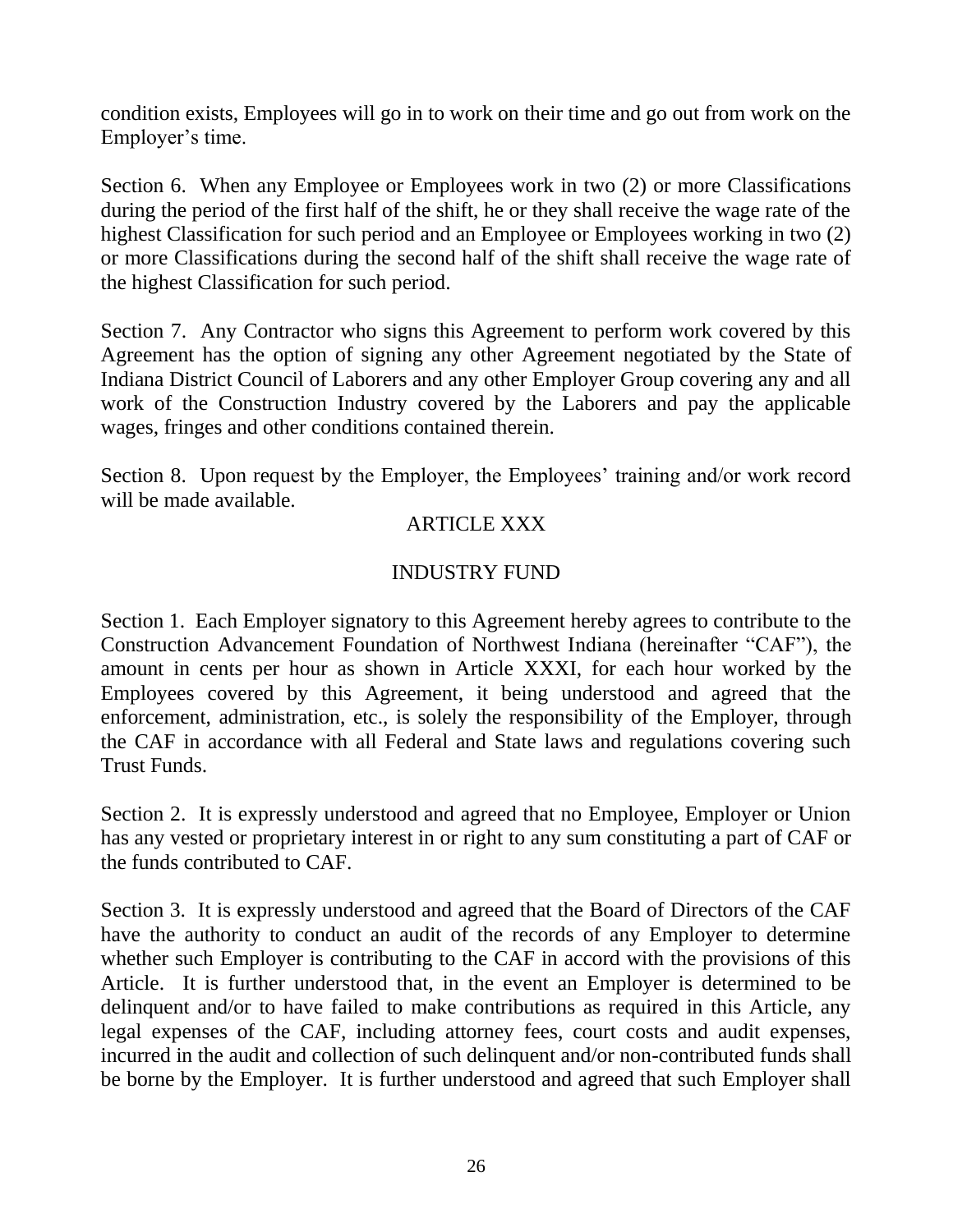be obligated to pay any delinquent contributions to the CAF with interest charged at the rate of twelve percent (12%) per annum.

It is expressly understood and agreed that no Employee, Employer or Union shall have any vested or proprietary interest in or right to any sum constituting a part of CAF.

## ARTICLE XXXI

### SCHEDULE OF FRINGE BENEFIT **CONTRIBUTIONS**

Section 1. In addition to the hourly wage rates listed hereinafter, Fringe Benefit Contributions to the Health & Welfare Fund, Pension Fund, Training Trust Fund, Construction Workers of Lake County Health Reimbursement Account Trust Fund, Central Laborers' Annuity Fund, Industry Fund (CAF) and BCRC for the designated periods shall be as follows:

| Effective             |            |                  | H&W Pension Training HRA Annuity CAF BCRC |            |            |            |            |
|-----------------------|------------|------------------|-------------------------------------------|------------|------------|------------|------------|
| 6-1-2018 to 5-31-2019 |            | $$6.25$ $$11.70$ | \$0.55                                    | \$0.35     | \$2.50     | \$0.12     | \$0.10     |
| 6-1-2019 to 5-31-2020 | \$6.50\$   | \$12.20          | \$0.55                                    | \$0.40     | \$3.00     | \$0.12     | \$0.10     |
| 6-1-2020 to 5-31-2021 | <b>TRD</b> | <b>TRD</b>       | <b>TRD</b>                                | <b>TBD</b> | <b>TBD</b> | <b>TRD</b> | <b>TBD</b> |
| 6-1-2021 to 5-31-2022 | <b>TRD</b> | <b>TRD</b>       | <b>TRD</b>                                | <b>TRD</b> | <b>TRD</b> | <b>TRD</b> | <b>TRD</b> |
| 6-1-2022 to 5-31-2023 | <b>TRD</b> | <b>TRD</b>       | <b>TBD</b>                                | <b>TRD</b> | <b>TRD</b> | <b>TRD</b> | <b>TRD</b> |

## ARTICLE XXXII

### HOURLY WAGE RATES

Section 1. For the purpose of clarification and to assist in determining the hourly wage rates applicable to specific Classifications of Work, the following hourly wage rates apply in the given Area. It is understood and agreed that pyramiding of Category Rates and/or Foreman Rates is not the intention of this Agreement and shall not be permitted.

| Effective             | Wages      | H&W    | Pension | Training HRA Annuity |            |            | <b>CAF</b> | <b>BCRC</b> | Total   |
|-----------------------|------------|--------|---------|----------------------|------------|------------|------------|-------------|---------|
| $6-1-18$ to $5-31-19$ | \$36.33    | \$6.25 | \$11.70 | \$0.55               | \$0.35     | \$2.50     | \$0.12     | \$0.10      | \$57.90 |
| $6-1-19$ to $5-31-20$ | \$36.83    | \$6.50 | \$12.20 | \$0.55               | \$0.40     | \$3.00     | \$0.12     | \$0.10      | \$59.70 |
| $6-1-20$ to $5-31-21$ | <b>TBD</b> | TBD    | TBD     | TBD                  | <b>TRD</b> | <b>TBD</b> | <b>TBD</b> | TBD         | \$61.50 |
| $6-1-21$ to $5-31-22$ | TBD.       | TBD    | TBD     | TBD                  | <b>TRD</b> | TBD        | TBD        | TBD         | \$63.15 |
| $6-1-22$ to $5-31-23$ | TBD.       | TBD    | TBD     | TBD                  | TBD        | TBD        | TBD        | TBD         | \$64.85 |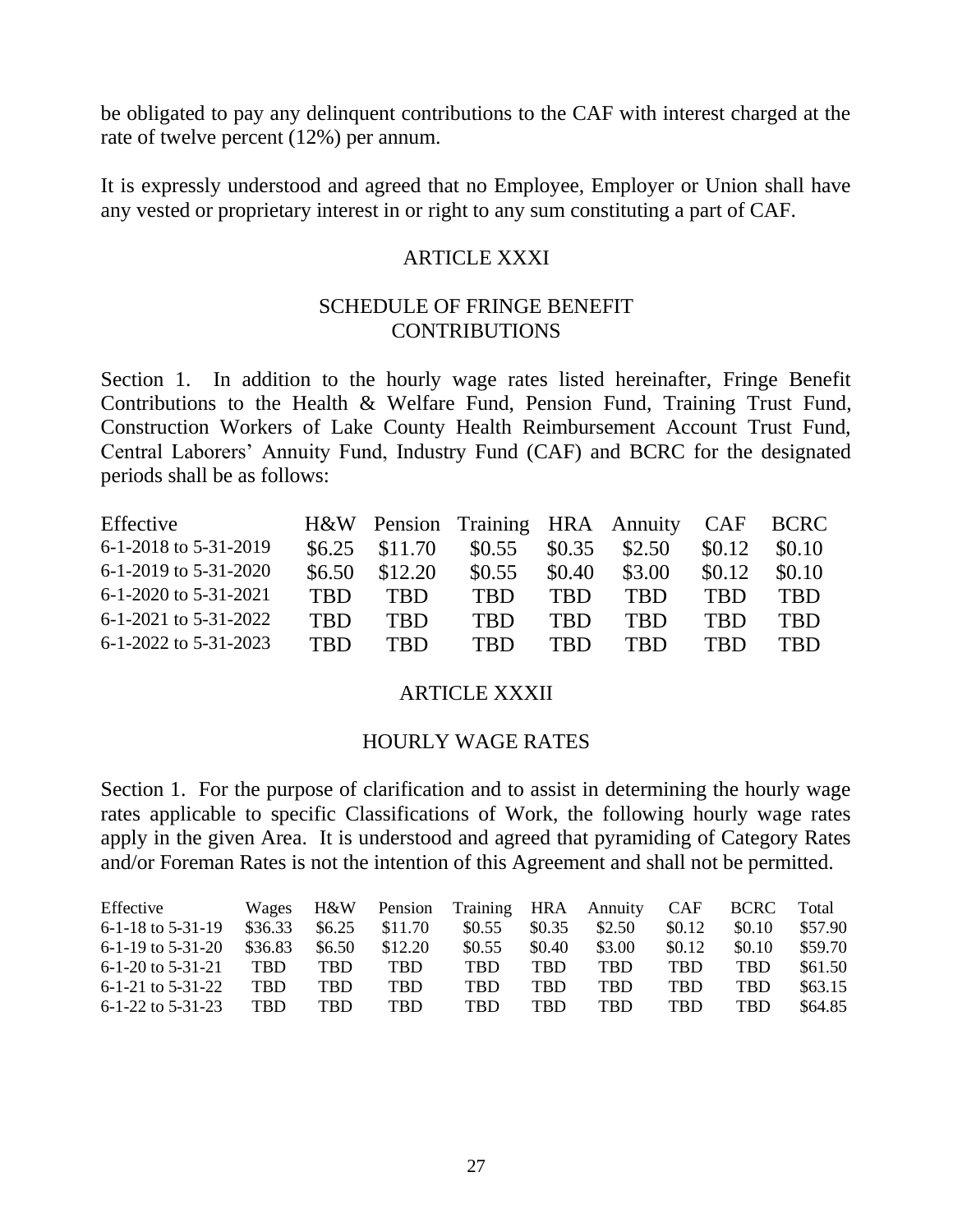**CATEGORY I.** Is the Basic Hourly Wage Rate and shall include the following:

Building and Construction Laborers Scaffold Builders (other than for Masons or Plasterers) Ironworker Tenders Mechanic Tenders Civil Engineer Tenders and Surveyor Tenders Rodmen & Chainmen Roofer's Tenders Railroad Workers Masonry Wall Washers (interior & exterior) Cement Finisher Tenders Carpenter Tenders Tenders of all other Crafts not listed All Portable Water Pumps Waterproofing Handling of creosote lumber or like treated material (excluding railroad material) Asphalt Rakers & Lutemen Kettlemen Earth Compactors Jackmen & Sheetmen working ditches deeper than six (6) feet in depth Laborers working ditches six (6) feet in depth or deeper Assembly of Unicrete Pump Tile Layer (sewer or field) & Sewer Pipe Layers (metallic or non-metallic) Motor driven wheelbarrows and concrete buggies Hyster Operators Pump Crete Assemblers Skidster Loader with Attachments Operator Core Drill Operators Cement, Lime or Silica Clay Handlers (bulk or bag) Handling of Toxic Materials Damaging to Clothing Pneumatic Spikers Deck Engine and Winch Operators Water Main & Cable Ducking (metallic & non-metallic) Screed Man or Screw Operator on Asphalt Paver Chain Saw and Demolition Saw Operators Concrete Saw Concrete Conveyor Assemblers Applying of curing compound Sinking of wellpoints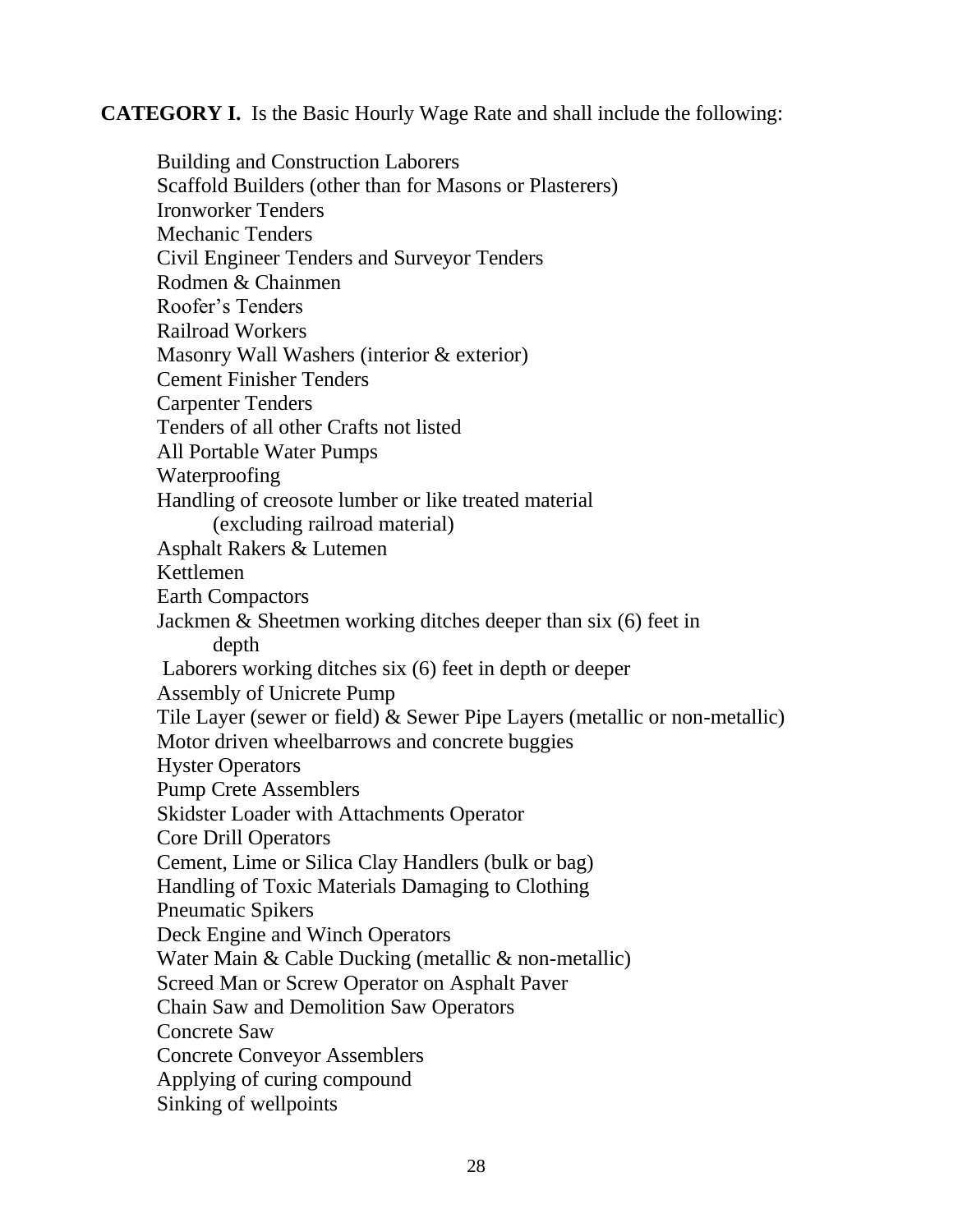Dewatering header systems Fire Stop Installers

**CATEGORY II.** The following classifications shall be paid an hourly wage of:

| Wage       |
|------------|
| \$37.08    |
| \$37.58    |
| <b>TBD</b> |
| <b>TBD</b> |
| <b>TBD</b> |
|            |

Plaster Tenders Mason Tenders Mason Scaffold Builders Mason Forklift Operator Mortar Mixers Welders (acetylene or electric) Cutting Torch or Burner Plaster Machine Operators Gunite Machine Operators Cement Nozzle Laborers Cement Gun Operators Water Blast Machine Operators Air Tool Operators and all Pneumatic Tool Operators, Air and Electric Vibrators and Chipping Hammer Operators All Boiler Setters Laborers, including expediters, bottom men, Refractory Laborers, bell men, and Mason Tenders Hydromobile Scaffold Operator

**CATEGORY III.** The following classifications shall be paid an hourly wage of:

|                           |            |            |            | Mason      |
|---------------------------|------------|------------|------------|------------|
|                           |            | Mason      |            | Tender     |
|                           | Laborer    | Tender     | General    | General    |
| Effective                 | Foreman    | Foreman    | Foreman    | Foreman    |
| 6-1-2018 to 5-31-2019     | \$37.38    | \$38.13    | \$38.08    | \$38.83    |
| 6-1-2019 to 5-31-2020     | \$37.88    | \$38.63    | \$38.58    | \$39.33    |
| 6-1-2020 to 5-31-2021     | <b>TBD</b> | <b>TBD</b> | <b>TBD</b> | <b>TBD</b> |
| $6-1-2021$ to $5-31-2022$ | <b>TBD</b> | <b>TBD</b> | <b>TBD</b> | <b>TBD</b> |
| 6-1-2022 to 5-31-2023     | TRD        | TRD        | TBD        | TBD        |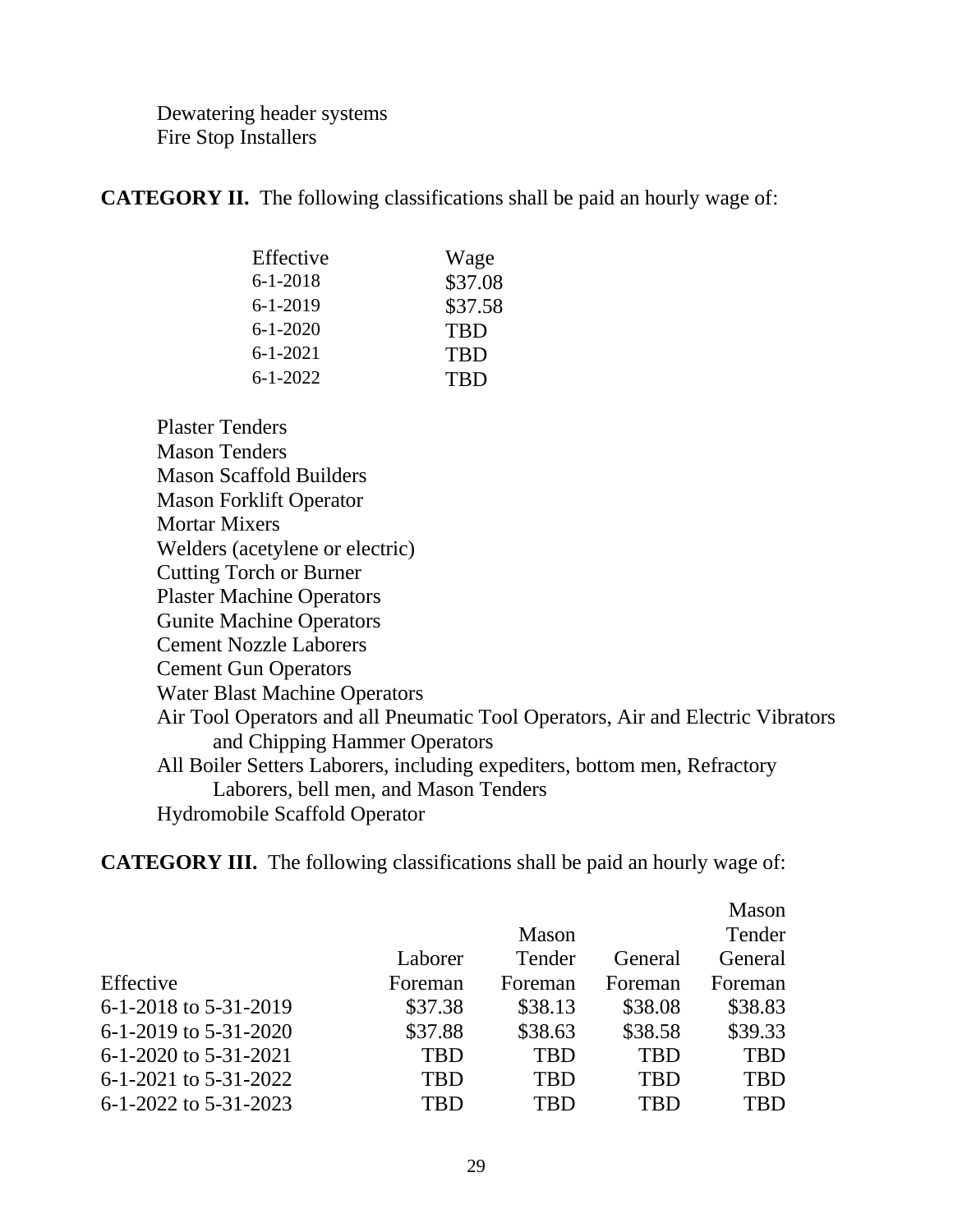**CATEGORY IV.** The following classifications shall be paid an hourly wage of:

| Effective      | Wage       |
|----------------|------------|
| $6 - 1 - 2018$ | \$37.33    |
| $6 - 1 - 2019$ | \$37.83    |
| $6 - 1 - 2020$ | TBD        |
| $6 - 1 - 2021$ | <b>TBD</b> |
| $6 - 1 - 2022$ | TBD        |

Dynamite Men Drillers – air track or wagon drilling for explosives Laborer Specialist Asbestos removal Hazardous waste removal Lead based paint removal Mold Remediation

- **CATEGORY V.** shall include Watchmen and Gatemen (day or night) whose wage rates and fringe benefit hours will be negotiated on an individual basis by and between the Employer and the Local Union involved at the pre-job conference.
- **CATEGORY VI.** Shall cover Caisson and Tunnel Work in compressed & free air and the following classifications shall be paid an hourly wage of:

| Effective      | Wage       |
|----------------|------------|
| $6 - 1 - 2018$ | \$37.83    |
| $6 - 1 - 2019$ | \$38.33    |
| $6 - 1 - 2020$ | <b>TBD</b> |
| $6 - 1 - 2021$ | <b>TBD</b> |
| $6 - 1 - 2022$ | TBD        |

Cage Tenders Dump Men Flagman, Signalman, Top Laborers Rod Men Concrete Repairmen Lock Tenders (Pressure Side) Motor Men **Muckers** Grout Machine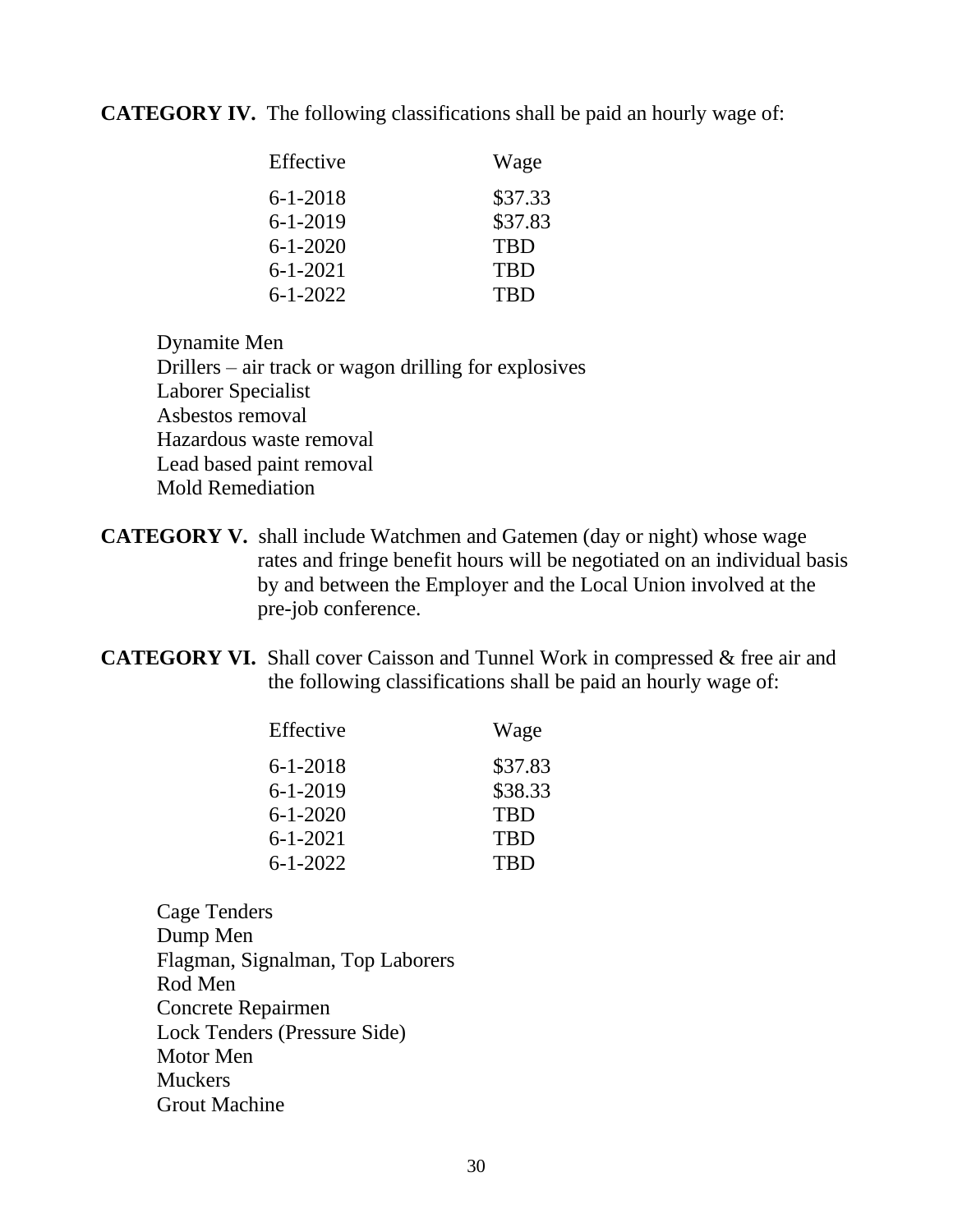Track Layers Air Hoist Key Board Agitator Car Car Pushers Concrete Laborers Grout Laborers Lock Tenders (Free Air Side) Steel Setters Tuggers Switchmen Mucking Machine Laser Beam Liner Plate & Ring Setter Shield Drivers Power Knife Welders – Burners Pipe Jacking Machine Skinners Maintenance Technician Miner Bricklayer Tenders Concrete Blowers Drillers Erectors Form Men Jackhammermen Mining Machine Dynamite Men Drillers-air track or wagon drilling for explosives

> 1. The premium over and above wages and classifications for all Employees working in compressed air shall be as follows:

|                  |                 | $6 - 1 - 18$ | $6-1-19$ | $6 - 1 - 20$ | $6 - 1 - 21$ | $6 - 1 - 22$ |
|------------------|-----------------|--------------|----------|--------------|--------------|--------------|
| 0-15 Pounds      | $$1.00$ per hr. | 37.33        | 37.83    | <b>TBD</b>   | <b>TBD</b>   | <b>TBD</b>   |
| 16-20 Pounds     | $$1.50$ per hr. | 37.83        | 38.33    | <b>TBD</b>   | <b>TBD</b>   | TBD          |
| 21-26 Pounds     | $$2.00$ per hr. | 38.33        | 38.83    | <b>TBD</b>   | <b>TBD</b>   | TBD          |
| 27-33 Pounds     | $$3.00$ per hr. | 39.33        | 39.83    | <b>TBD</b>   | <b>TBD</b>   | <b>TBD</b>   |
| 34 Pounds & over | $$4.00$ per hr. | 40.33        | 40.83    | <b>TBD</b>   | <b>TBD</b>   | TBD          |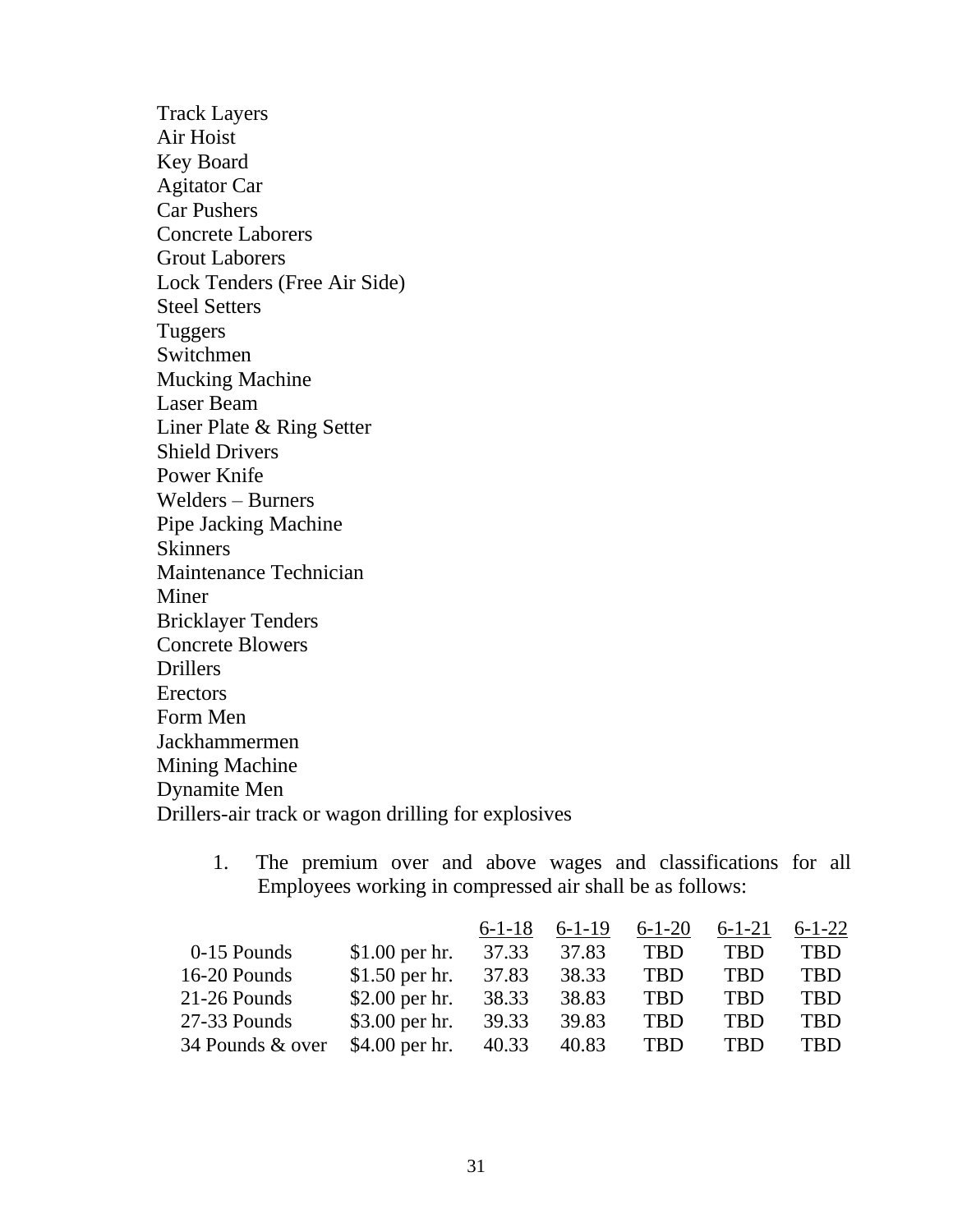2. The scale of wages for Labor Foreman and Sub-Foreman shall be as follows:

|                                                            |                                            |  | $6-1-18$ $6-1-19$ $6-1-20$ $6-1-21$ $6-1-22$ |  |
|------------------------------------------------------------|--------------------------------------------|--|----------------------------------------------|--|
| General Foreman \$1.00 per hr. \$38.83 \$39.33 TBD TBD TBD |                                            |  |                                              |  |
| Foreman                                                    | \$0.50 per hr. \$38.33 \$38.83 TBD TBD TBD |  |                                              |  |

\***CATEGORY VII.** shall cover High Time Pay for Stacks & Chimneys.

\*To be the same as set forth in the Laborers' International Union of North America Agreement covering Stacks, Chimneys and Silos.

**CATEGORY VIII** – RAILROAD MAINTENANCE: shall cover the following:

Section 1. All rail maintenance, rehabilitation, and other work on mainlines, sidings and service lines that are let by railroad companies, transit commissions, transit authorities, public or private owners of such facilities, which includes but is not limited to the following and work performed will be paid for under the wage rates contained herein.

- (a) The replacement of components and adjustment in alignment of grades of existing rail facilities.
- (b) Repair or replacement of components of fences, cattle guards, snow sheds, motor car set off, and other facilities located on railroad, public or private properties, and right-of-ways of same.
- (c) The care of railroad and transit commissions and transit authorities owned properties, public or private, including patrolling, inspection, mowing, brush cutting and spraying, drainage work and all general caretaking work.
- (d) The repair or replacement of roadway or railway crossings.
- (e) Painting and replacement of components of railway bridges and signal lines and signs.
- (f) All emergency work, such as snow removal, flood damage, damages occurring on derailments, including all clean-up and repair in connection therewith which may be performed by the Employer.
- (g) All maintenance, rehabilitation, track removal and other work that may be performed for the railroad companies and transit commissions and/or transit authorities on their properties, or on public and private properties,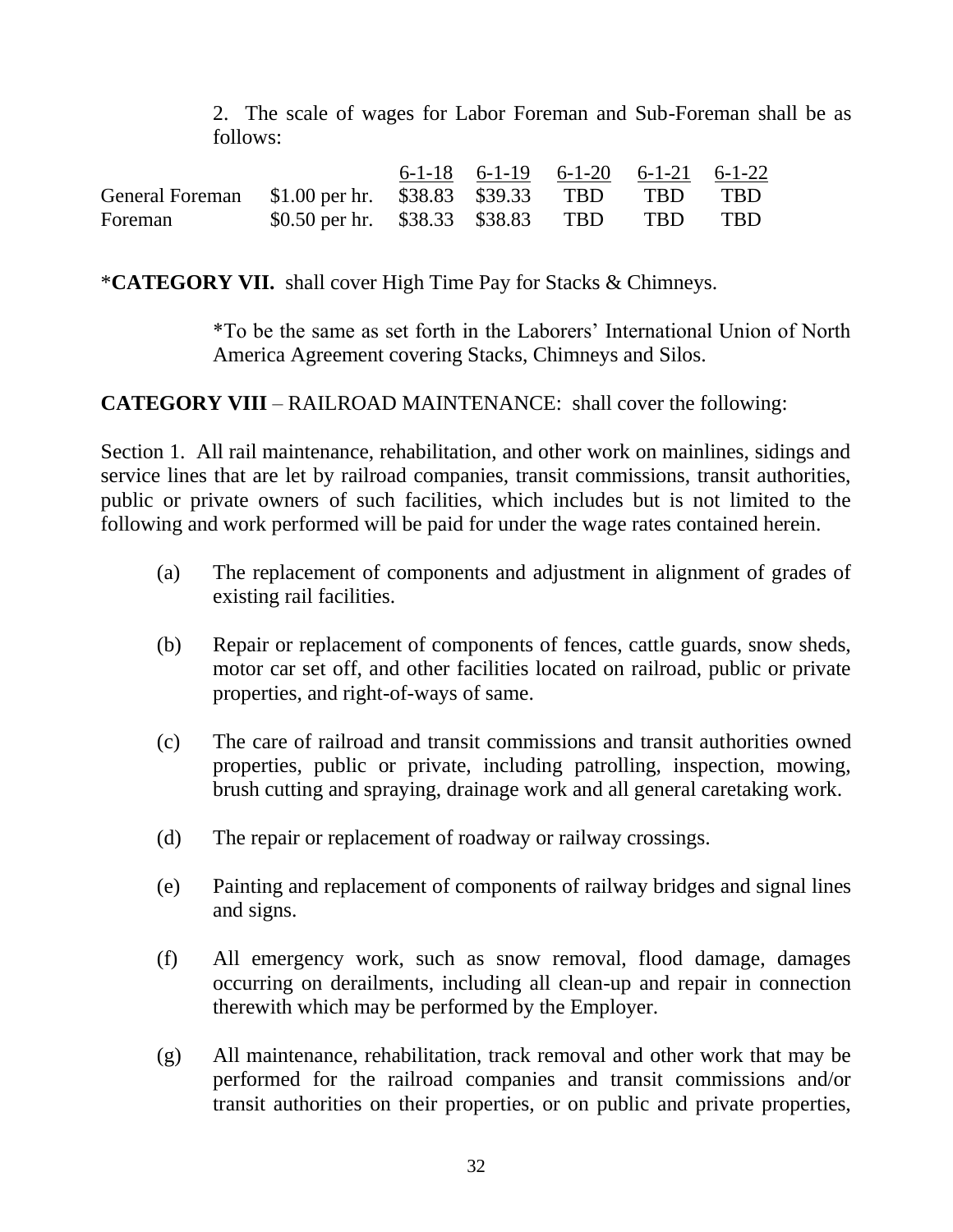including relocation of existing tracks where such relocation of tracks are not in connection with buildings, highway, heavy or engineering projects.

- (h) It shall also include all new Construction in conjunction with a building, highway, heavy or engineering project on all railroad transit commissions, transit authorities, public or private owners of such facilities.
- (i) It shall include railroad construction where rails are laid to a new facility to service same, whether new or used materials are used.

# **CATEGORY IX** – Apprentices

Section 1. New applicants for membership who cannot provide reasonable proof of 4,000 or more hours of employment as a Construction Craft Laborer (or alternatively, cannot demonstrate equivalent skills in a placement examination administered by the Joint Apprenticeship and Training Committee (JATC) shall, whenever possible, enter the Apprenticeship program. Any person entering but failing to maintain and complete his or her Apprenticeship shall not be employed by the Employer as a Journeyworker under this Agreement. The failure of any Apprentice to maintain his or her Apprenticeship status shall obligate the Employer to discharge such person upon notice from the Union.

Section 2. The Apprenticeship and Training Standards approved by the Federal Bureau of Apprenticeship and Training or State Apprenticeship Committee are hereby incorporated by reference as a part of this Agreement.

Section 3. The Apprentice wage rates are:

|              | Hours of Credit | Wage Rate                                      |
|--------------|-----------------|------------------------------------------------|
| $1st$ period |                 | $0 - 1000$ hours 75% of journeyworker rate     |
| $2nd$ period |                 | $1001 - 2000$ hours 85% of journeyworker rate  |
| $3rd$ period |                 | $2001 - 3000$ hours 95% of journeyworker rate  |
| $4th$ period |                 | $3001 - 4000$ hours 100% of journeyworker rate |

Section 4. Entry into the Apprenticeship program shall be controlled by the JATC, which shall employ appropriate testing and screening procedures. An Apprentice advances from one hours-of-credit and wage-rate category to another only upon determination of satisfactory performance by the JATC, which shall have the authority to grant accelerated credit where warranted by the performance of an individual apprentice.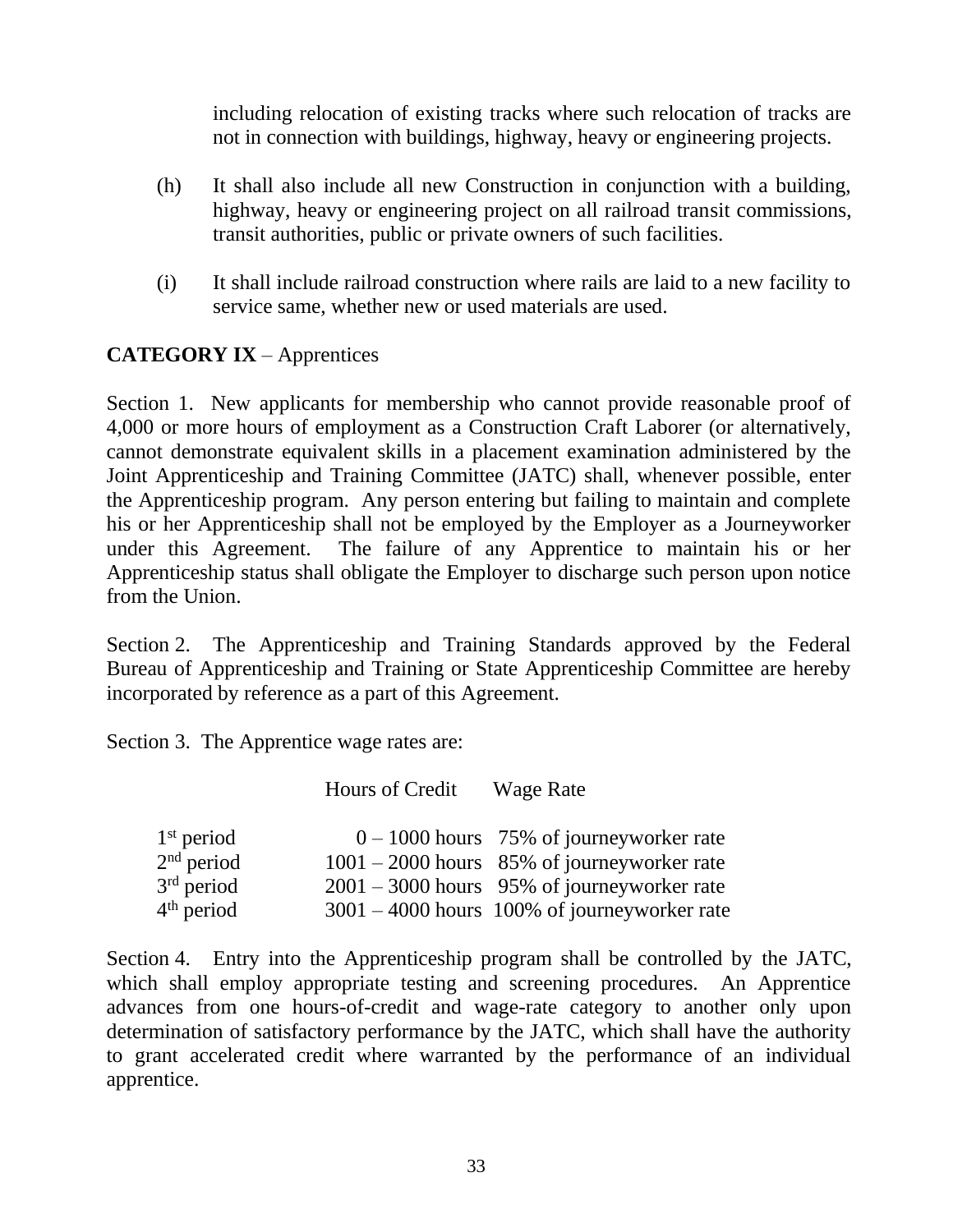Section 5. The Employer shall participate in the Apprenticeship program by accepting Apprentices for employment upon referral by the Union. The Employer is not obligated to accept more than one (1) Apprentice for every five (5) Journeyworkers commencing with the sixth Laborer employed.

Section 6. The Employer may not employ an Apprentice until at least one Journeyworker is employed and thereafter may not employ more than one (1) Apprentice for every additional three (3) Journeyworkers.

Section 7. An Apprentice should, whenever possible, be rotated by the Employer through different types of work so as to become trained in a variety of operations and work skills. Where the Employer is unable to provide an Apprentice with the experience in the full range of craft skills, the JATC may request the Local Union to reassign the Apprentice to other employment in order to provide that experience. For so long as the Employer is able to provide the necessary range of employment experience, the Employer may choose to retain the apprentice from job to job, but shall notify the Local Union and JATC of all reassignments.

Section 8. An Apprentice shall not be penalized for taking off from work to attend offsite training (though time off for training is unpaid).

# ARTICLE XXXIII

# GENERAL SAVINGS CLAUSE

Section 1. Any provision contained herein that is contrary to or held in violation of the Labor-Management Relations Act of 1947, as amended, or of any other law now in force or hereafter enacted, or, hereafter becoming effective, shall be void and of no force or effect, and this Agreement shall be construed as if said void provision herein were not a part thereof, it being intended, however, that the other provisions of this Agreement shall not be affected thereby. It is further agreed that, should compliance with any law or amendment therefore, or any order or regulation issued thereunder, now or hereafter in force and effect, prohibit the carrying out of any of the provisions of this Agreement, then to the extent of such deviation or prohibition, this Agreement shall be deemed to have been automatically amended effective on the effective date of such law, order or regulations. Such amendment to this Agreement shall remain in effect only so long as said law, amendment, order or regulation continues in force or until the expiration of this Agreement, whichever event shall first occur.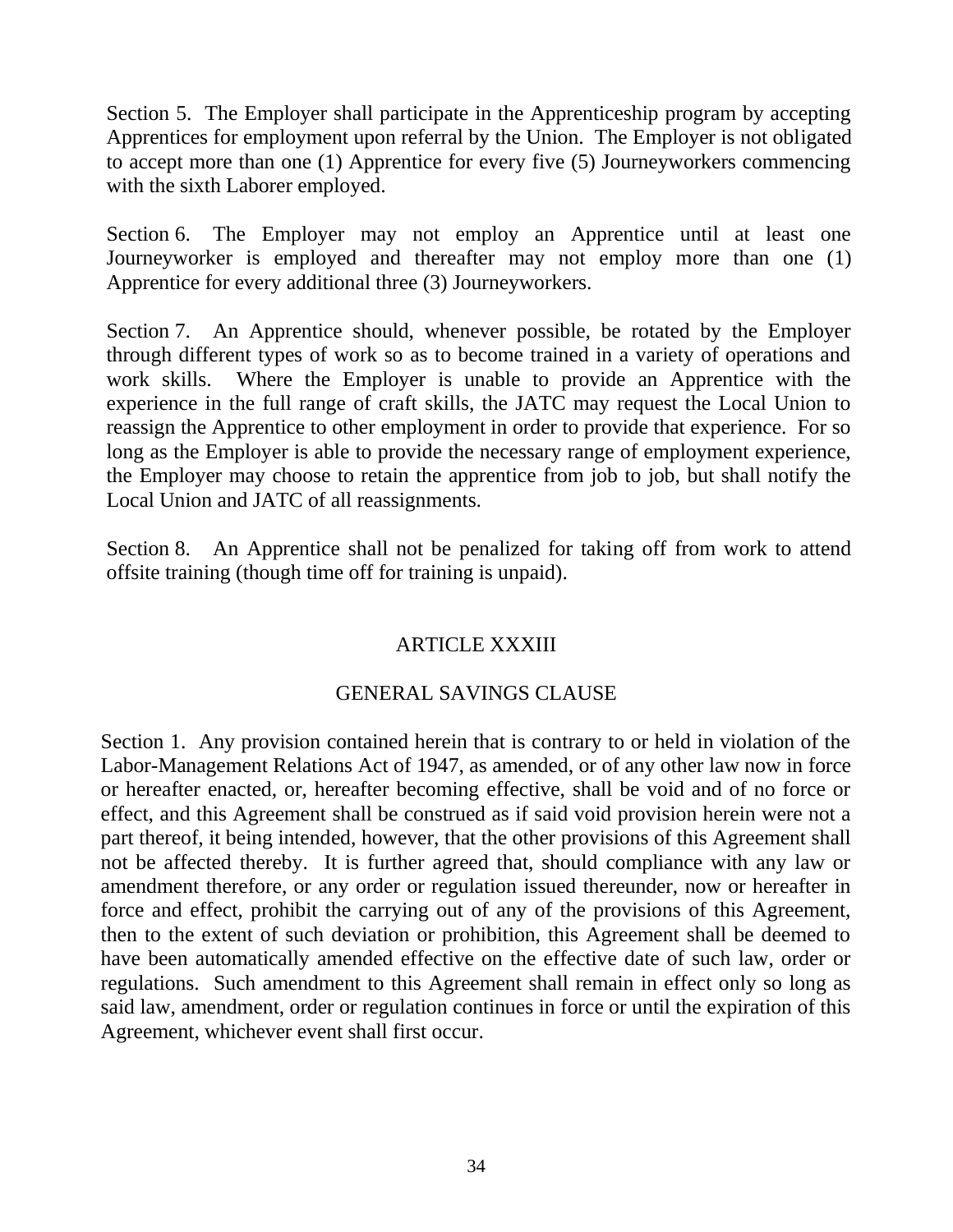## ARTICLE XXXIV

## BONDING

Section 1. Every Employer who employs members of the Union and agrees to be covered or maintain the provisions of this Agreement shall be required by the Union to submit a surety bond payable in the combined name of Indiana Laborers Welfare Fund and Lake County & Vicinity Construction Workers Pension Trust Fund to insure the payment of fringe benefit obligations accruing under this Agreement. The Employer shall furnish a surety bond as prescribed below upon initial execution of this Agreement and within fourteen (14) days after January  $1<sup>st</sup>$  of each year thereafter. Surety Bond shall be remitted to Lake County & Vicinity Construction Workers Pension Trust Fund, 2111 West Lincoln Highway, Merrillville, IN 46410. The amount of the surety bond shall be based on the previous year's monthly man hour average report to be provided by the contractor with its yearly bond as follows:

| \$15,000.00  |
|--------------|
| \$30,000.00  |
| \$50,000.00  |
| \$100,000.00 |
|              |

Section 2. A surety provider must have an A.M. Best rating of A- and asset class VIII or better. All surety companies will be reviewed to insure that they meet the rating requirement.

Section 3. The Employer shall obtain the surety bond in the required amount, from a pre-approved list of acceptable surety bond companies provided by the Fringe Benefit Funds, and the benefit funds specified in this Agreement shall be the sole beneficiaries of the bond. The bond will be given to the Fringe Benefit Funds where it will be kept.

Section 4. Should an Employer fail or refuse to provide the required surety bond, or should an Employer fail to keep a bond in effect at all times, the Union shall have the right to strike and/or picket, after notice, and use all other legal and/or economic means to cause the Employer to comply with this Article.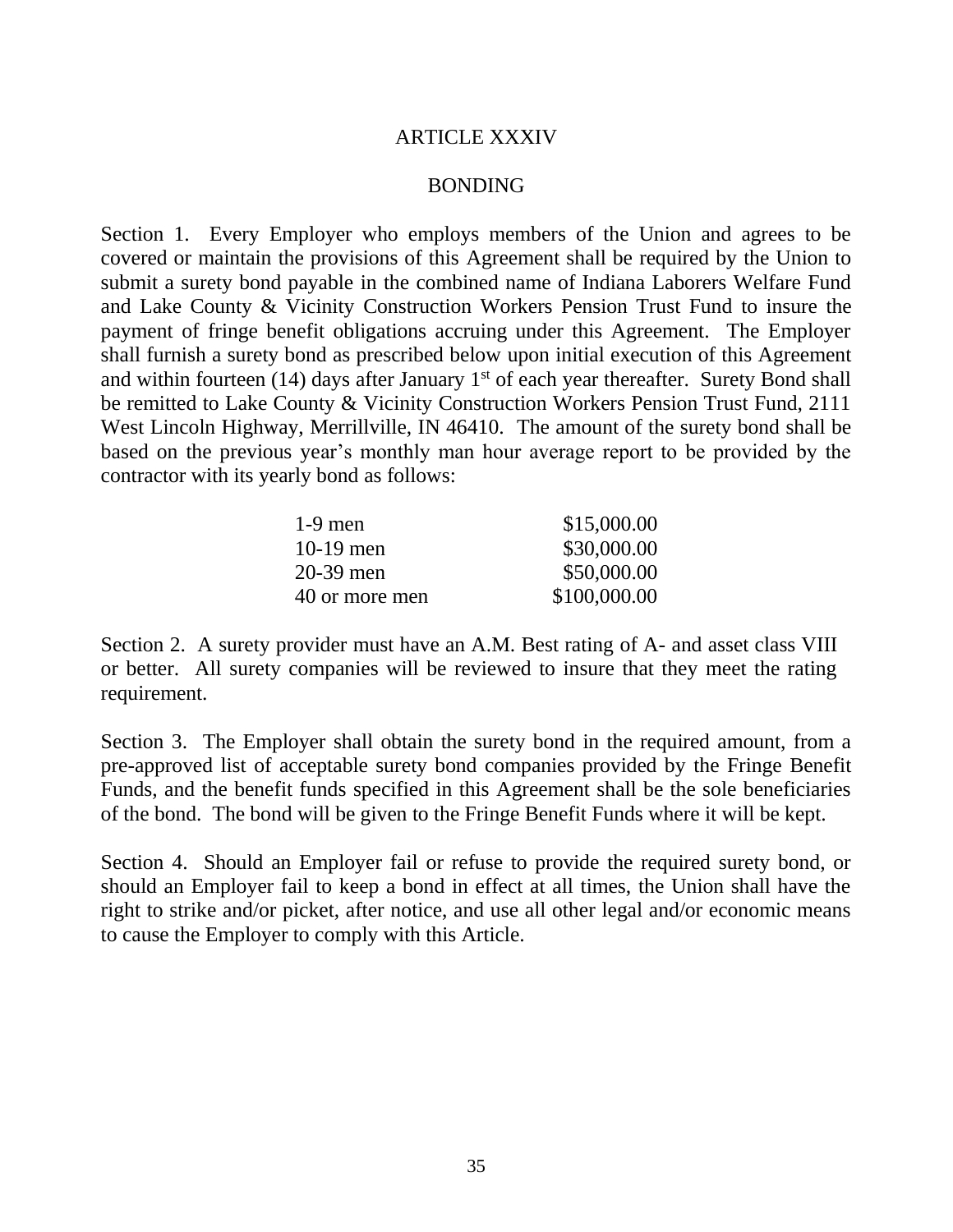## ARTICLE XXXV

## HEALTH CARE

Section 1. Should either the State or Federal Government pass legislation mandating all Employers to participate in a national or statewide health care plan, it is agreed by the Parties to this Agreement to automatically open this Agreement within thirty (30) days of such passage to discuss same.

## ARTICLE XXXVI

## BCRC/DRUG TESTING

Section 1. The Union recognizes the right of the Employer to establish a drug testing policy for Employees.

Section 2. In all situations where an Employer is required to agree to a testing program in order to qualify to be the successful contractor on a project, testing may be required, in accordance with the standards of this program, or, if the owner's requirements for successful contractors are more stringent, in accordance with the owner's requirements. No adverse employment action shall be taken against a worker solely because he/she refused a job assignment that has a substance testing requirement.

Section 3. BCRC

- (A) The Association, the Union, various other Employer Associations, and various other unions are members of the Building and Construction Resource Center, Inc. (hereinafter "BCRC"), a non-profit corporation that was formed to provide services in the construction industry, including, but not limited to, education and referral services concerning alcohol, drug and other substance abuse, which purposes are more fully defined in the Articles of Incorporation and By-Laws of said BCRC.
- (B) Each Employer under this Agreement shall pay to BCRC the amount as specified in Article XXXI of this Agreement per hour worked by each of its Employees covered by this Agreement. Each Employer is obligated to make such contributions, regardless of whether or not such Employer is a member of BCRC. The Employer may submit funds electronically.
- (C) Payments required to be made to BCRC shall be deemed to be governed by the provisions of this Agreement pertaining to the collection of the Health and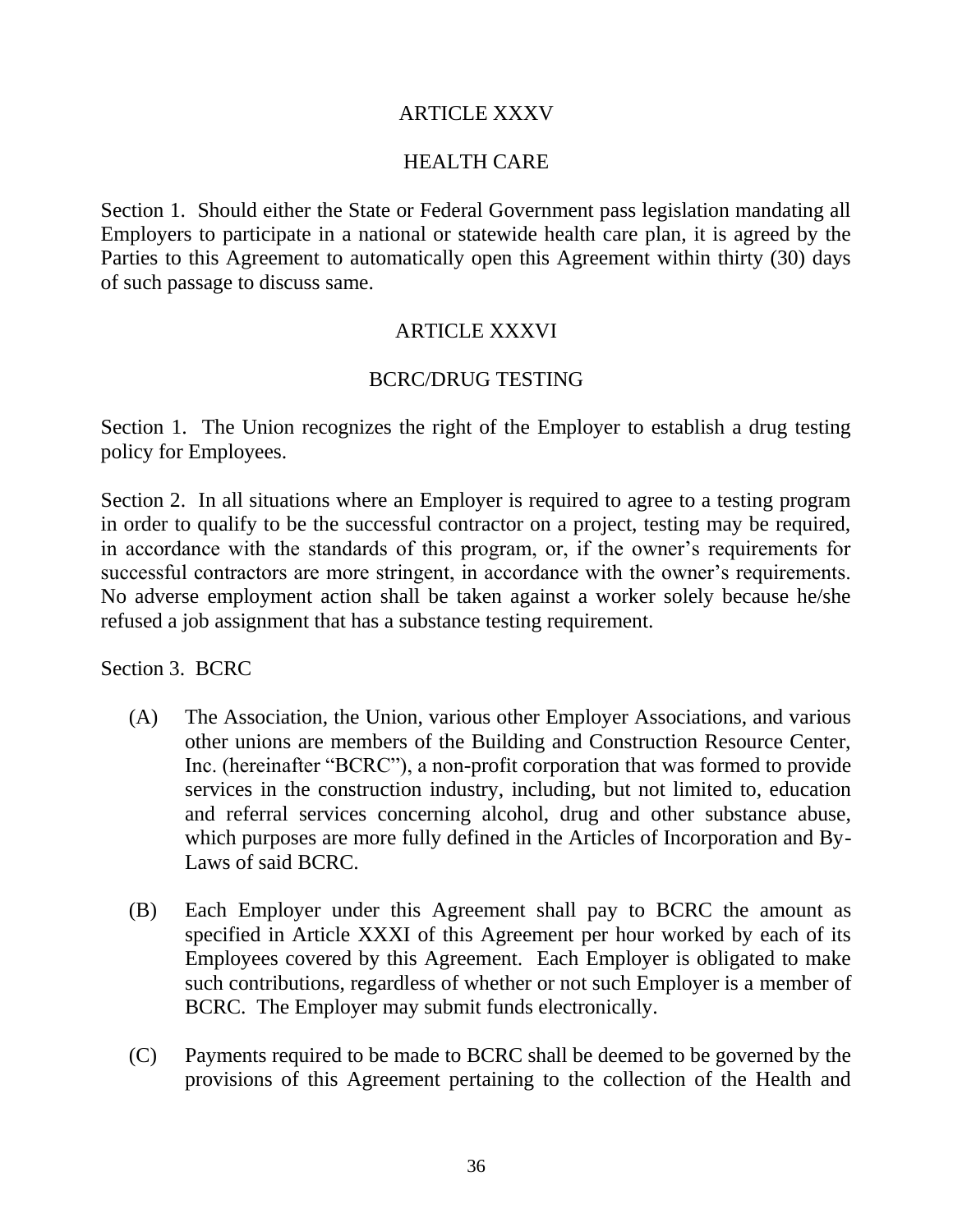Welfare and Pension payments required to be made by the Employer and thus, may be enforced in the same manner.

- (D) The Board of Directors of BCRC will have full audit authority of the Employer's books and records as they pertain to this contribution. It is further understood that, in the event an Employer is determined to be delinquent and/or to have failed to make contributions as required in this Article, any legal expenses of the BCRC, including attorney fees, court costs and audit expenses, incurred in the audit and collection of such delinquent and/or noncontributed funds shall be borne by the Employer. It is further understood and agreed that such Employer shall be obligated to pay any delinquent contributions to the BCRC with interest charged at the rate of twelve percent (12%) per annum.
- (E) If, during the effective dates of this Agreement, there is an increase in the required contributions to the Building and Construction Resource Center, Inc. or the Construction Advancement Foundation, Inc., as determined by their respective Board of Directors, the new contribution rate will be immediately recognized and paid by the Employer as part of their usual obligations. If an increase is necessary, notification must be received by the Indiana Laborers District Council on or before March 1<sup>st</sup> and will be effective June 1<sup>st</sup>.
- (F) The Employees covered by this Agreement will abide by the provisions of the BCRC substance abuse program and policies.

## ARTICLE XXXVII

# NOTIFICATION OF TERMINATION FORM (CODE OF PERFORMANCE)

The Employer agrees to designate discharges "for cause," when appropriate, as described in the attached Notification of Termination Form for purposes of the Union's Code of Performance only. The Notification of Termination Form shall not be admissible in any grievance, arbitration, or proceeding, unless the Employer expressly agrees in writing to such admissibility.

This Article is intended only to assist the Union in implementing and administering its Code of Performance. This Article does not create any new or additional rights whatsoever for workers under the parties' collective bargaining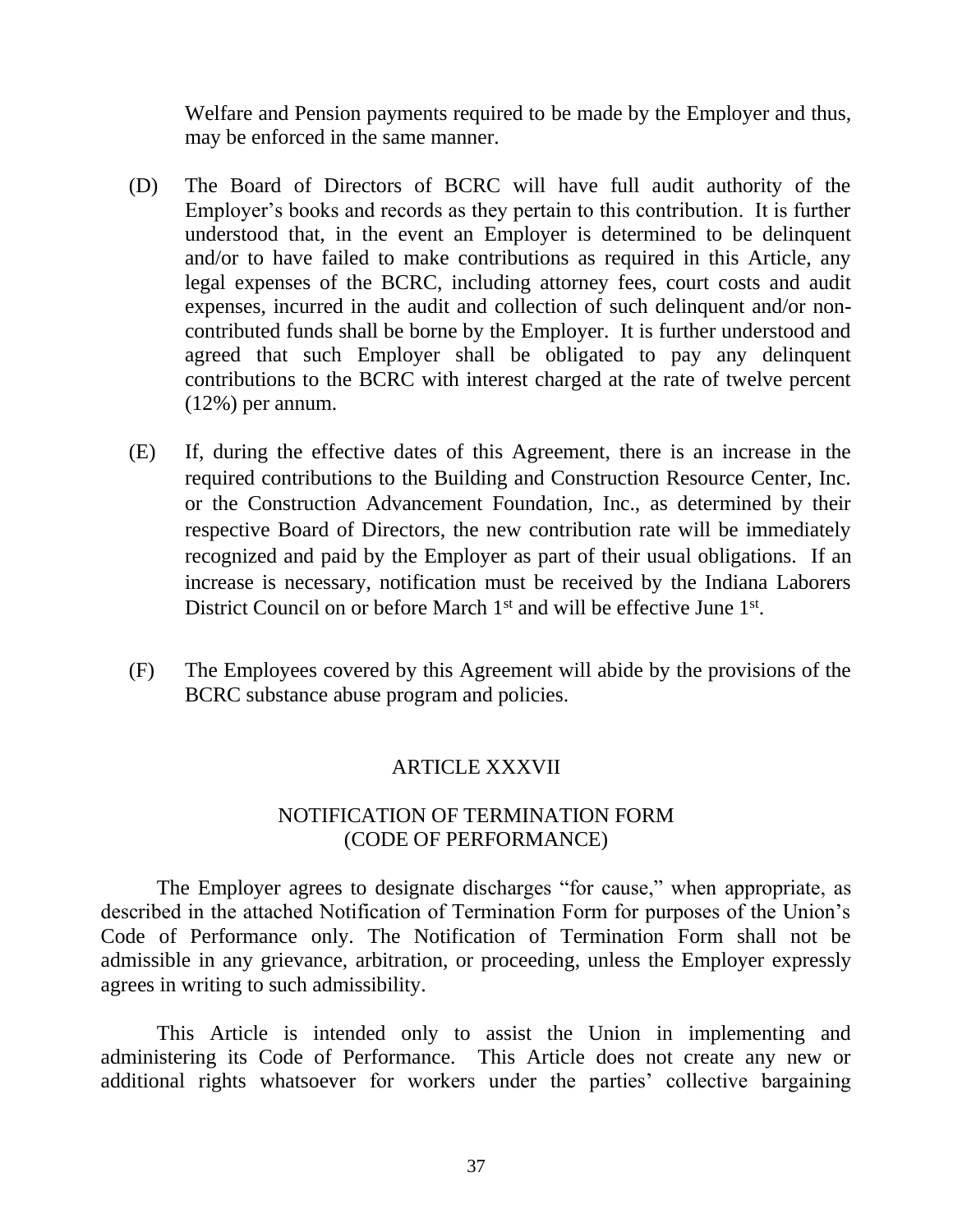agreement, including, but not limited to, creating any new or additional right to reinstatement with or without back pay, from the Employer.

This Article does not create a responsibility or requirement for the Employer to implement the Union's Code of Performance. The Union is implementing the Code of Performance as an internal union program for its membership. The Employer is merely cooperating with the Union's implementation. The Employer's only obligation under the Union's Code of Performance is to complete and submit the Notice of Termination Form when appropriate, and the Employer has no obligation to participate in, agree to, or implement any aspect of the Union's Code of Performance.

Except for the obligation to complete and submit the Notice of Termination Form when appropriate, this Article does not create any new or additional Employer rights, nor does this Article take away any Employer rights that are part of this Agreement or that exist for the Employer outside of this Agreement.

Local Unions #41 and #81 agree to defend, indemnify and hold harmless the Employer from any and all claims, actions, damages, settlements, costs, expenses (including, but not limited to attorneys' fees) and/or proceedings arising out of said Code of Performance and/or the completion and/or submission of a Notice of Termination Form by the Employer.

# ARTICLE XXXVIII

## EFFECTIVE DATE

THIS AGREEMENT shall be in full force and effect from June 1, 2018 when ratified by a majority of members of the NWI Contractors Association Incorporated and signed by the Laborers' International Union of North America, State of Indiana District Council, for and on behalf of its affiliated Local Unions #41and #81 and shall continue in effect for the periods mentioned herein, expiring as of May 31, 2023.

In case either Party to this Agreement wishes to change the Agreement, at least sixty (60) days notice shall be given to the other Party prior to the expiration date. In case no such notice is given by either Party, the Agreement shall continue in effect from year to year until such notice is given at least sixty (60) days prior to the anniversary date.

THIS AGREEMENT has been ratified, signed and sealed as of May 14, 2018 by the following: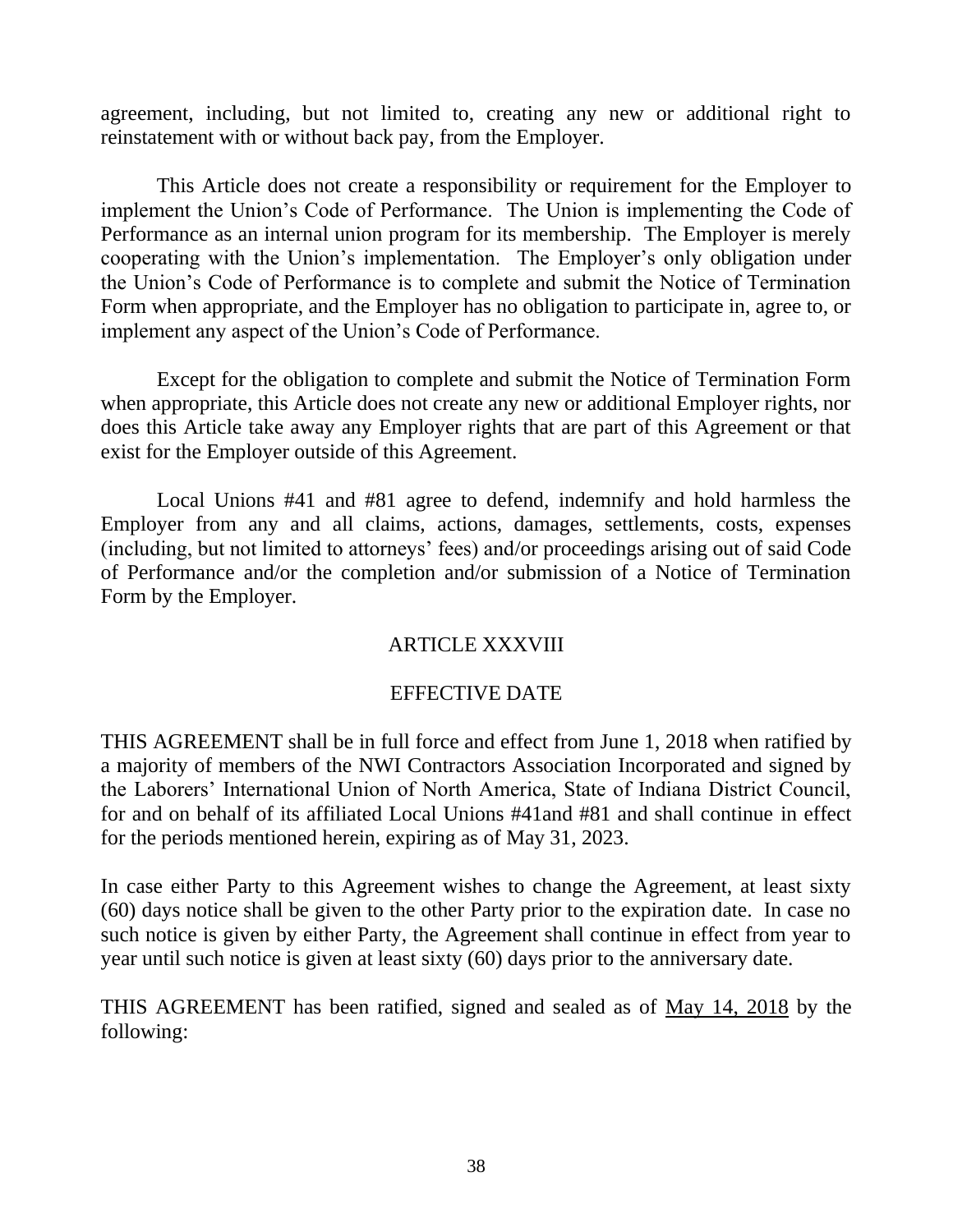### PARTY OF THE FIRST PART

### THE NWI CONTRACTORS ASSOCIATION INCORPORATED

Theodore Vrehas, President Northwest Indiana Contractors Association Incorporated

 $\mathcal{P}$  empty  $\mathcal{P}$ 

Gary Kebert, Industrial Chairperson Northwest Indiana Contractors Association Incorporated

## PARTY OF THE SECOND PART

LABORERS' INTERNATIONAL UNION OF NORTH AMERICA, STATE OF INDIANA DISTRICT COUNCIL, FOR AND ON BEHALF OF ITS AFFILIATED LOCAL UNIONS #41 AND #81

David A. Frye, Secy-Treas & Bus Mgr LIUNA State of Indiana District Council

o essa )

Kevinkoach, Business Manager Local Union #41

Michael Campbell, Business Manager Local Union #81

**.......................--------------------**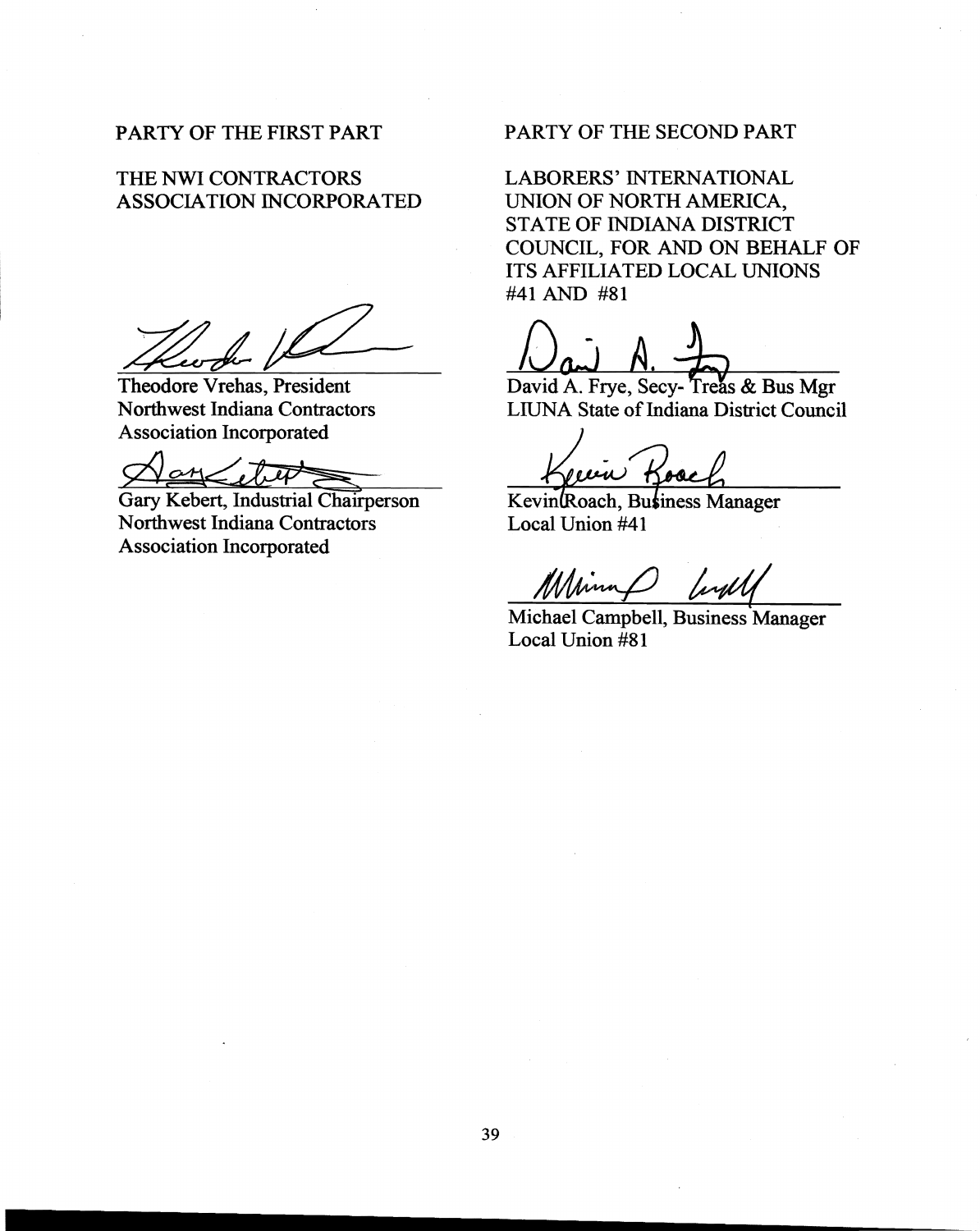# ADDENDUM

# **NOTIFICATION OF TERMINATION FORM** *(Please type or print clearly)*

Instructions: Immediately upon termination of an Employee for any cause other than lack of work, please mail, fax or scan and email this completed form to the District Council or Local Union.

| COMPANY NAME                                |                                                                                                                                                                |
|---------------------------------------------|----------------------------------------------------------------------------------------------------------------------------------------------------------------|
|                                             |                                                                                                                                                                |
|                                             | $\mathsf{ZIP}\_$                                                                                                                                               |
|                                             | $\text{PHONE} \; (\underline{\hspace{1cm}}) \; \underline{\hspace{1cm}} \text{BY} \underline{\hspace{1cm}} \text{(\textit{NAME of outputed} \textit{PERSON})}$ |
|                                             |                                                                                                                                                                |
|                                             | DATE OF TERMINATION:                                                                                                                                           |
| REASON FOR TERMINATION: (Check one or more) |                                                                                                                                                                |
| <b>Excessive Absenteeism</b>                | <b>Excessive Tardiness</b>                                                                                                                                     |
| Insubordination                             | Theft                                                                                                                                                          |
|                                             | Lack of Required Skills (this area cannot be checked for apprentices)                                                                                          |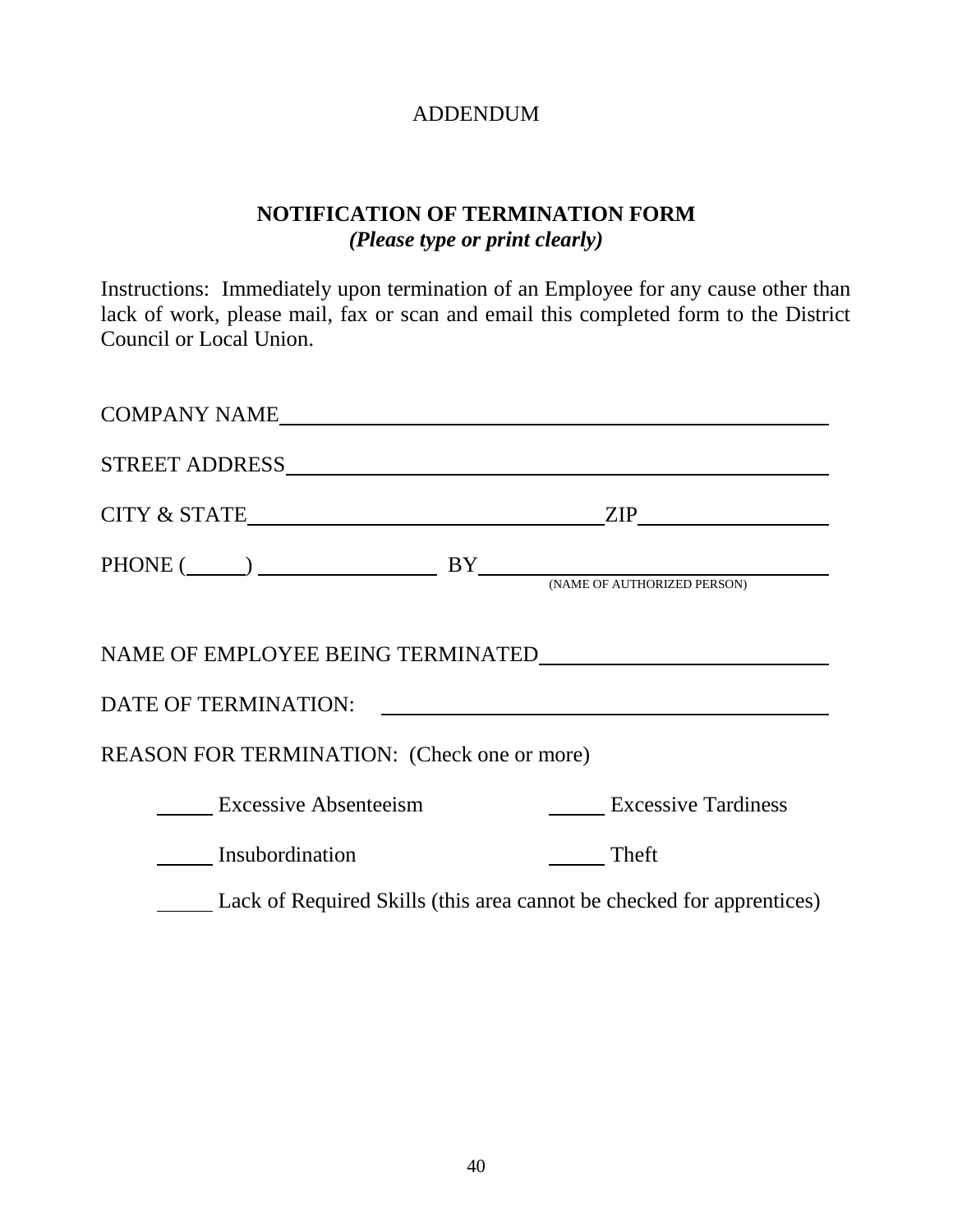## DIRECTORY

## LABORERS' INTERNATIONAL UNION

## OF NORTH AMERICA OFFICES

Laborers' International Union of North America 905 - 16th Street Northwest Washington D C 20006-1765

> Terence M. O'Sullivan, General President Armand E. Sabitoni, General Secretary-Treasurer

Laborers' International Union of North America Midwest Regional Office 1 North Old State Capitol Plaza, Suite 525 Springfield, IL 62701

John Penn, Vice President & Midwest Regional Manager

Laborers' International Union of North America State of Indiana

> Stephen Folz, International Representative 3528 Koring Rd Evansville, IN 47720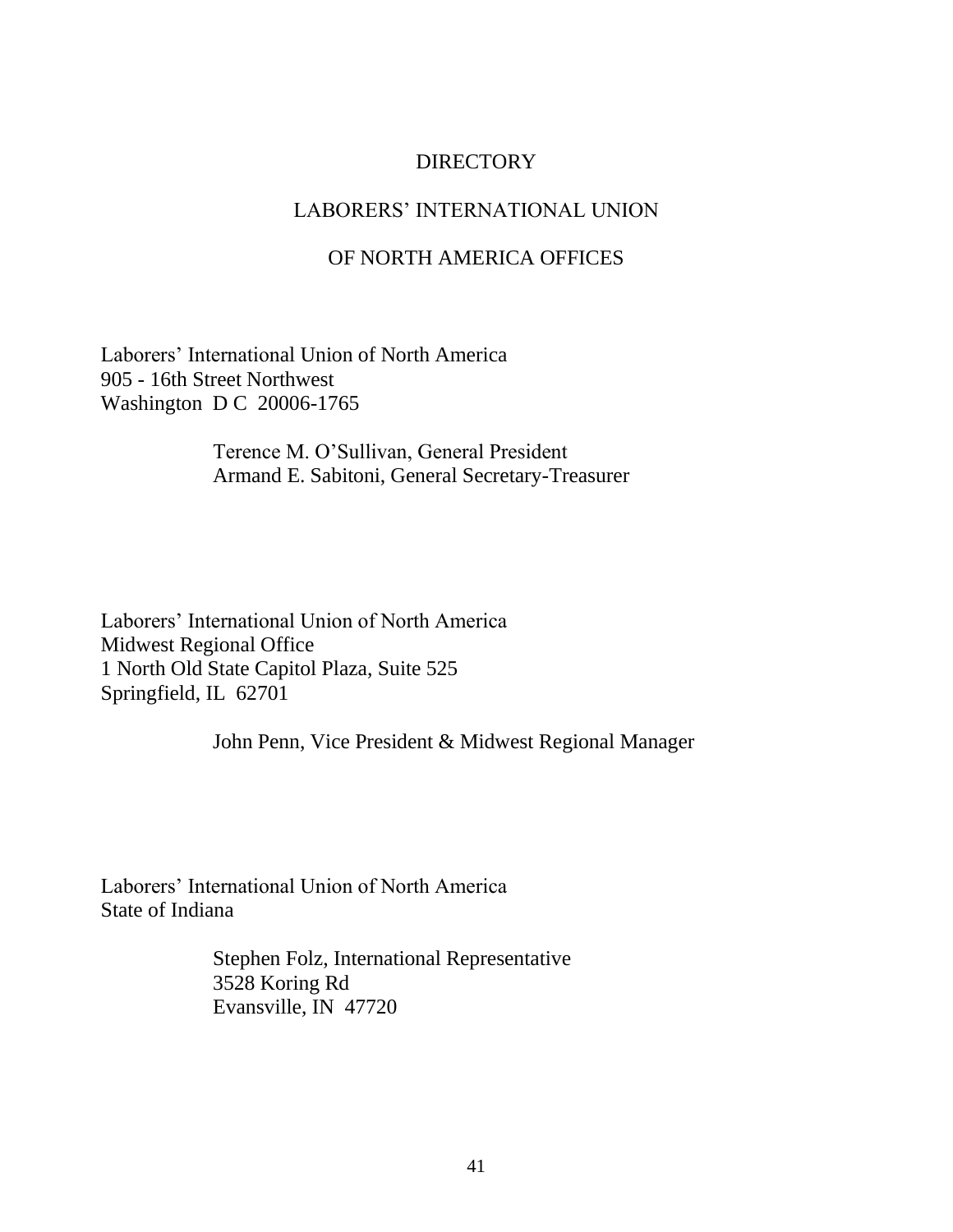## **DIRECTORY**

### LABORERS' INTERNATIONAL UNION

### OF NORTH AMERICA

Laborers' International Union of North America State of Indiana District Council 425 S 4th Street Terre Haute, IN 47807 Phone (812) 235-6083 Fax (812) 232-4420 E-mail inldc@inldc.org

David A. Frye, Secretary Treasurer & Business Manager Brian C. Short, Field Representative & Organizer

## LOCAL UNION 41

### MUNSTER

Geographical Jurisdiction of Hammond, Indiana and Vicinity of Lake County, including all territories west of Cline Avenue, Lake Michigan Shoreline to Illinois State Line and south Counties of Newton and Jasper, Indiana.

Wm Kevin Roach, Business Manager Scott Sparks, Field Representative Rick Henson Jr., Field Representative Kevin Sparks, Field Representative & Organizer 550 Superior Avenue Munster IN 46321 Phone (219) 924-7922 Fax (219) 924-7388 E-mail local41@sbcglobal.net Website www.laborers41.com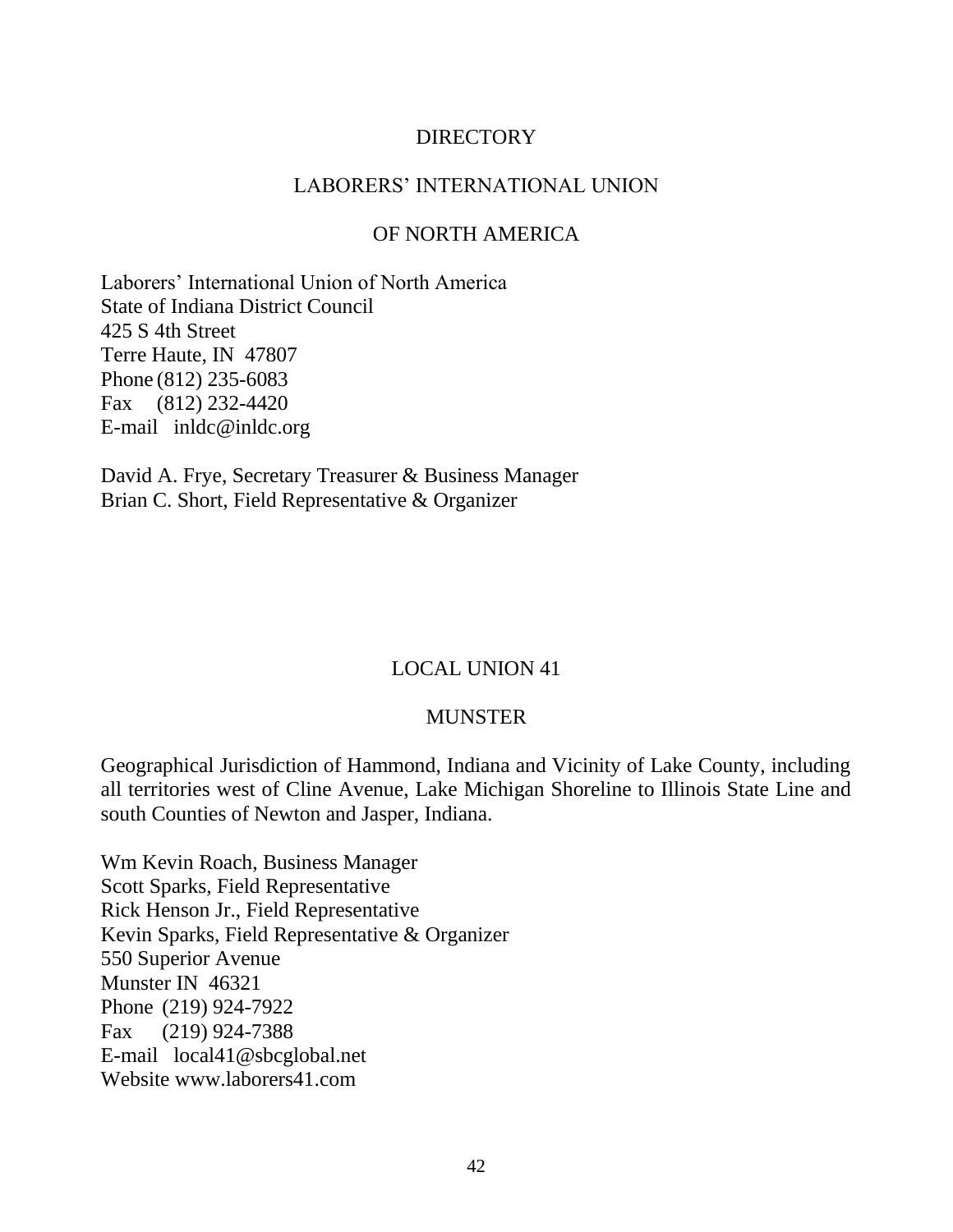### VALPARAISO

Geographical Jurisdiction of Gary, Indiana & Vicinity, including all territories east of Cline Avenue, Lake County, Indiana, all territory north of U.S. Highway No. 20 Porter County, Indiana, including all Lake Michigan Shore Front east of Cline Avenue in Lake and Porter Counties and LaPorte and Starke Counties, Indiana.

Michael Campbell, Business Manager Dan McGlothin, Field Representative Ron Dillingham, Field Representative Ramon Mendoza, Field Representative Corey Campbell, Field Representative 3502 Enterprise Ave Valparaiso, IN 46383 Phone (219) 464-0695 Phone (800) 858-7631 Fax (219) 465-7682 E-mail liuna@laborers81.com Website www.laborers81.org

### LOCAL UNION 120

### INDIANAPOLIS

Geographical Jurisdiction of Marion and Shelby Counties, Indiana.

J. Ward Daniels, Business Manager Chris Brickey, Field Representative Jesse Suarez, Field Representative Albert Lanham, Field Representative Kendrick Coleman, Field Representative Marty Corpuz, Field Representative William Fletcher, Jr., Organizer 1520 East Riverside Drive Indianapolis, IN 46202 Phone (317) 634-8551 Fax (317) 685-1237 E-mail laborers120@laborers120.com Website www.inldc.org/local120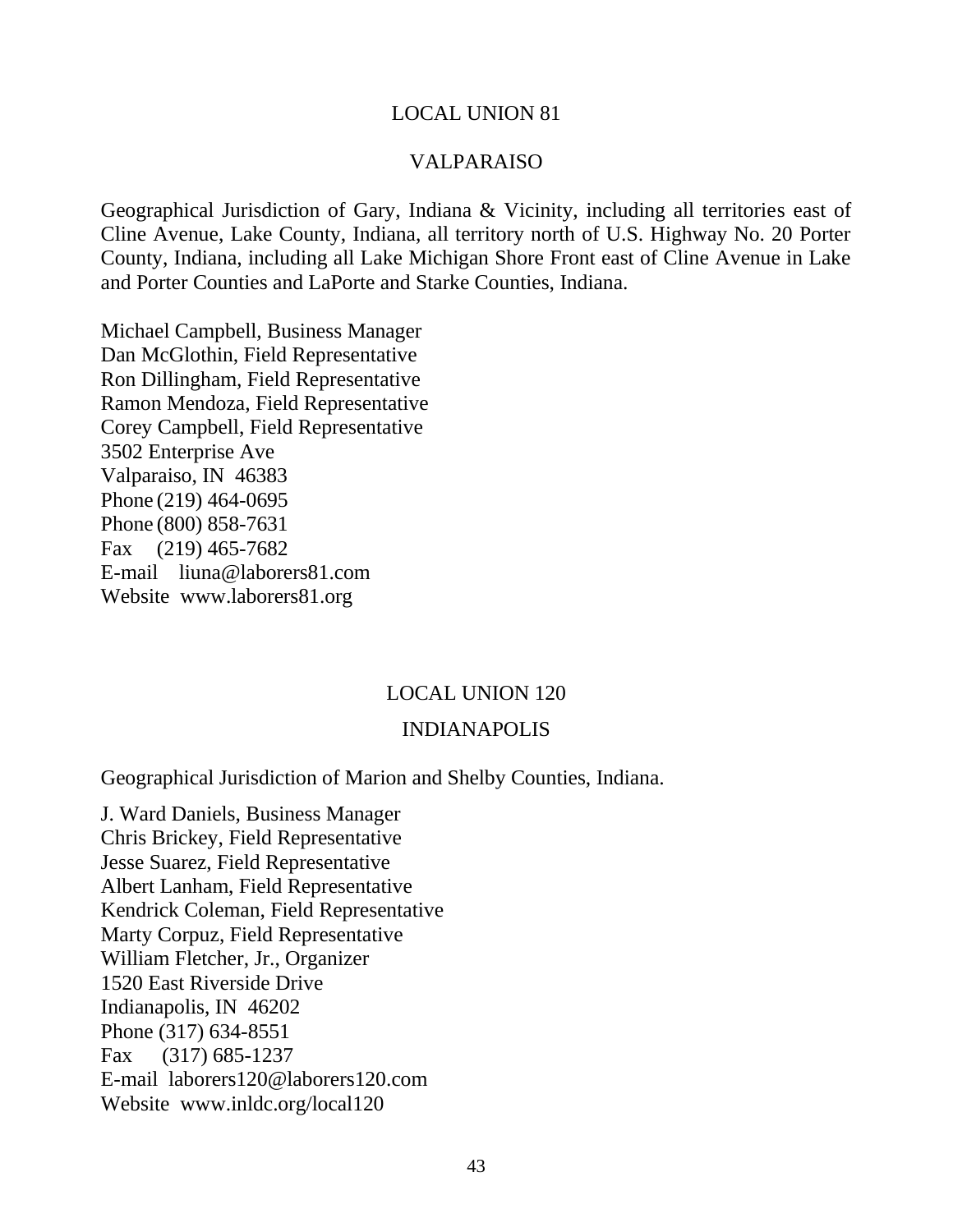## TERRE HAUTE

Geographical Jurisdiction of Clay, Fountain, Greene, Hendricks, Owen, Parke, Putnam, Sullivan, Vermillion, Vigo and Warren Counties, Indiana.

Jerry "Joe" Bolk, Business Manager and Secretary-Treasurer Trent Short, Field Representative Doug Drake, Field Representative 401 Poplar Street Terre Haute IN 47807 Phone (812) 232-0989 Fax (812) 232-0980 E-mail laborerslocal204@outlook.com Website www.inldc.org/local204

## LOCAL UNION 213

## FORT WAYNE

Geographical Jurisdiction of Adams, Allen, DeKalb, Huntington, Noble, Steuben, Wabash, Wells and Whitley Counties, Indiana.

Chris L. Guerrero, Secretary-Treasurer/Business Manager Steve East, President/Field Representative Arvondale Jefferson, Field Representative 5700 S Anthony Blvd. Fort Wayne, IN 46806-3322 Phone (260) 744-5255 Phone (260) 744-5355 Fax (260) 745-7601 E-Mail local213@frontier.com Website www.inldc.org/local213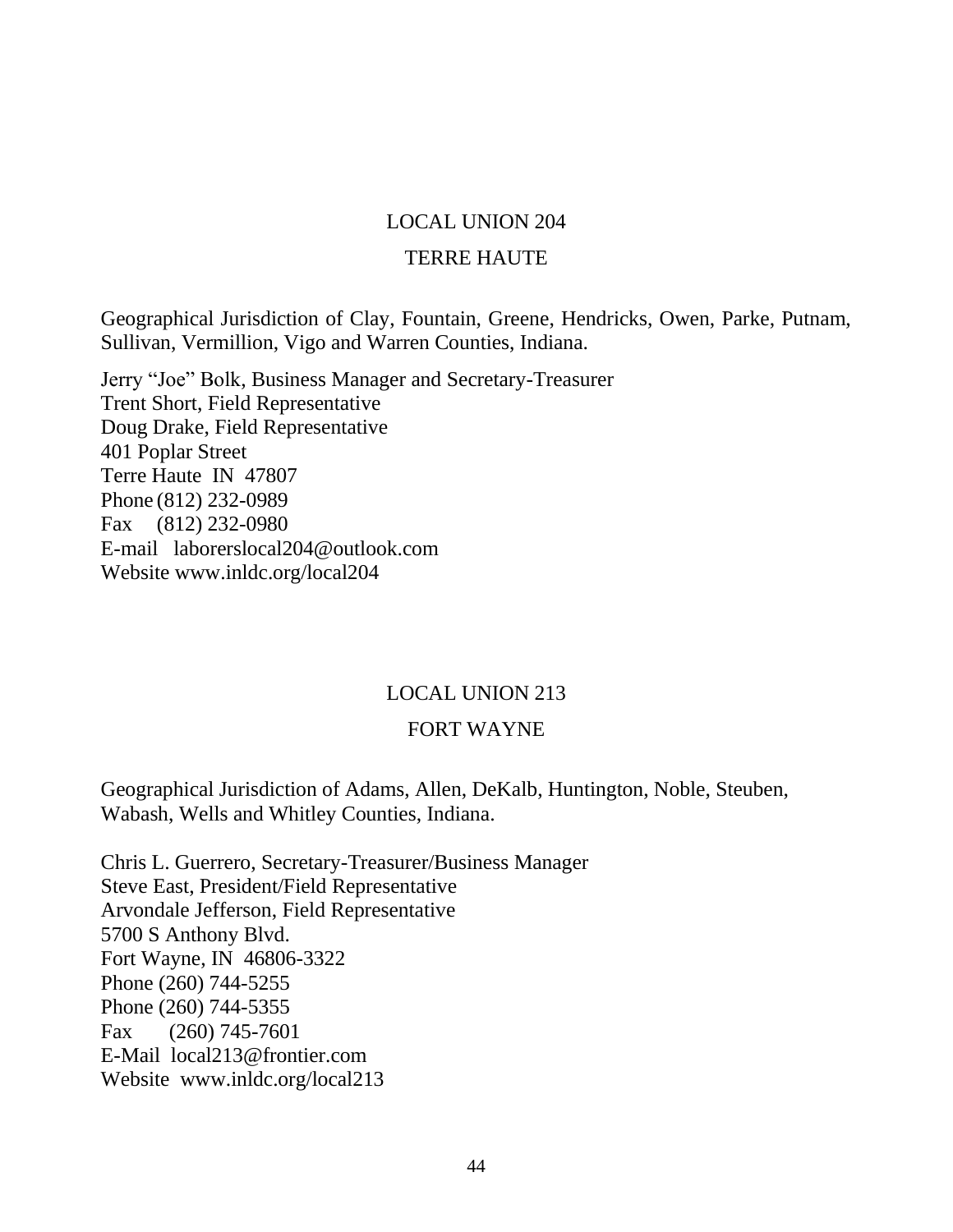### LAFAYETTE

Geographical Jurisdiction of Benton, Boone, Carroll, Cass, Clinton, Montgomery, Pulaski, Tippecanoe and White Counties and covering Kokomo Indiana, Fulton, Howard, Miami and Tipton Counties, Indiana.

Jim Terry, Secretary-Treasurer & Business Manager Rick Williams, Field Representative 1734 Main Street Lafayette, IN 47904 Phone (765) 742-4876 Fax (765) 423-4709 E-mail local274@comcast.net Kokomo Branch Phone (765) 457-4453 Fax (765) 457-8245

#### LOCAL UNION 561

### EVANSVILLE

Geographical Jurisdiction covering Daviess, Dubois, Gibson, Knox, Pike, Posey, Spencer, Vanderburgh and Warrick Counties, Indiana; and Crittenden, Henderson, Union and Webster Counties in Kentucky.

Jon Scott, Business Manager & President Steve Wilson, Secretary-Treasurer & Field Representative Chad Lacer, Recording Secretary & Field Representative Jim Neisen, Vice-President and Field Representative Lee Russell, Field Representative 951 North Park Drive Evansville IN 47710 Phone (812) 425-3191 Toll Free 1-888-463-8646 Fax (812) 425-2421 Website www.inldc.org/local561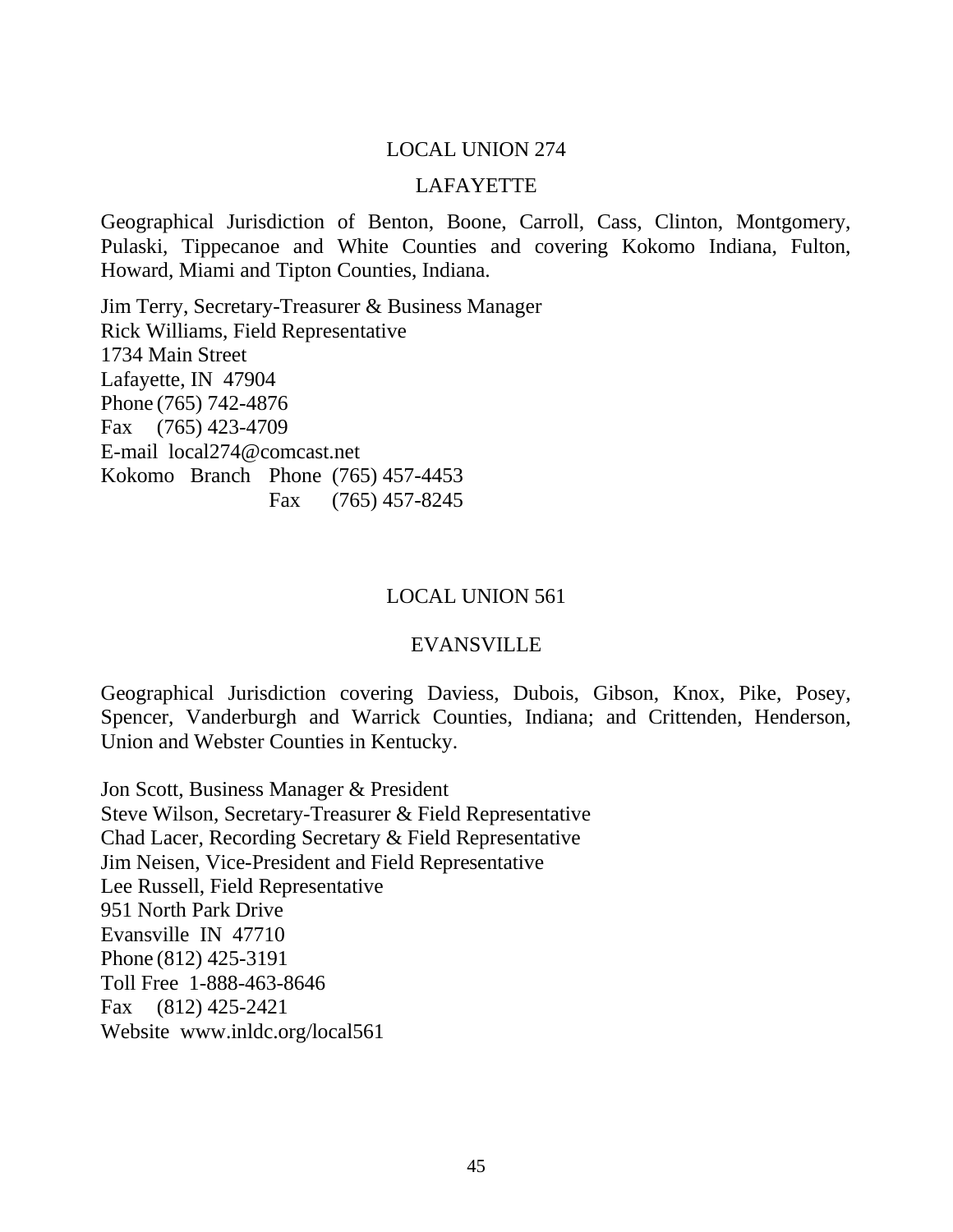### SOUTH BEND

Geographical Jurisdiction of Elkhart, Kosciusko, LaGrange, Marshall and St. Joseph Counties, Indiana.

Murray Miller, Business Manager Randy Neilson, Field Representative Adam Trotter, Field Representative 23698 Western Ave South Bend, IN 46619 Phone (574) 287-2967 Fax (574) 287-2968 E-mail millsbi@aol.com Website www.inldc.org/local645

### LOCAL UNION 741

### BLOOMINGTON

Geographical Jurisdiction of Bartholomew, Brown, Dearborn, Decatur, Franklin, Jackson, Jennings, Johnson, Lawrence, Martin, Monroe, Morgan, Ohio, Orange and Ripley Counties, Indiana.

Albert "Ray" Hobbs, Business Manager Terry Pittman, Field Representative Mike Hardy, Field Representative Lonnie Whitaker, Field Representative 7745 South Fairfax Road Bloomington, IN 47401 Phone (812) 824-2605 Fax (812) 824-2185 E-mail liunalocal741@ liunalocal741.org Website www.inldc.org/local741 Columbus Branch Phone (812) 372-2211 Lawrenceburg Branch Phone (812) 537-5128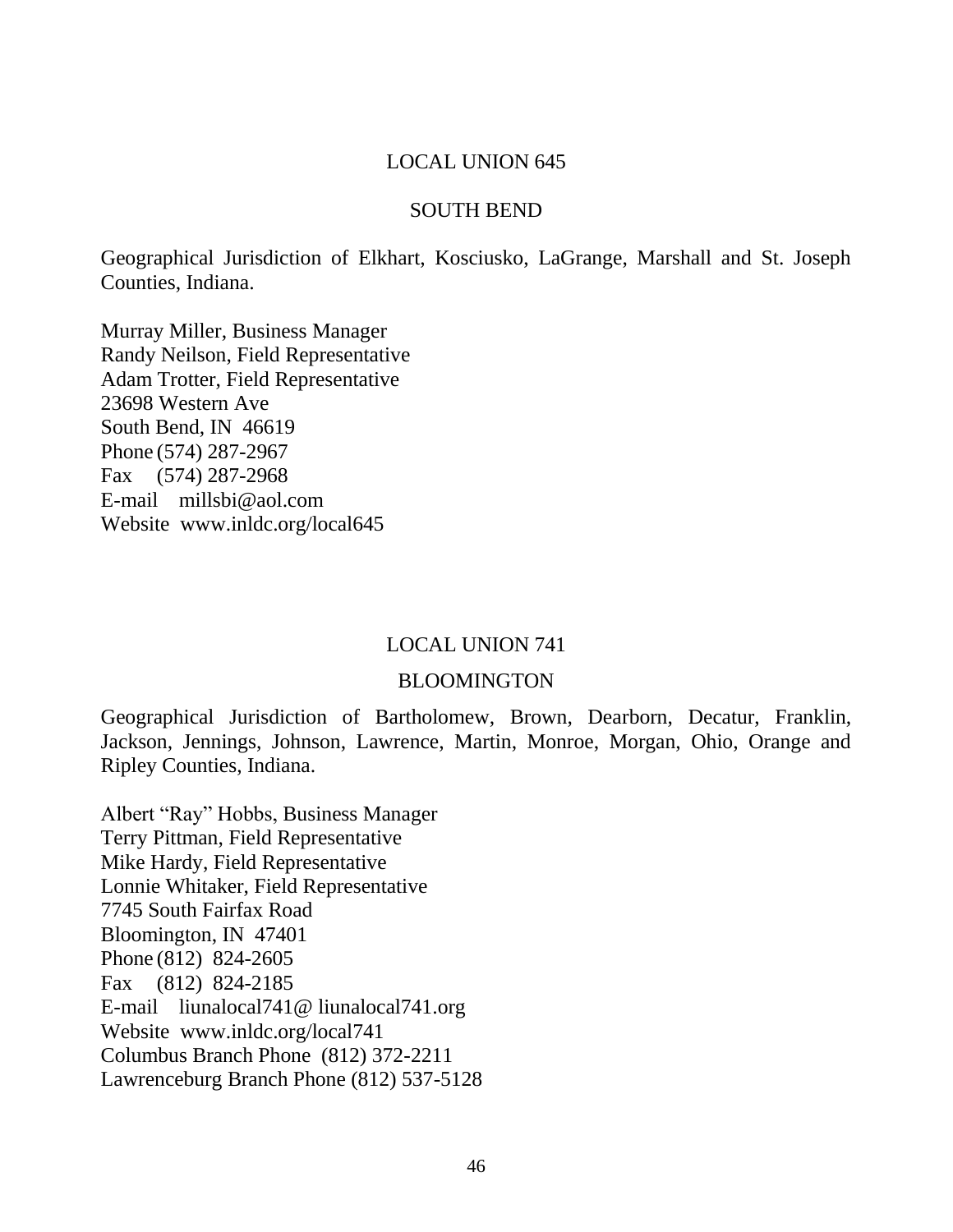### NEW ALBANY

Geographical Jurisdiction of Clark, Crawford, Floyd, Harrison, Jefferson, Perry, Scott, Switzerland and Washington Counties, Indiana.

Robert S. Norrington, Business Manager Danny L. Stults, Field Representative 1213 State Street New Albany IN 47150 Phone (812) 944-6473 Fax (812) 944-6474 E-mail laborers795@sbcglobal.net Website www.inldc.org/local795

### LOCAL UNION 1112

### MUNCIE

Geographical Jurisdiction of Blackford, Delaware, Fayette, Grant, Hamilton, Hancock, Henry, Jay, Madison, Randolph, Rush, Union and Wayne Counties, Indiana.

Kelly Watson, Business Manager Jack Baker, Field Representative Joe Hardwick, Field Representative Fred Redwine, Field Representative 115 West 20th Street Muncie IN 47302 Phone (765) 282-5815 Fax (765) 286-7150 E-mail laborerslocal1112@liuna1112.org Website www.inldc.org/local1112 Richmond Branch Phone (765) 966-2005 Fax (765) 966-7080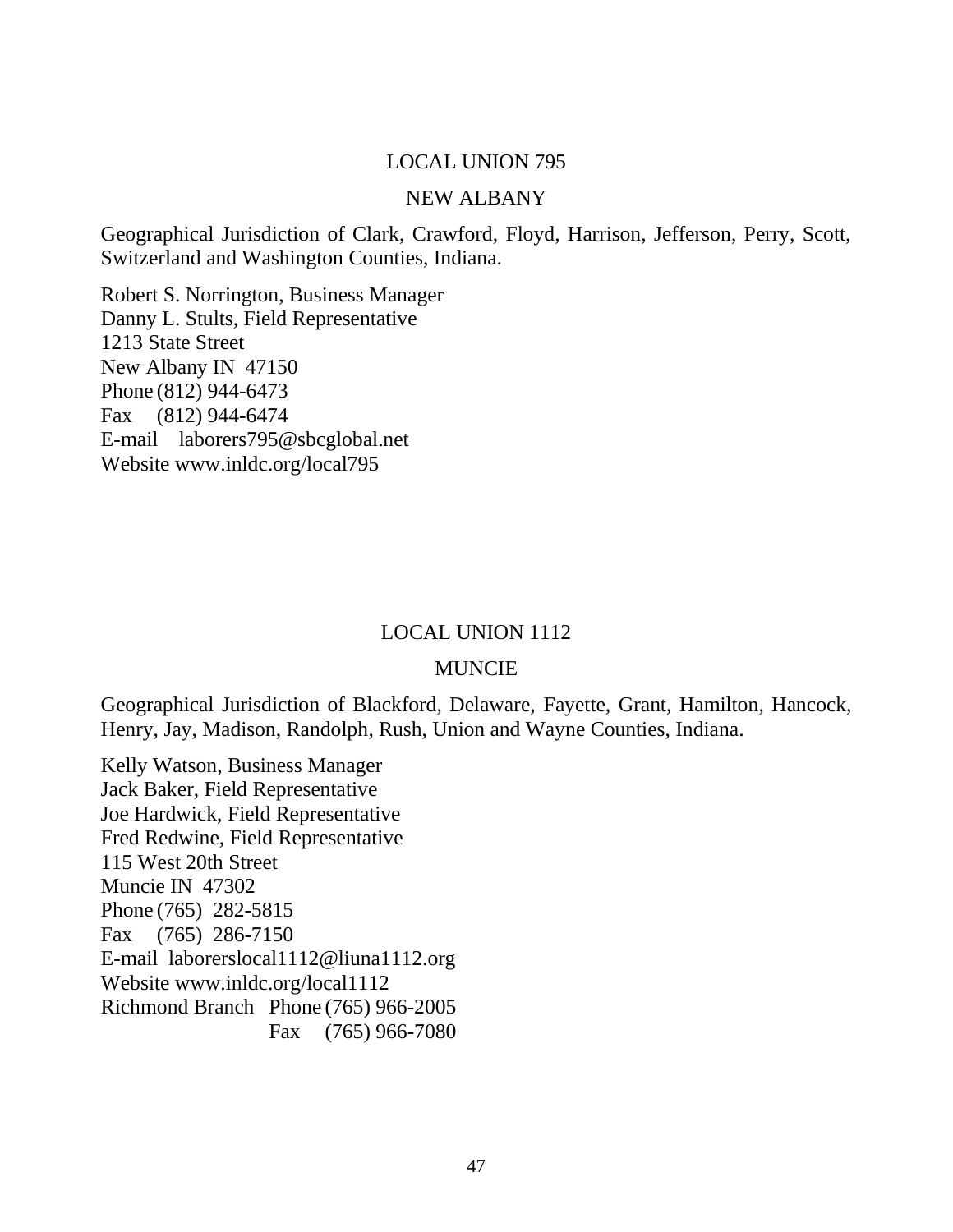## DIRECTORY OF LOCALS BY COUNTIES

| <b>COUNTY</b>      | <b>LOCAL</b> | <b>COUNTY</b>  | <b>LOCAL</b> |
|--------------------|--------------|----------------|--------------|
| Adams              | 213          | Jefferson      | 795          |
| Allen              | 213          | Jennings       | 741          |
| <b>Bartholomew</b> | 741          | Johnson        | 741          |
| Benton             | 274          | Knox           | 561          |
| Blackford          | 1112         | Kosciusko      | 645          |
| Boone              | 274          | LaGrange       | 645          |
| <b>Brown</b>       | 741          | Lake-West Half | 41           |
| Carroll            | 274          | Lake-East Half | 81           |
| Cass               | 274          | LaPorte        | 81           |
| Clark              | 795          | Lawrence       | 741          |
| Clay               | 204          | Madison        | 1112         |
| Clinton            | 274          | Marion         | 120          |
| Crawford           | 795          | Marshall       | 645          |
| Crittenden, KY     | 561          | Martin         | 741          |
| Daviess            | 561          | Miami          | 274          |
| Dearborn           | 741          | Monroe         | 741          |
| Decatur            | 741          | Montgomery     | 274          |
| DeKalb             | 213          | Morgan         | 741          |
| Delaware           | 1112         | Newton         | 41           |
| Dubois             | 561          | Noble          | 213          |
| Elkhart            | 645          | Ohio           | 741          |
| Fayette            | 1112         | Orange         | 741          |
| Floyd              | 795          | Owen           | 204          |
| Fountain           | 204          | Parke          | 204          |
| Franklin           | 741          | Perry          | 795          |
| Fulton             | 274          | Pike           | 561          |
| Gibson             | 561          | Porter         | 81           |
| Grant              | 1112         | Posey          | 561          |
| Greene             | 204          | Pulaski        | 274          |
| Hamilton           | 1112         | Putnam         | 204          |
| Hancock            | 1112         | Randolph       | 1112         |
| Harrison           | 795          | Ripley         | 741          |
| Henderson, KY      | 561          | Rush           | 1112         |
| Hendricks          | 204          | St Joseph      | 645          |
| Henry              | 1112         | Scott          | 795          |
| Howard             | 274          | Shelby         | 120          |
| Huntington         | 213          | Spencer        | 561          |
| Jackson            | 741          | <b>Starke</b>  | 81           |
| Jasper             | 41           | Steuben        | 213          |
| Jay                | 1112         | Sullivan       | 204          |